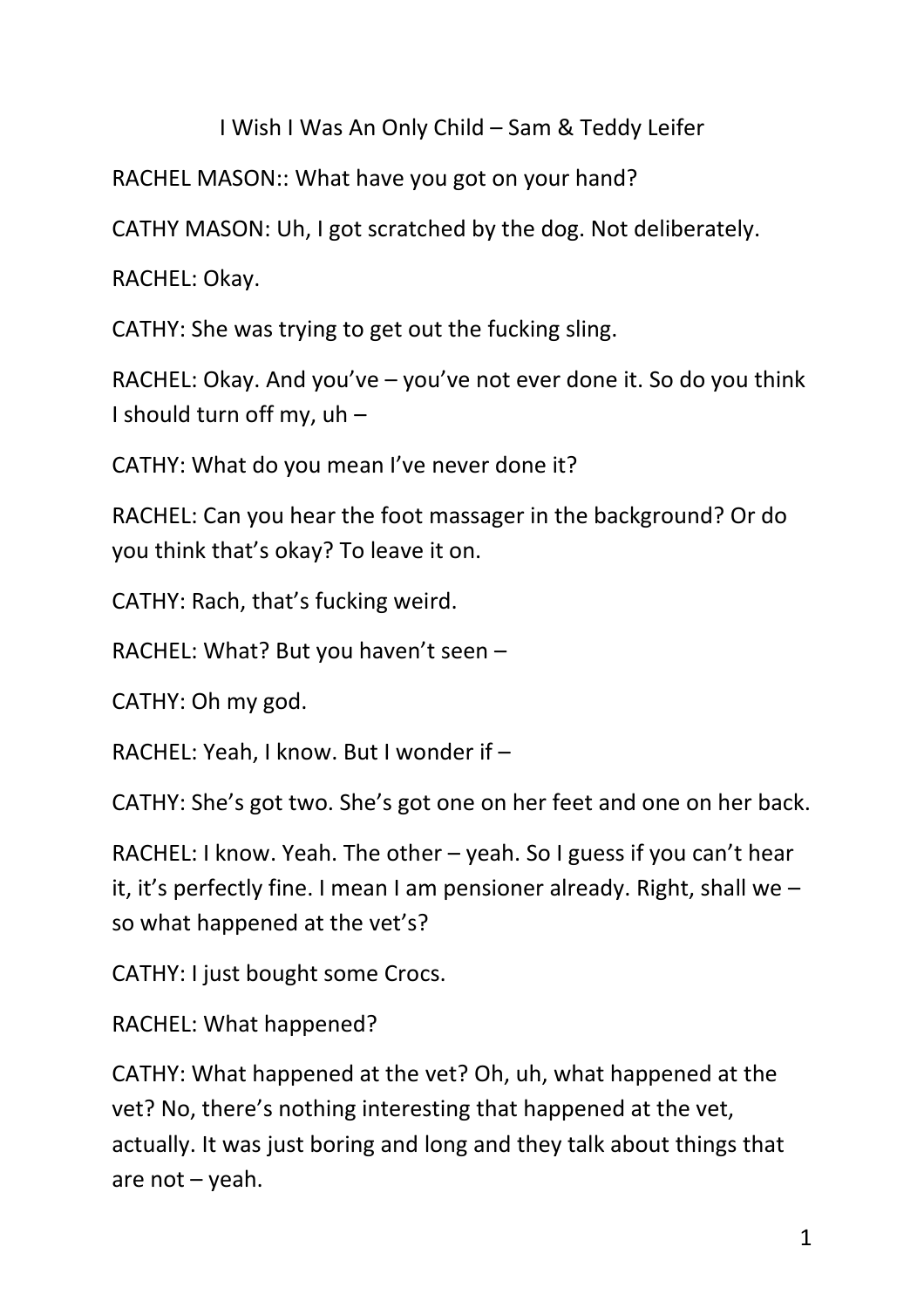RACHEL: What was she there – what was Poppycock there for? Injections?

CATHY: She was having her second set of injections just so that we could go out on holiday.

RACHEL: Okay. Right.

CATHY: Because she's not allowed near puddles.

RACHEL: Okay. Great, well that'll be a lot of fun. At least – because you're still training the puppy. Okay.

CATHY: She's just – basically what we do is I take her out for – me and Frank take her out for two and a half hours in the pissing rain, stand there, she sits under a tree and cries, and then we get back in the house and she pisses all over the floor. Every time.

RACHEL: And then you take her to the vet for injections. So she – I was thinking, she – she must be thinking life is awful. You know what I mean?

CATHY: She's having a great time. She's having a – she's loving it.

RACHEL: Really?

CATHY: But don't understand why she's a dog that doesn't like being outside. She just wants to piss in the house. That's it.

RACHEL: Right, especially in your house. I'm surprised that she doesn't want to get outside. Stay outside You can see the difference, Jo. My house has got love and warmth in it, do you know what I mean? Cath's has just got –

CATHY: Dog piss.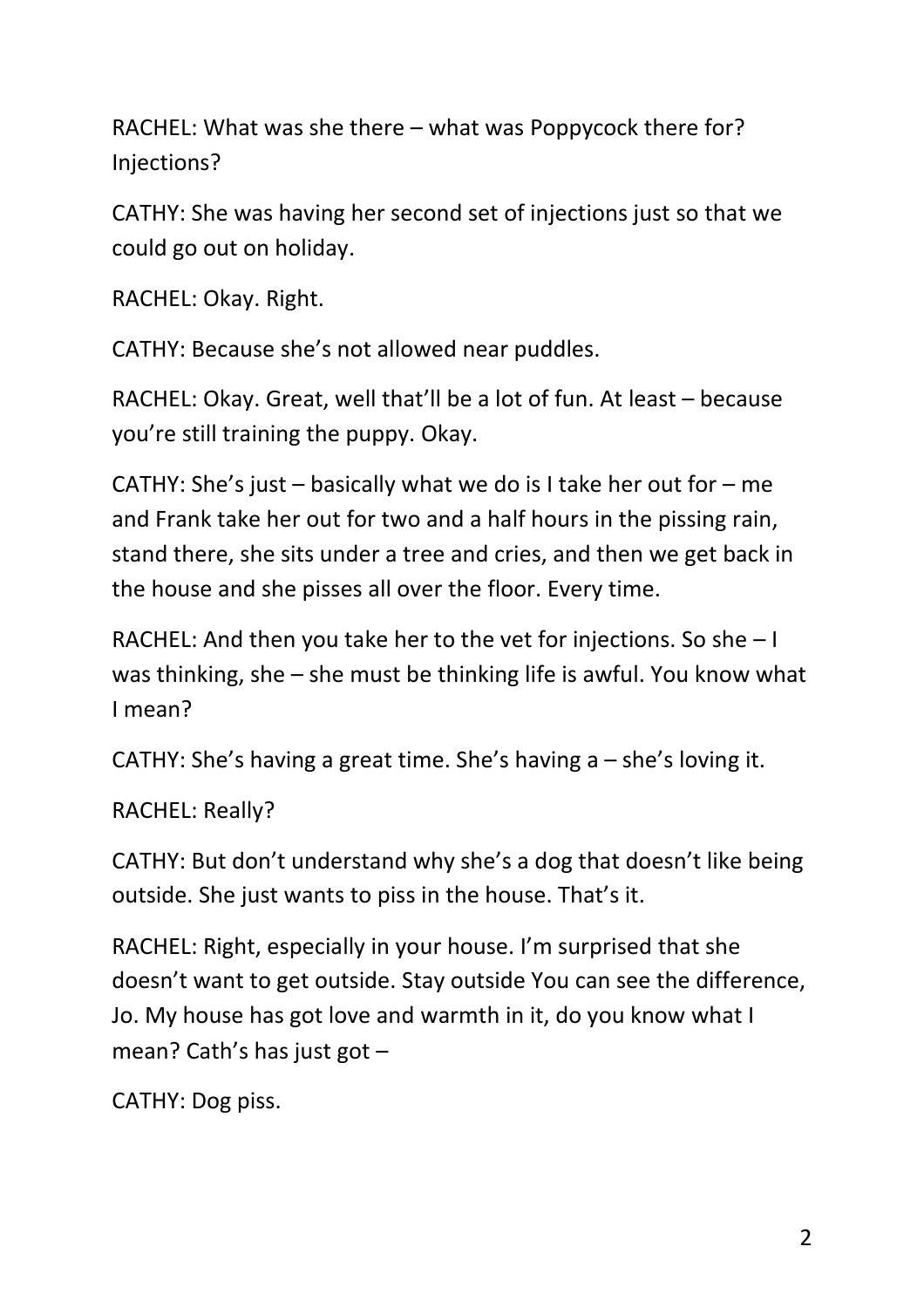RACHEL: Yeah, exactly. Well now the dog piss is  $-$  is in addition. Mine is immaculate. Look at it, it's immaculate.

CATHY: Really great, Rachel.

RACHEL: Yeah, exactly.

CATHY: No – no character, no creative impetus.

RACHEL: No, it's got the, um, okay. Maybe we'll leave it there.

CATHY: Right.

RACHEL: Right. So welcome to I Wish I Was An Only Child, with me, Rachel Mason –

CATHY: And me, Cathy Mason.

RACHEL: The podcast where we speak to other siblings about the dynamic of their relationship to see where we're going wrong.

CATHY: This week we spoke to writer/ director Sam Leifer, and his brother Teddy, TV and film producer, who together head up their company 'Rise Films'.

[Flute sounds]

CATHY: So –

RACHEL: So –

CATHY: Who's the funniest?

SAM LEIFERACHEL: This is, uh, an interesting question.

TEDDY LEIFERACHEL: I mean Sam would definitely say that – that I am. But, um, I don't think that's right.

SAM: Wait, wait. I think I'll say what I'd say. So I think on paper, I mean you would say it  $-1$ 'm the comedy writer of the two of us, with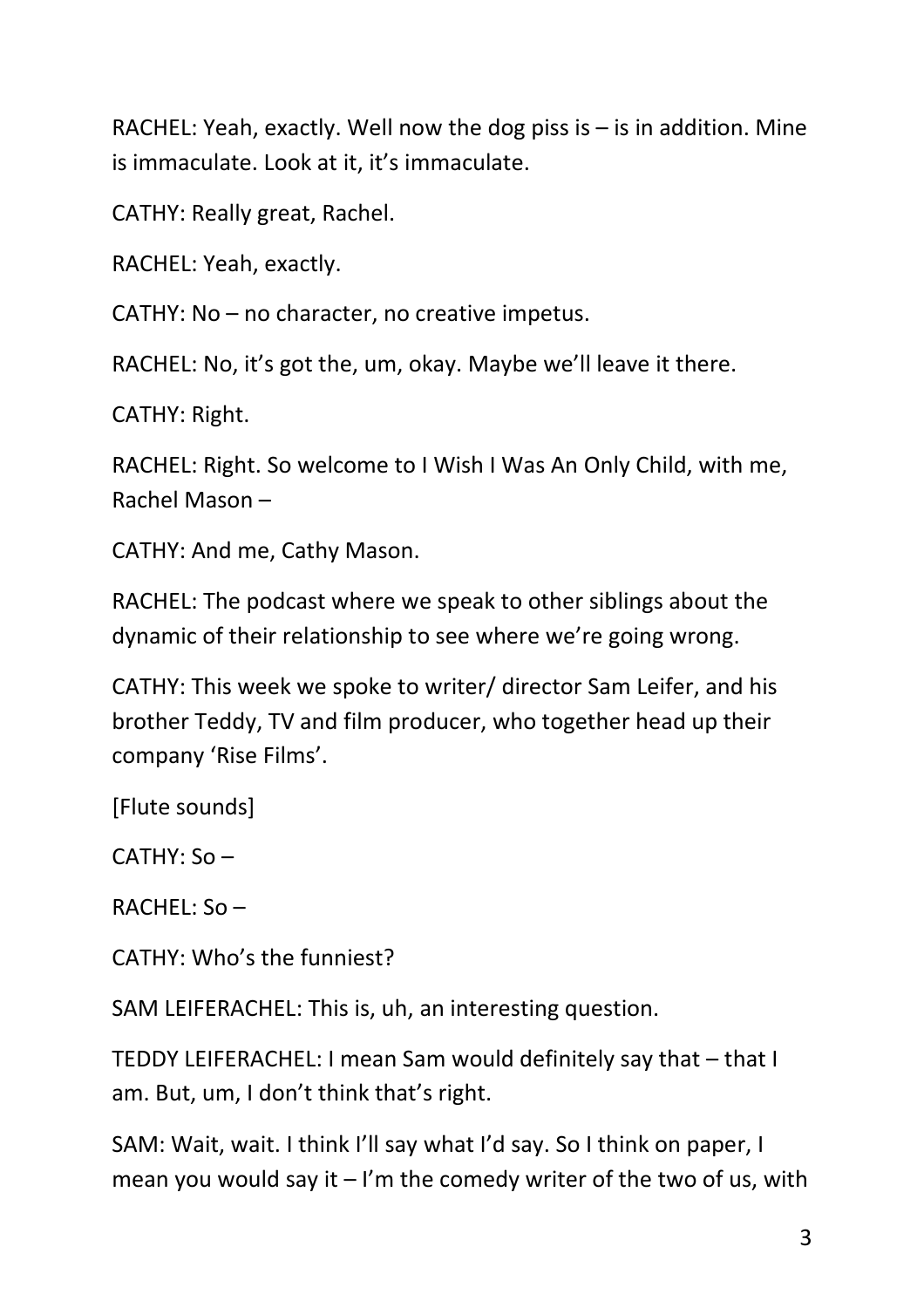the awards for comedy writing. So it would  $-$  it would say that, you know, that would indicate that it's me. However, when we were growing up, I think that Mum was quite often quoted as saying that Teddy was the funniest member of the family.

TEDDY: I think it's clearly – I think it's clearly Sam and I'm happy with that.

SAM: No no no.

RACHEL: Right, but why was –

SAM: Because like –

RACHEL: Why was Teddy the funniest then, growing up? Or why would your mum have said that?

SAM: I think that might've been straight after she told me that I was the cleverest.

RACHEL: Oh.

CATHY: I'm not asking who's the most intelligent.

SAM: And we had this – we had this thing in that – like Mum was not always – didn't always do like textbook parenting. So she would say, 'okay, Sam, you're the cleverest. Teddy, you're the, uh, you're the funniest.' And then we'd – obviously Mum was the nicest. And it became a bit of a game like that. And then Dad would say, 'well – well what am I?' And we'd go, 'well, you're the oldest.' Clearly that's what he had to settle for. He was looking for something like the wisest or the best cook, but he only ever got the oldest.

TEDDY: Didn't you –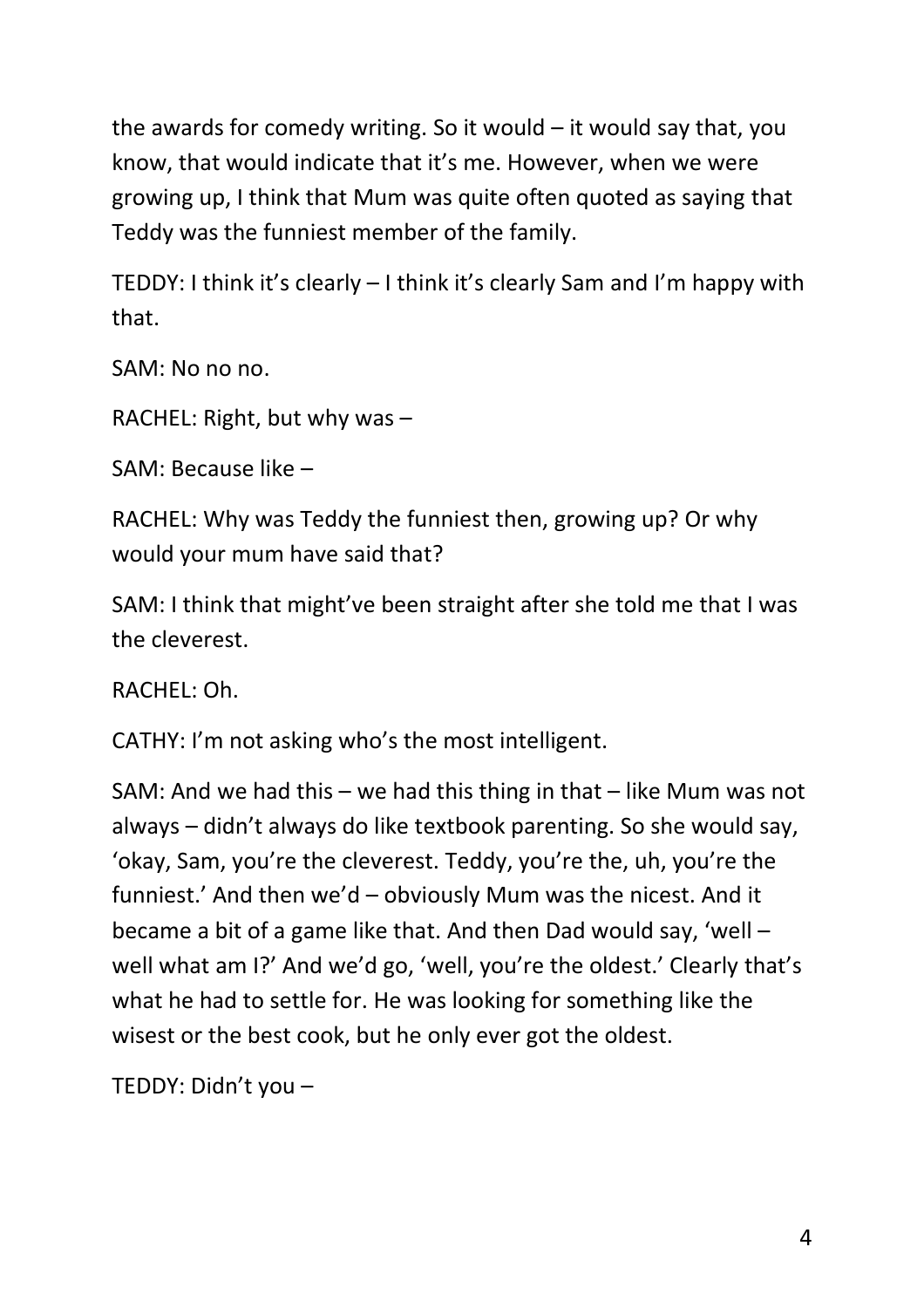SAM: But if you were to ask some other people who the funniest member of the family was, they might say they thought it was me until they heard my brother's best man speech. At which point –

RACHEL: Tell us more.

SAM: It became him in their heads.

RACHEL: Right, can you tell us a bit more?

CATHY: Oh, tell us more.

SAM: It was just a brilliant best man speech. Very very funny. And people - it was in Leeds. I got married ten years ago. That was probably the high point of Teddy's comedy career.

TEDDY: I'm not sure – I'm not sure it will have dated well, actually. I haven't –

SAM: Why?

TEDDY: I – I don't know.

CATHY: Can you do it?

SAM: Yeah, go on, Ted. Go on.

TEDDY: I don't know. I don't know. No.

CATHY: Can you do it?

TEDDY: No, I don't – I'm not going to do it.

SAM: Do the speech.

TEDDY: No, I'm not – that's not going to happen, is it? Um, I just –

SAM: Do a bit of it.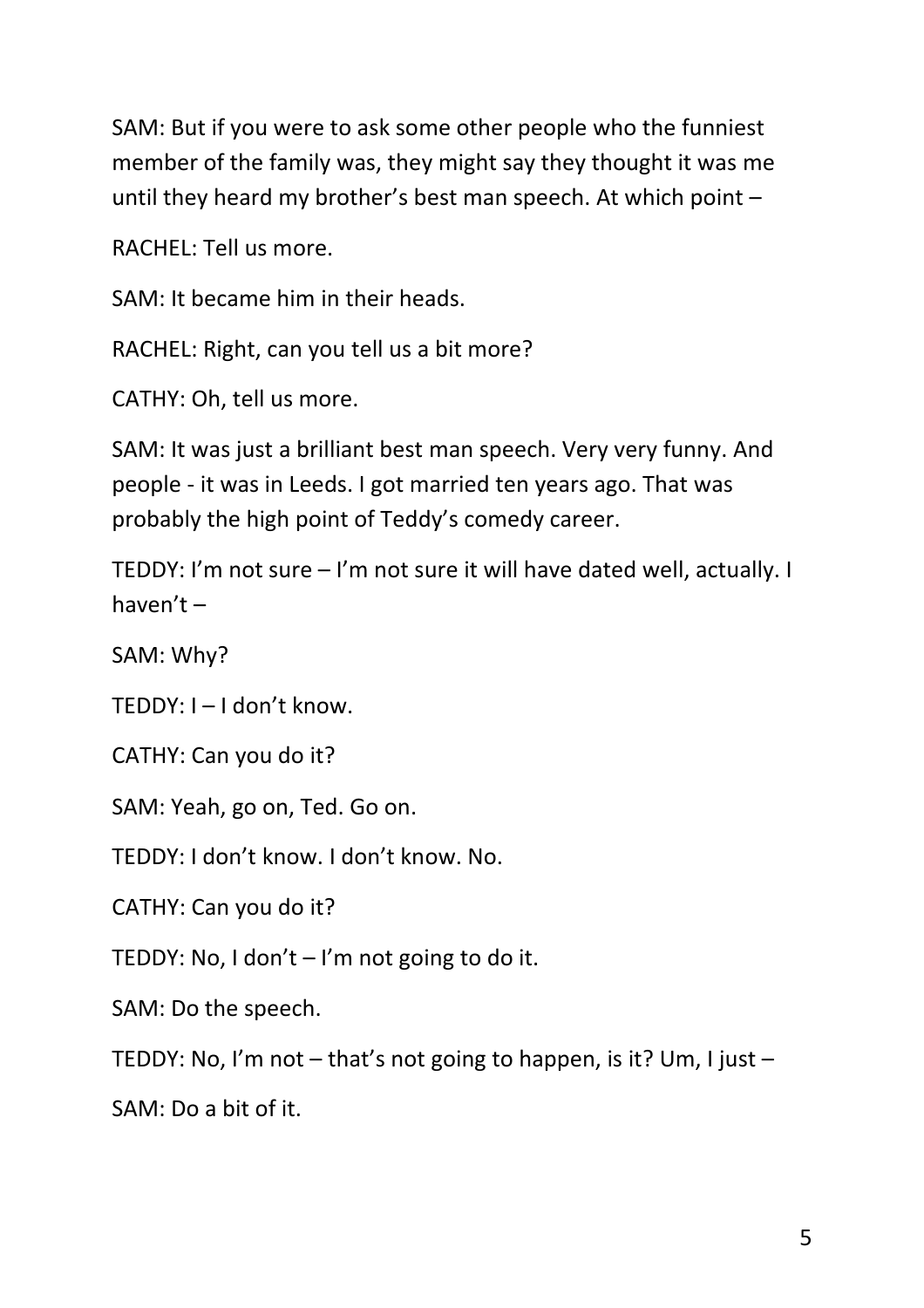TEDDY: I just got a feeling that it's – the memory of it is better than – than what it was. Or I just don't think it will have dated well. I've got a feeling. A bad feeling about it.

SAM: People in – people in Leeds – like my wedding was in Leeds. I married into a sort of a big Leeds Jewish family. And there was probably 350 people there, of whom me and my wife only knew about 100. But in Leeds that best man speech still goes down in folklore. They still talk about it in Leeds.

CATHY: Oh, that's brilliant.

TEDDY: Yeah, but they don't have a lot of fun. They don't get out  $$ you know, they don't get out much.

 $RACHFI: That's -$ 

CATHY: I was going to say, it is Leeds.

SAM: They don't have much to talk about.

TEDDY: It's not  $-$  this big  $-$  the big Leeds Jewish community, it's a very – it's a tiny world. It's a very generous community, that Leeds crowd. They don't – they don't have a lot of fun.

SAM: They're your people.

TEDDY: Yeah. That's my – my biggest gig.

RACHEL: They're a good audience. So  $-$  so what's the age difference between you, Teddy and Sam?

TEDDY: It's two years and nine months.

RACHEL: Okay. And what was the family dynamic growing up? Can you give us a feel of it?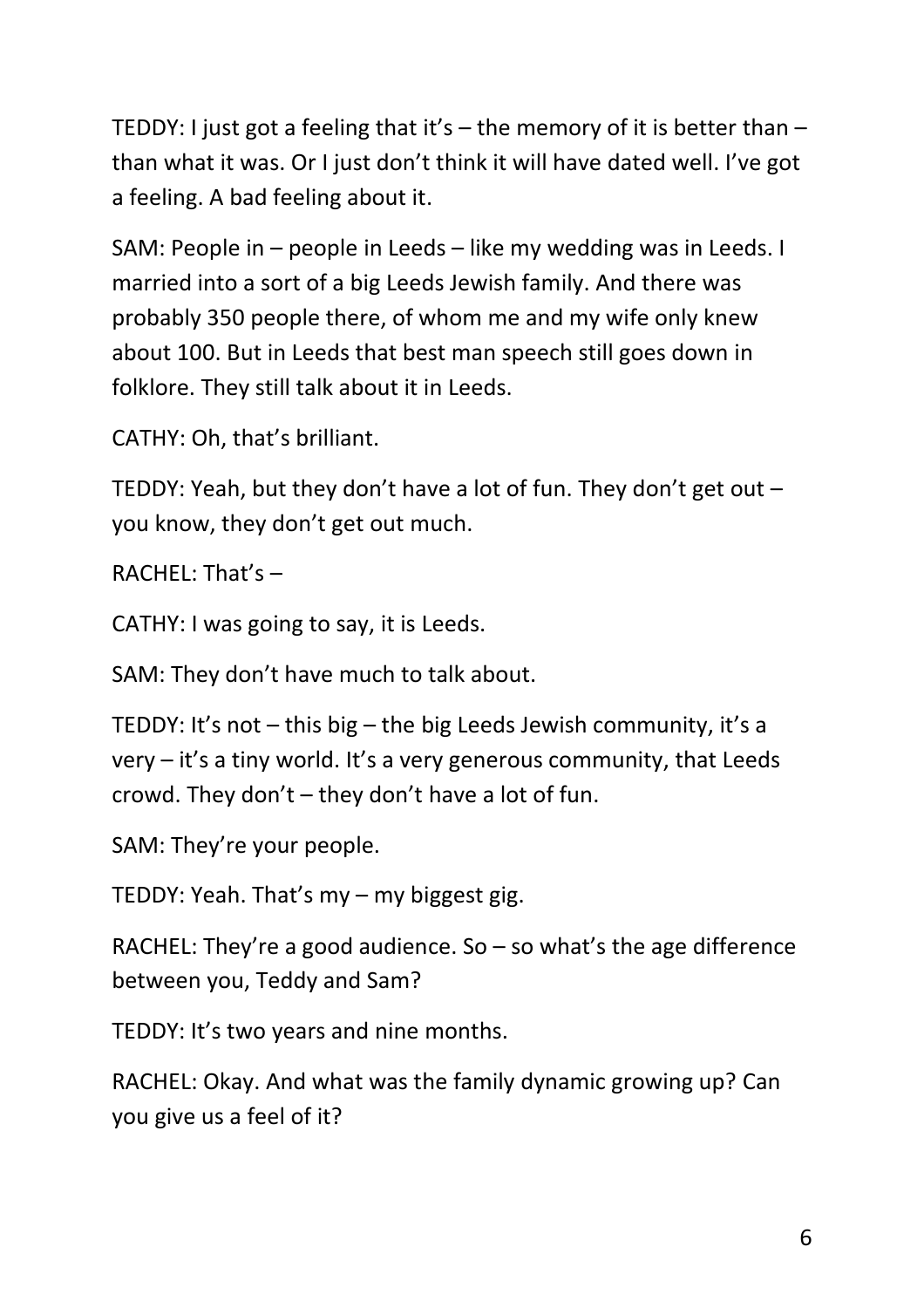SAM: We were brought up in, um, a lovely, uh, loving house in Hampstead, uh, NW3. Um, we, uh, yeah. We moved to that house when Teddy was born. Or were you one, Ted?

TEDDY: I think so, yeah.

SAM: So they –

TEDDY: Well I don't remember the previous house.

SAM: They've been there – they've been there 37, 38 years. Um, and, uh, yeah. Very close-knit family. Um, eating all meals together. Breakfast around the table, um, which is  $-$  they  $-$  they live on this  $$ this house that's very close to the Heath. And they've got a big window and people will come past the window and stop and chat. And it was just, yeah. It was a sort of warm, food focused, jokes focused family hub. Um, in Hampstead.

RACHEL: Nice.

CATHY: Oh, that's lovely.

RACHEL: Yeah.

CATHY: Although Teddy looks furious.

TEDDY: No, no. I think that was a very good description. I'd like – I'd sort of like to do it again.

SAM: What, you'd like to – to describe it again or live it again?

TEDDY: No, live it again. It sounds nice. Just go do it again.

SAM: Yeah.

CATHY: So how do you remember it, Teddy? How do you remember it? Differently?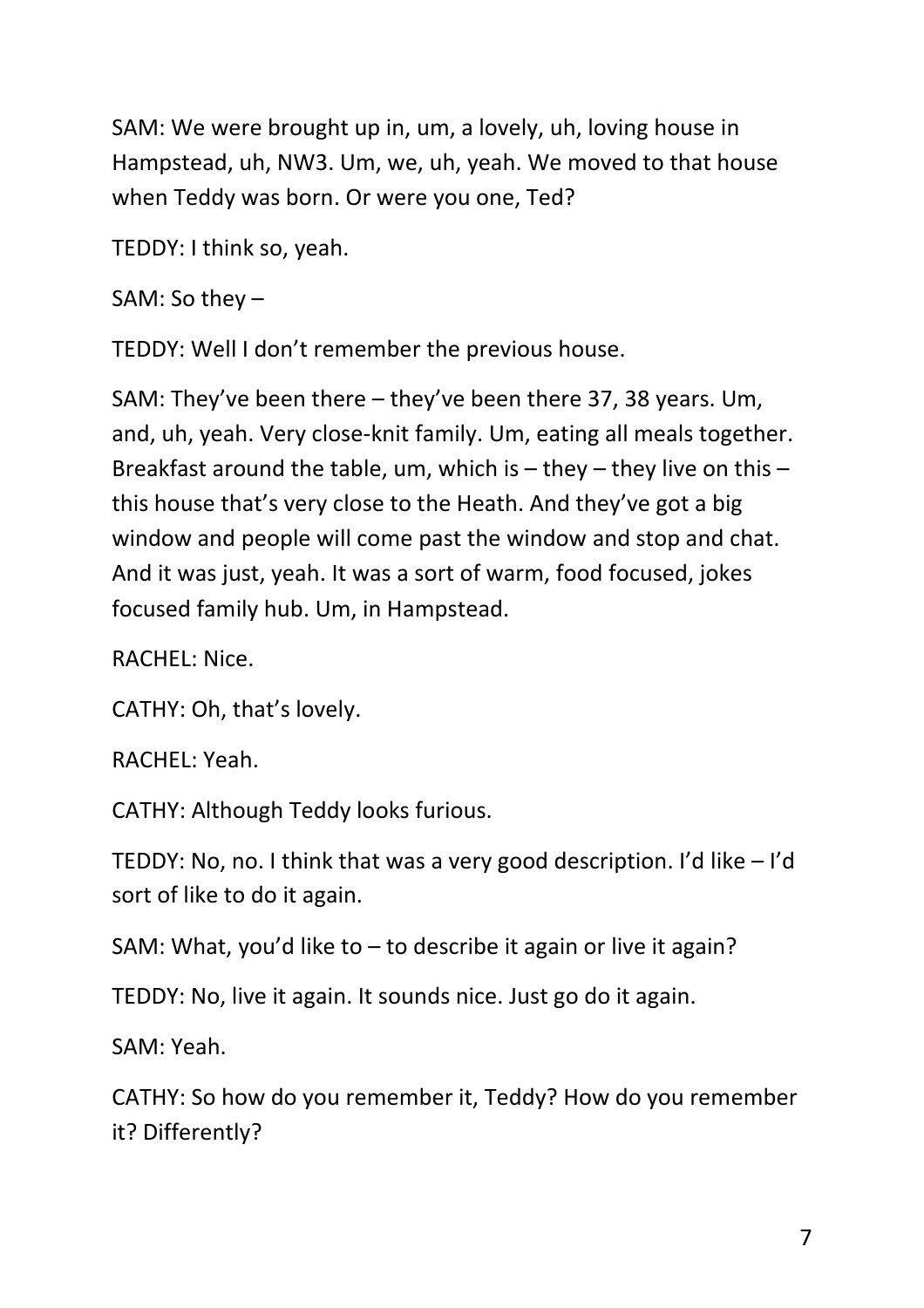TEDDY: You know, that's a fair reflection. There was a bit – I think there was a bit more shouting than Sam described.

CATHY: Oh.

SAM: Yeah.

TEDDY: It was quite – it was quite – it – but not in a – not in a bad way. I mean a really – a good amount of shouting, basically.

SAM: Yeah. Yeah, there were – there were blazing rows as well.

TEDDY: Yeah.

SAM: I mean like in that kitchen, I saw my mum pour an entire bottle of red wine over my dad's head. And him just have to stand there until it was all drained out. Like they have blazing rows. In fact this morning, like my – kid said to me this morning, 'why do you and Mummy argue so much?' And I said to them, 'you have no idea.' I said out of a scale of one to ten, where do you think Mummy and Daddy are on, you know, on – on the arguments? And they said, 'you're around a seven or an eight.' I was like, 'a seven or an eight? We're like a two or a three.' Our – my mum and dad were like a five or a six. So it was a lot of – there was – it was quite – my mum referred to the house we grew up in as the 'screamery', and she was always – always apologising to the next door neighbours about what they must have overheard.

CATHY: But who was the screamer? Your mum or both of them?

SAM: Her. Yeah, her.

CATHY: Were you scared?

SAM: Uh, my mum in full flow is quite a formidable, uh, beast.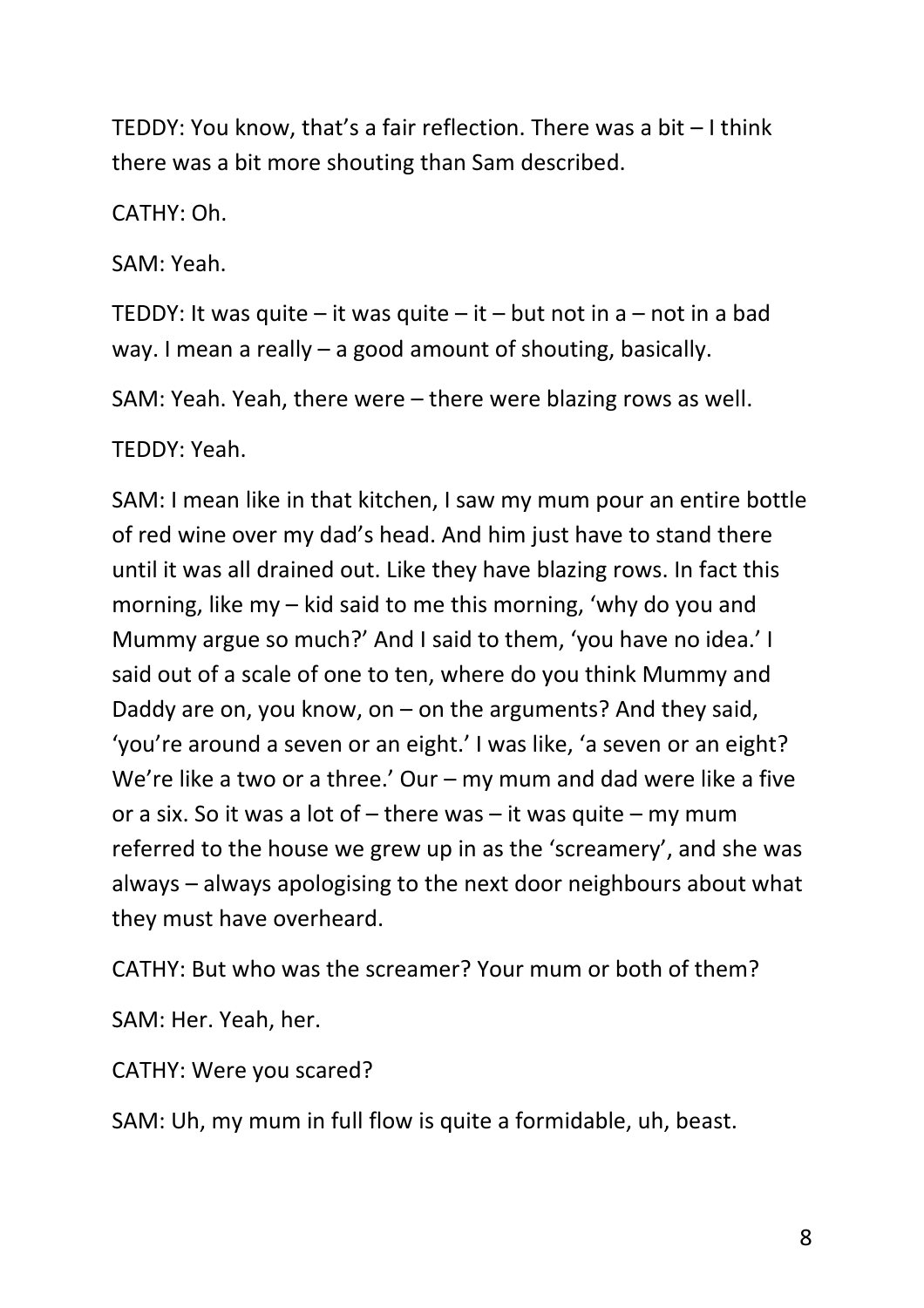TEDDY: But she doesn't really get there very often anymore. It's – I've not seen it in years.

SAM: No, I mean she's –

CATHY: But when you were growing – so you weren't frightened as kids? It was kind of just passionate?

SAM: What, we were passionate children?

TEDDY: No, we weren't genuinely scared of Mum. No no no.

CATHY: Okay, fine.

RACHEL: Yeah.

SAM: No no no. It was a good – it was the early 80s. Smacking – smacking on the bum was fine. That was the  $-$  yeah.

CATHY: It was. Yeah. Yeah.

RACHEL: Yeah. I remember that feeling of trying to run with your bum as forward as you can, you know what I mean? Just fast, fast, as far forward as you could get it. With that fear behind you. Um –

SAM: Yeah.

CATHY: Men do that.

SAM: We did a lot of bum forward running.

TEDDY: Anything was fine in the 80s. Punching, smearing it, the whole lot.

RACHEL: Was it just the two of you? No other siblings? Just the two of you, okay.

TEDDY: Yeah.

SAM: Yeah, well. Yeah.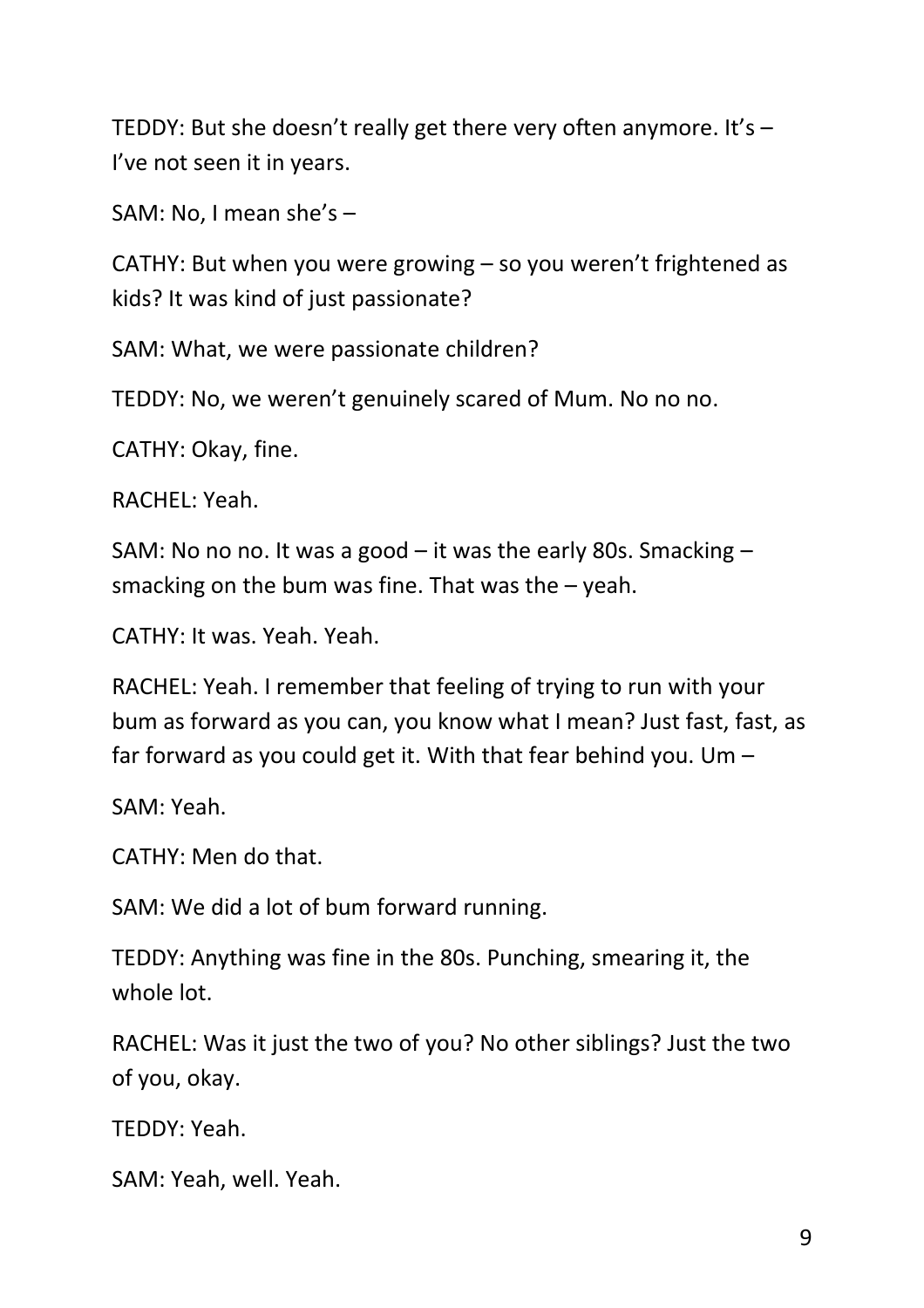RACHEL: That you know of.

CATHY: Oh, you just said that. Why did you say 'well'?

TEDDY: Because of Norbert.

SAM: Oh, no, I just – because I wound – I wound up my brother at one point when – you know, this was the sort of thing – this was part of the dynamic growing up, is that I would wind him up a little bit and I told him once when he was probably seven years old and I was ten, uh, that we had a sister that he didn't know about.

CATHY: Oh.

TEDDY: Called Norbert.

CATHY: And what happened?

SAM: And her name – her name was Norbert.

CATHY: Norbert.

SAM: And he completely bought it. And he was like, 'why – why do I never get to see Norbert?' 'Because she doesn't want to meet you. She comes in, Mum and Dad are embarrassed about her, so she lives elsewhere. And she comes in at night to see me, and she doesn't want to see you.'

CATHY: Oh, that's –

SAM: And she stays the night under my bed, and then before you wake up in the morning she goes.

TEDDY: She's very – she was always very tiny.

RACHEL:  $l$  can't  $-l$  – that's –

SAM: Brutal.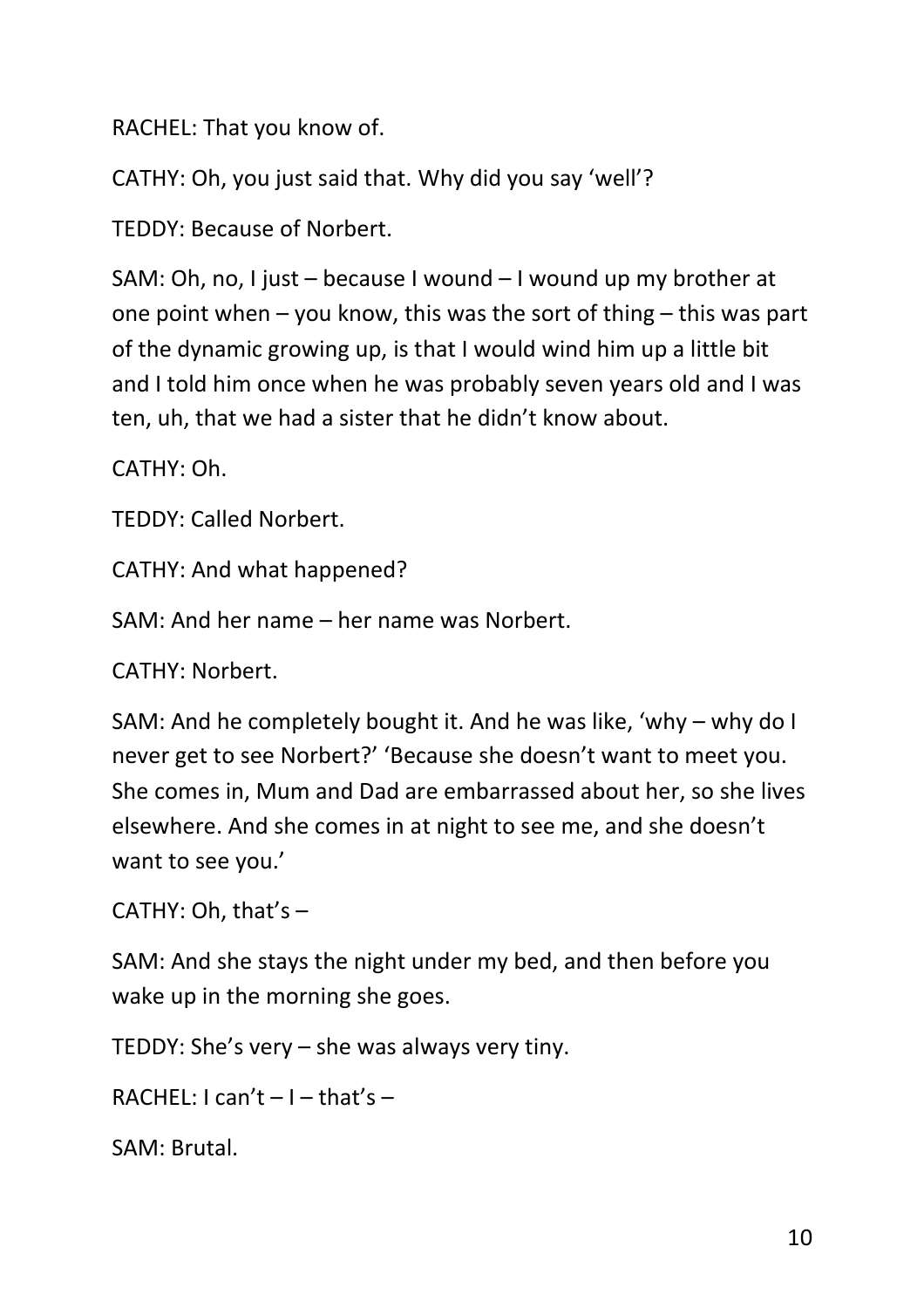CATHY: That's – when did you find out that she didn't exist?

TEDDY: About three weeks ago.

CATHY: You've just found out on the podcast?

SAM: Yeah.

TEDDY: I don't know, I think it went along a bit for a couple of years.  $Um -$ 

SAM: Yeah.

CATHY: Genuinely?

TEDDY: I think so. Yeah, I think so. Yeah.

SAM: Yeah.

TEDDY: Norbert.

SAM: Norbert.

CATHY: You're embarrassed that you genuinely believed it?

SAM: I don't – I think – I think it wasn't a couple of years. It was – it was probably only until he asked Mum and Dad about it that morning. Although I probably told him not to because they –

CATHY: Oh, that's so sad.

SAM: Isn't that the worst?

RACHEL: He knows about – he knows about Father Christmas and Norbert. That's  $-$  so  $-$ 

SAM: Isn't that the worst? For a brother to tell his little brother that they had a sister who existed but didn't want to know about them.

CATHY: That's awful.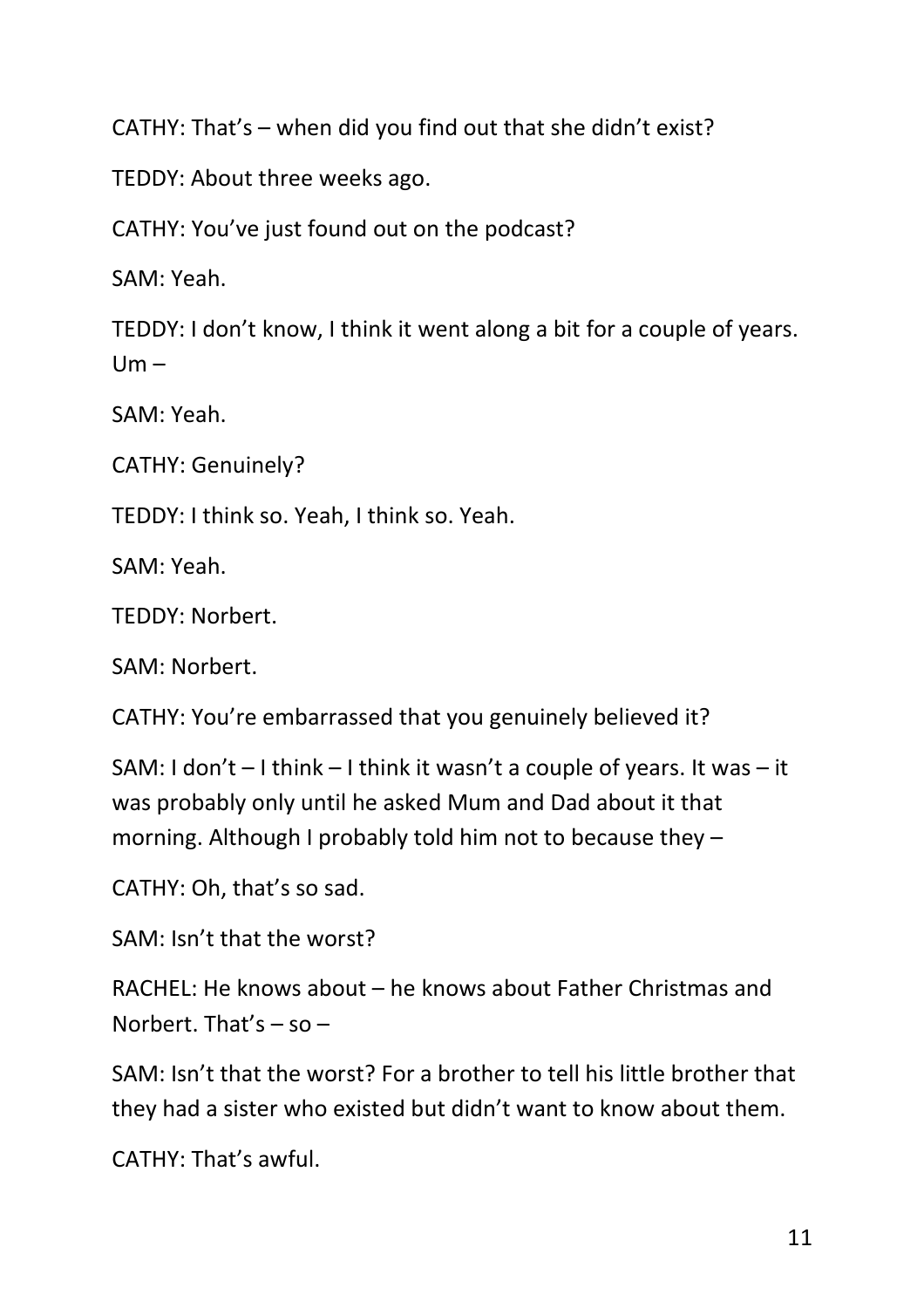SAM: Yeah, brutal.

RACHEL: Yeah. Yeah. So – but –

TEDDY: But when I told Mum and Dad about it, they couldn't believe it either.

SAM: Yeah.

TEDDY: They were like, 'well, why wouldn't she talk to us?'

SAM: Yeah.

RACHEL: But you got on as kids? Or Sam, were you just horrible to Teddy all the time?

TEDDY: No, not all the time.

SAM: Probably in the very early years when Teddy came along, I was probably a little bit jealous or felt that he – so I don't think for the first –

TEDDY: You can't – you cannot possibly remember that. You would've been three or four. You're saying can remember how you felt about me as a baby? You're just making this up.

SAM: No, no, I'm not – no, I'm not saying – I'm not making it up. I'm saying that  $I - I$  think that the, um, that we didn't get on as well in the first I'd say eight or nine years. There was a lot – we were – we fought a lot as children. There was a lot of –

CATHY: Because of jealousy?

SAM: Well I mean that's one explanation. I think – I think – but there was a lot of in the back of Mum and Dad's car that we would be whacking each other and shouting at each other. And they would have to pull over at the roadside and turn around, unclip their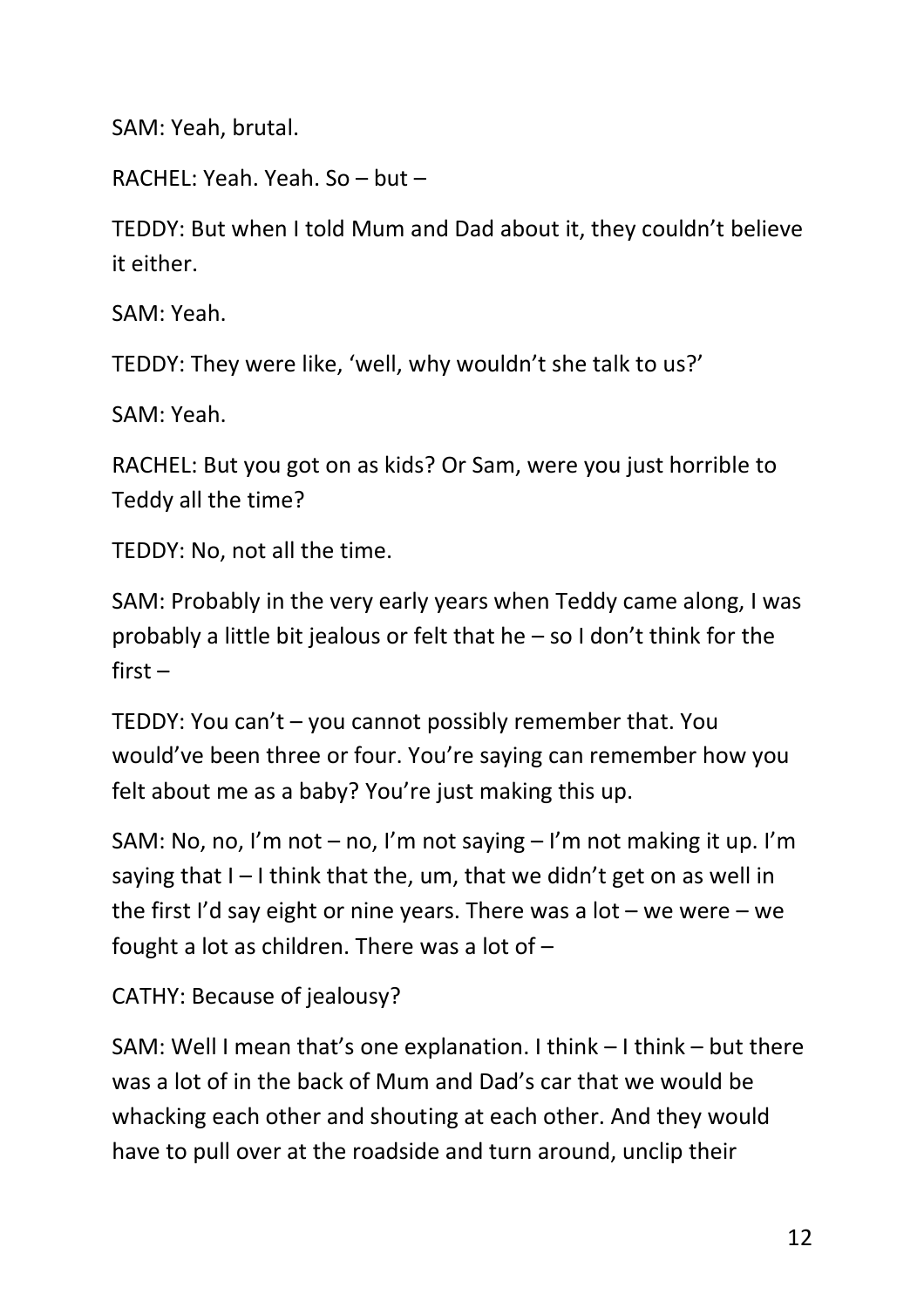seatbelt – actually, they weren't wearing seatbelts. Turn around to us and say, uh, and – and then whack us and shout at us and say that – that we can't have any more of this. So it was a lot of – there was a lot of fighting between me and Teddy. And then I think that when we were a little bit older, then we'd sort of – I discovered him as a person. As a, you know, potential ally.

TEDDY: And I was very glad to have been discovered. Um, but Sam, you – I'll tell you what's amazing about this. I don't, um – you know my memories start at about – very late.

SAM: Yeah.

TEDDY: And I just remember about 16 – maybe not – maybe not that late –

SAM: Yeah.

TEDDY: But I just don't remember much for some reason. And so I rely on Sam to tell me about, uh, what happened in our – in our childhood.

SAM: In our childhood.

TEDDY: And so I have to go – I have to go with his version.

SAM: I'm his – I'm basically Teddy's memoirist.

TEDDY: I – I cannot – I can't really dispute it. I have to go with his version.

CATHY: But that's the same as us.

TEDDY: I can't remember.

CATHY: Rachel, as the youngest sibling, has no memory –

RACHEL: Until I was about 13.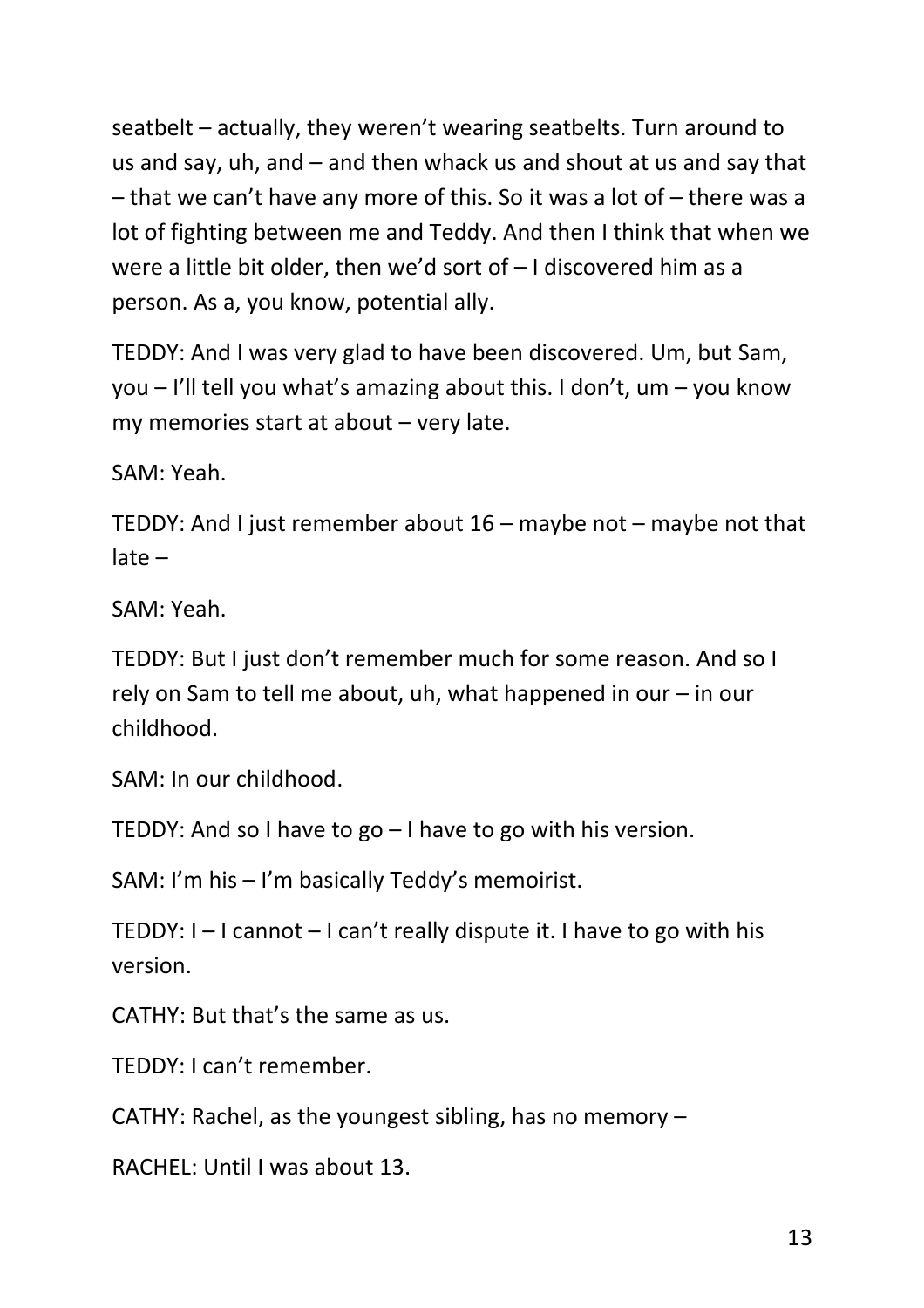CATHY: I think we've abused them so badly, Sam.

SAM: Yeah, right. This is it.

RACHEL: I can't remember anything until I was about 13.

TEDDY: I – I'm really the same. I've not, uh, I didn't realise that was a thing amongst younger siblings. Or any  $-$  or  $-$  or people generally.

CATHY: It must be.

TEDDY: I just thought it was my thing.

RACHEL: I – yeah, I don't know if it is. And it – I hate it, because I have no – I feel like I've got no back story, Teddy. I feel like, you know, people say, 'when I was at school,' and I think, 'I don't remember any of that.' But I find it really frustrating.

CATHY: So you don't remember, Teddy, how you felt about Sam? Were you scared of him, or were you –

TEDDY: It's not really that I don't remember how I felt. I don't remember anything of what he's describing.

CATHY: Anything?

TEDDY: So, uh –

SAM: You don't remember us – us whacking each other in the back of the car constantly?

TEDDY: Not – not really, no. Um –

SAM: You don't remember any of the – of the violence between us in our childhood? There was violence. And you were – and you quite often one of the – the perpetrator of the violence. Most extreme violence.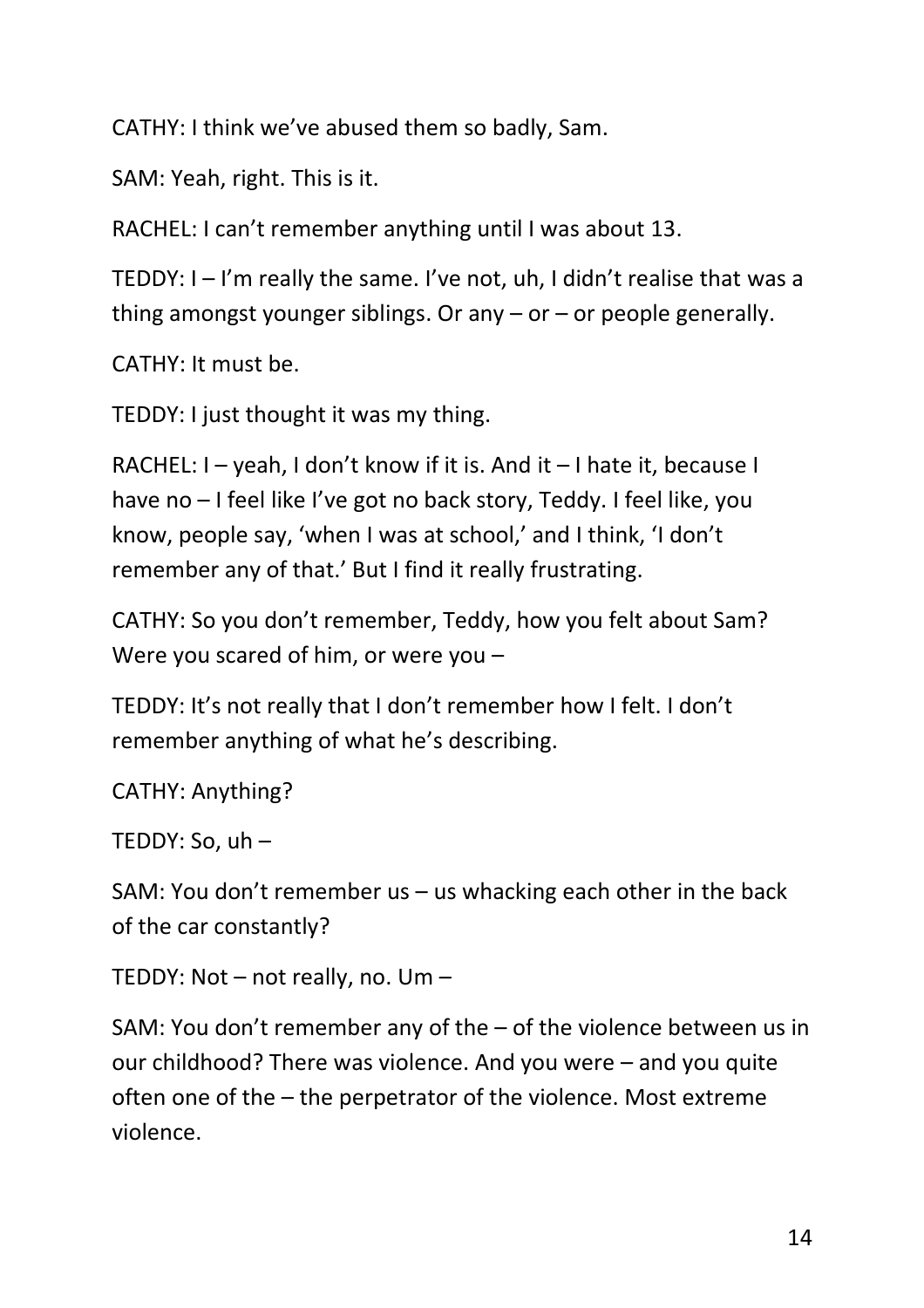TEDDY: I mean – well I must've been. Or the – or the defenders. One of the defenders.

RACHEL: What was one of your worst rows?

SAM: I – I viscerally remember – I think that Teddy was – I was more of a winder upper, and Teddy was very explosive in his rage and violence. And so I would wind him up to the point of that explosion. And I remember on one occasion, um, we were in the kitchen and Teddy grabbed a carving knife and chased me up the stairs to my bedroom. And I shut the door and I was absolutely convinced that if he got inside he was going to kill me.

TEDDY: I'm not sure this story's even true.

CATHY: Wow.

SAM: And actually –

TEDDY: This is – this is unbelievable.

CATHY: Exactly. He's going to say anything.

SAM: It is true. But the upside of is is that Teddy couldn't get into my room and he took the carving knife downstairs, and he's actually a brilliant chef. So maybe that was how he discovered cookery. By – by realising that the knife could be used for things other than stabbing your brother.

CATHY: Oh.

TEDDY: I thought – I thought well if I'm not going to chop his head off, I may as well get some parsley out of the fridge.

SAM: Yeah.

CATHY: Is that what you did?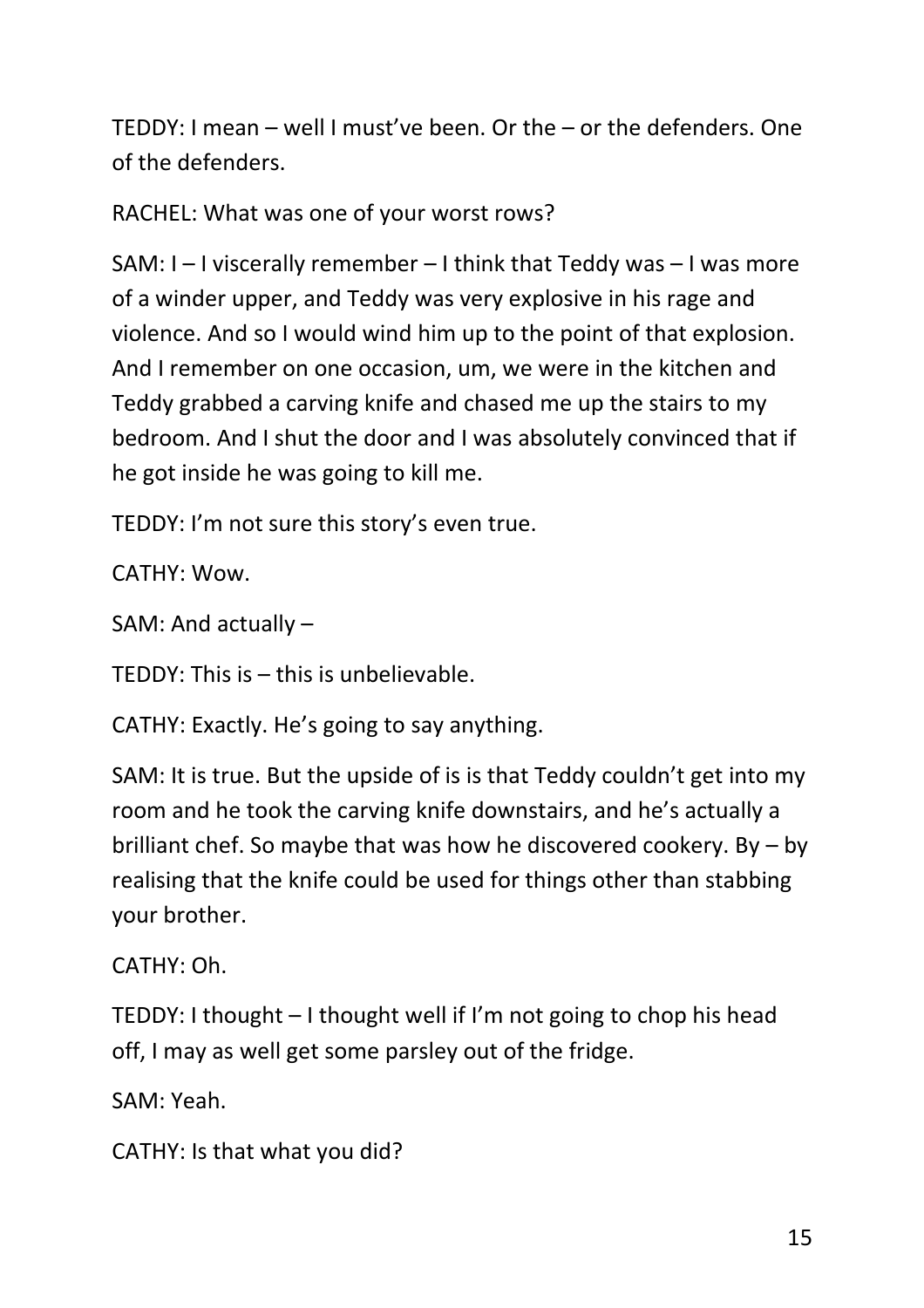TEDDY: And then that was it. And then I was off. Never stopped cooking since.

SAM: And he's a – he's a gifted chef.

[Flute sounds]

 $RACHFI:$  So –

CATHY: Can you describe each other?

RACHEL: Teddy, you describe Sam.

TEDDY: Sam is very very funny. Very very bald.

SAM: Oi.

TEDDY: Um, by choice. You've got a short haircut.

SAM: Yeah, so just say I – don't say bald. Say, um, shaven headed.

TEDDY: Sam is very very funny. He has a very short haircut. Um, he is, uh, kind and he's, uh, Sam loves family. And is a, you know, is very good at pulling the family together and, uh, and cares a lot about it and focuses a lot on family, I think. In his own and in our – and our wider family. Um, and he's the sort of – often the most fun person to be around. Often the most infuriating person to be around. For me.

CATHY: Why? Why infuriating?

TEDDY: Because he – because you enjoy winding people up so much. And I'm one of them.

SAM: I've mellowed.

TEDDY: Um, well that's – Dad said that when you had kids, you were going to – you were going to mellow. You were going to lose your edge, is I think is what he said. Right?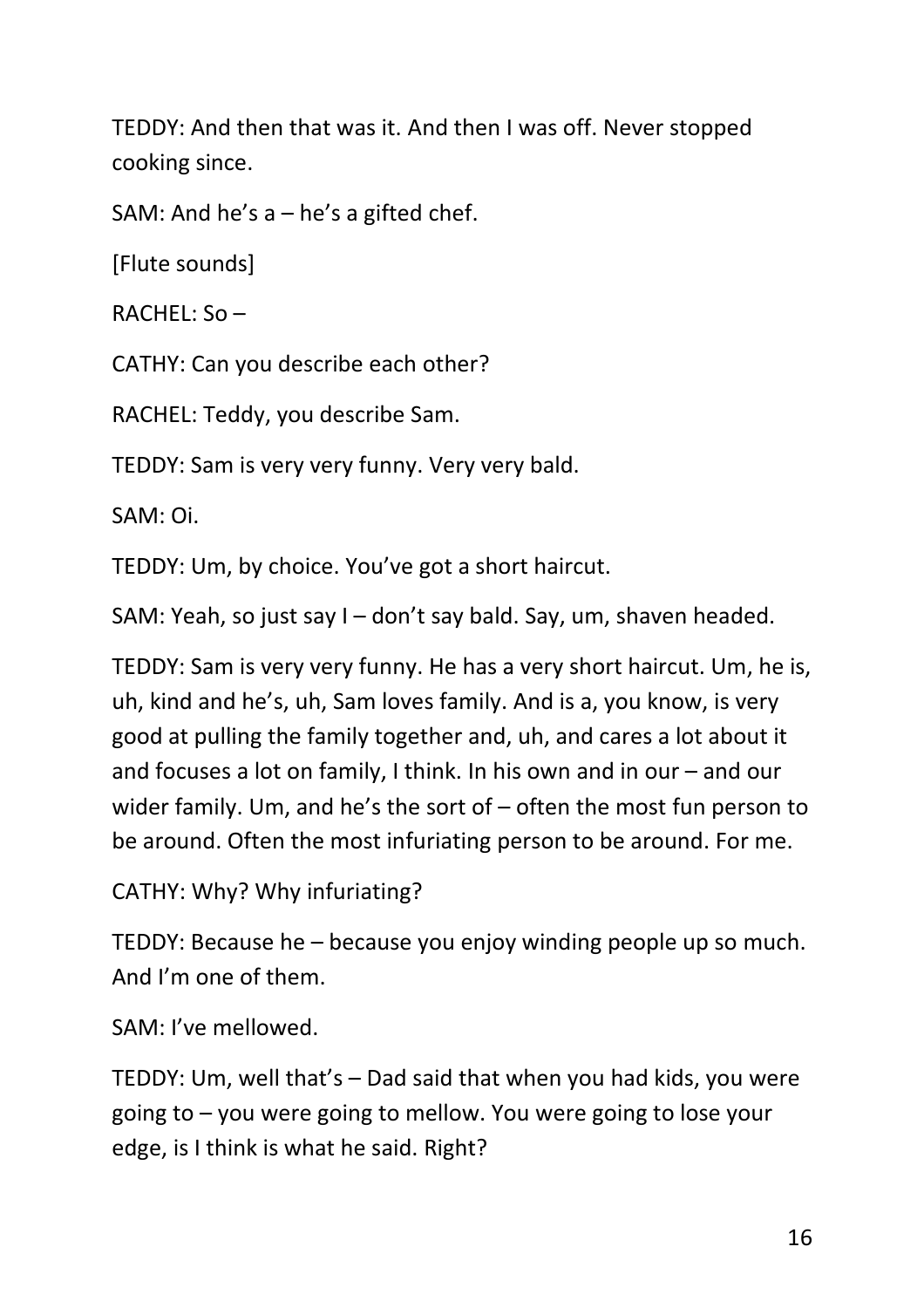SAM: Yeah.

TEDDY: Well you haven't lost your edge. You haven't even a bit. You – I don't think you've mellowed.

SAM: More edge.

TEDDY: I think you've sharpened.

SAM: Sharpened.

CATHY: Your poor kids.

TEDDY: I think you've sharpened.

SAM: Sharpened, yeah. I'm still sharpening.

TEDDY: Anyway, you relatively pleased with my description?

SAM: Well –

CATHY: I think that's good, yeah. I think.

SAM: Yeah, it could've gone worse.

RACHEL: That was nice. No, he's – he's not asking you, Cath. He's asking Sam.

TEDDY: Yeah, I was asking Sam.

CATHY: Oh, sorry, I thought you were asking me. I'm so sorry.

TEDDY: But no, I'm curious about your feedback as well. It's your show.

CATHY: Okay, I'll give you your feedback afterwards. Go for it, Sam.

SAM: Um, no I think it could've gone much worse. You know, it got off to a bumpy start with the talking about the baldness, which as you noticed, I mean the –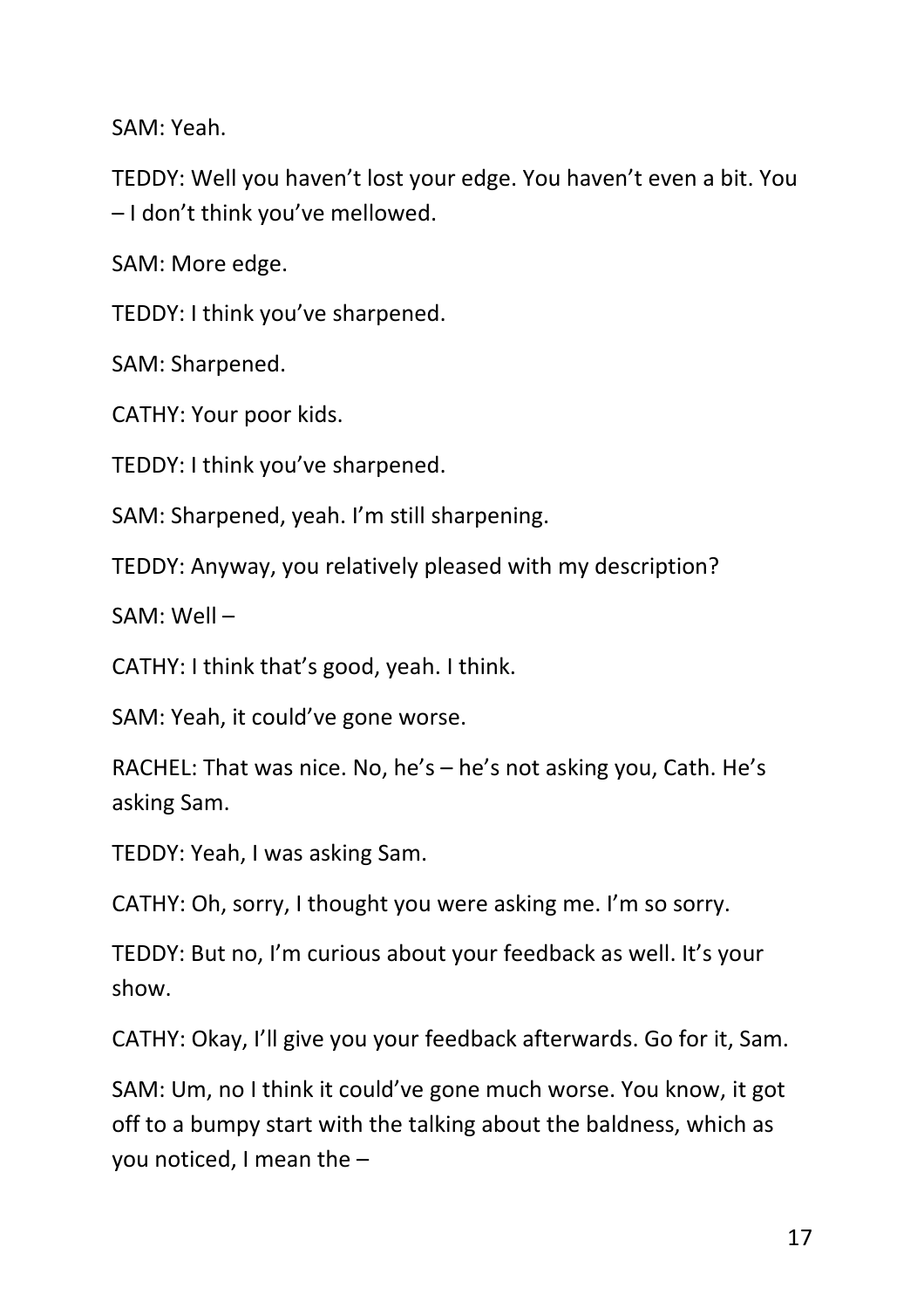$RACHFL:$  So –

TEDDY: Short hair.

SAM: The listeners won't be able to tell, but there's one of the brothers got the wit and the intelligence and that sort of thing. And what the other brother got – the hair.

TEDDY: No, that's very kind of you to say. But the – I did make him – that was a slip up. Because as you know, Sam, I have always been a big supporter of the bald community. I didn't mean to say bald. I should've said short hair. And I regret that.

SAM: Yeah yeah. That's fine. It's fine, I've come to terms with it.

RACHEL: Okay, so there's – there's no issue there. Sam, can you describe Teddy please?

SAM: A very violent chef. No, a very violent, talented chef.

RACHEL: Perfect.

CATHY: Oh.

RACHEL: Nice, so –

TEDDY: Violent – the focus on violence in our family is –

SAM: No, no. Okay, no.

RACHEL: Yeah, no –

CATHY: I was going to say –

TEDDY: We are going to sound like absolute psychopaths. Like –

SAM: I know, I know. I know, violence is such a small element. We sound like the Sopranos.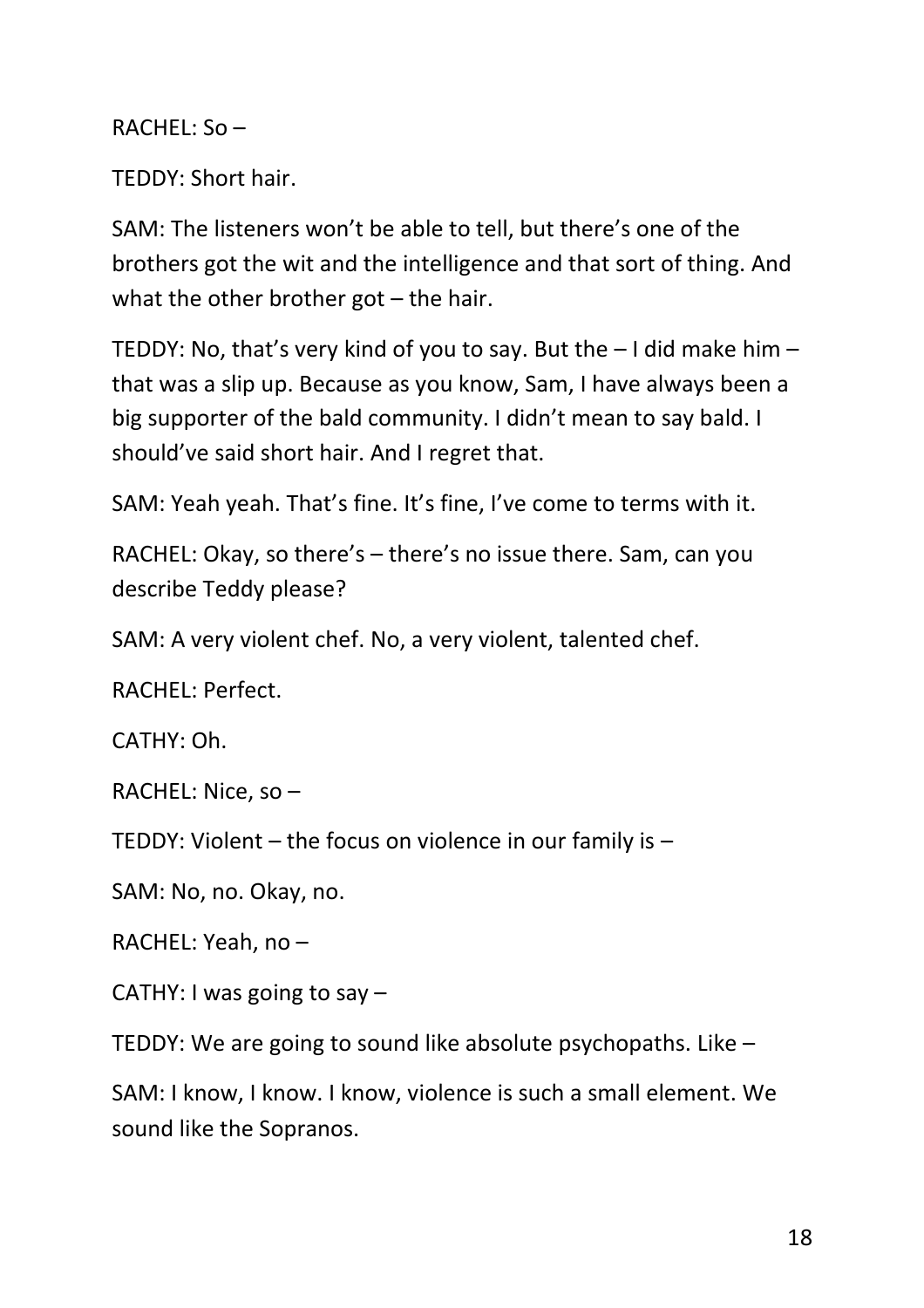TEDDY: And Sam has made out like violence was the – was and is the theme of our lives. I mean it's extraordinary.

SAM: It was the Sopranos of NW3. Um, no –

RACHEL: Yeah. Well we –

SAM: Teddy – Teddy I would describe, you know, Teddy and I share a lot of things. We share – I'd say we share a sense of humour, which is why we are able to work together in comedy. And Teddy, um, is, um, amazingly, uh, is also very kind. He's also very funny. Um, and also very loving of his family. But he's also, uh, I'd say, got a wisdom that I don't have. And he's – he's more sensible than me, um, and more – I think, you know, most of the time he's more stable than me. Um, but he's, you know, we do have a – an older brother, younger brother dynamic, I would say. Um, especially with an older brother who is a bit of a showman and a bit of a, you know, a windup. He – Teddy, certainly in the first 20 years, found a role for himself that, um, you know, with – our family is like a jigsaw puzzle and everyone has to find the – between the four of us found a role for themselves. Um, and yeah. Teddy, for a certain time I think, was the – the younger brother role. And then I went – I left home and within Teddy's social circle, within – amongst his friends, I'd say he's – that's not his role. His role is much more sort of dominant and also, you know, he's got his own family now. And within his – in New York, he's much more of a sort of dominant older brother or dominant figure. Would you say that's right, Teddy?

RACHEL: That's really interesting.

TEDDY: Yeah, I don't know who I'm dominating in New York. Um –

RACHEL: But you fundamentally came out of yourself a bit more once Sam had gone. That's the point, isn't it?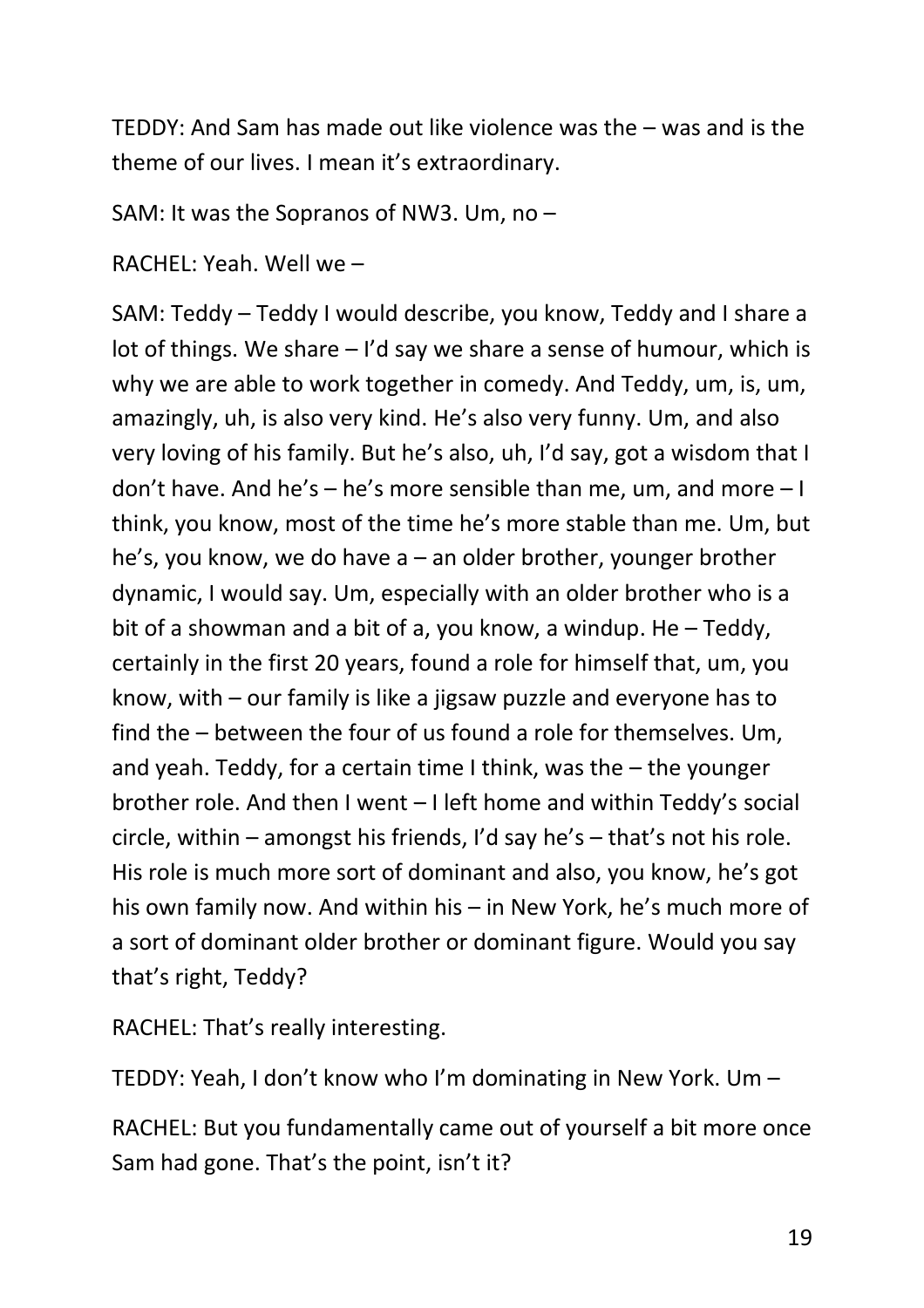TEDDY: That's interesting. Maybe a little bit.

SAM: And – and at work.

RACHEL: Yeah, there was more space.

SAM: At work. You know, Teddy –

TEDDY: Oh yeah.

SAM: Teddy runs the company that we share. I'm  $-1$  run the comedy department, but it's fundamentally Teddy's company. And he's got a staff there who look up to him as the dominant father figure, whatever it might be. It's his – it's his show. Um, and so he's not – he's definitely not any sort of supporting role there. He's the dominant role.

CATHY: But hang on, Teddy. How did you react when Sam left home? Did you shit yourself? Were you relieved?

RACHEL: Can you stop – you're meant to swear less.

CATHY: Sorry, I'm not going to swear as much. Sorry.

RACHEL: Can you re-say it again?

CATHY: I can edit that out.

RACHEL: No, say it again.

CATHY: Go. Uh, um, Teddy, how did you feel when Sam left home?

TEDDY: Yeah, I shat myself. Um, uh, so, um –

SAM: See, he's funny.

TEDDY: I don't know, um, I – I mean I guess I must have memories at that point. I was about – I was 16.

CATHY: Yeah.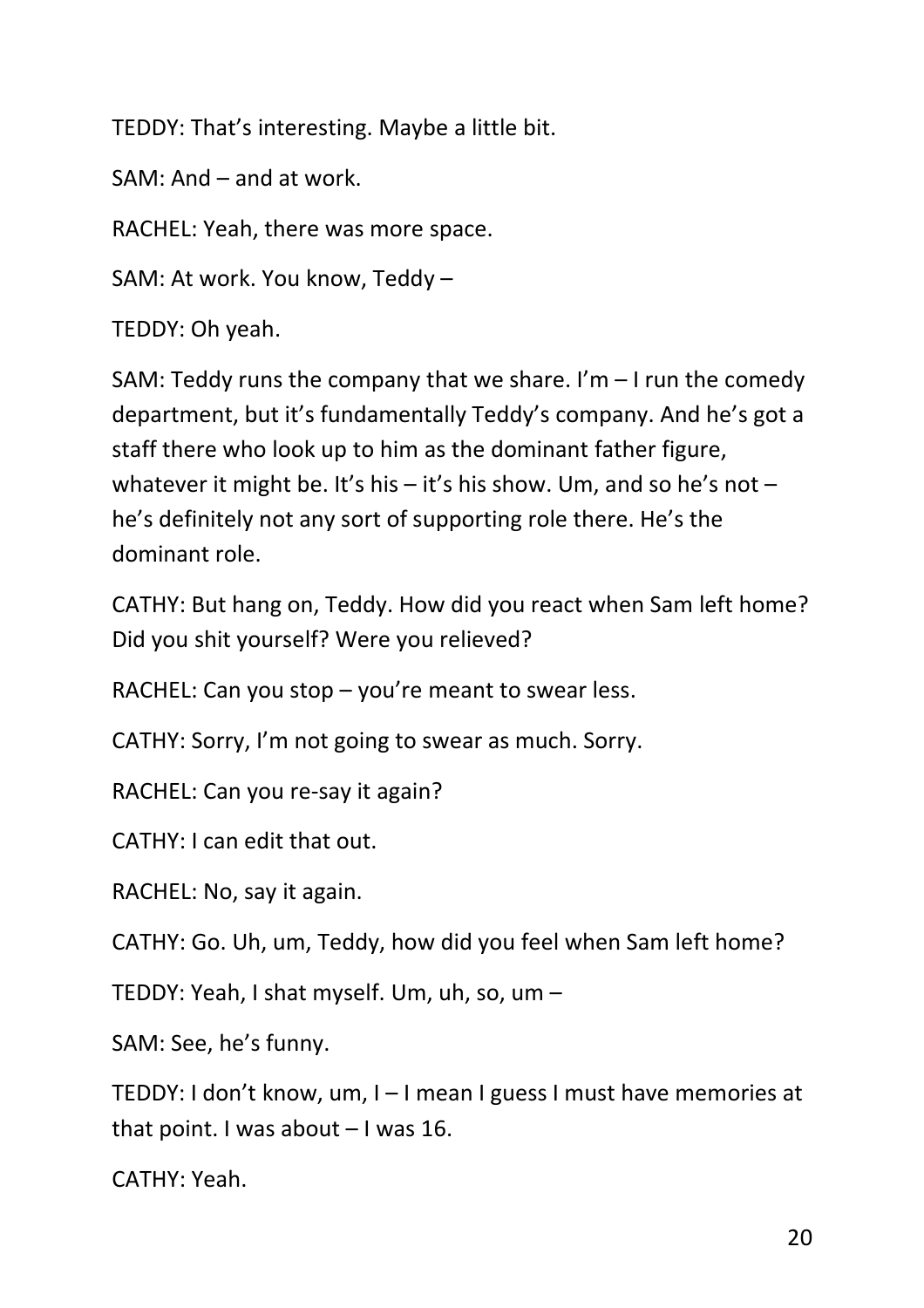TEDDY: I think probably there was a – there was a moment when I was able to spread my wings a little bit, but I missed him as well. Um, and I think probably we – we probably started getting close around about then.

SAM: Yeah.

TEDDY: Because I was able to – there was a bit more of an equal footing and I was – and I missed him. And then actually a few – only a few years after that we started doing bits of work together. Um, but it probably was around –

SAM: Actually –

TEDDY: Those two things probably collided a bit. Sam leaving home and, um, Sam, sorry, did you want to talk again?

SAM: And – yeah, I want to talk. I haven't talked in a while.

TEDDY: More talking.

SAM: Um, so only – only recently my parents – my Mum has had a clear-out of our old bedroom and said, 'look, you've been gone 20 something years now, it's time you took all of your crap.'

TEDDY: I'm very annoyed about it.

SAM: She's been like delivering boxes of stuff, uh, to us. And I had like loads of my old scrapbooks and – and things that I collected over the years. And I found a letter from Teddy, from a 15-year-old Teddy, to me about how much he was going to miss me when I –

CATHY: Oh.

SAM: Left home. And I took a picture of it and I Whatsapped it to him. And it was really nice. It made me feel so – it made me feel so happy about re – because, you know, we never really – we don't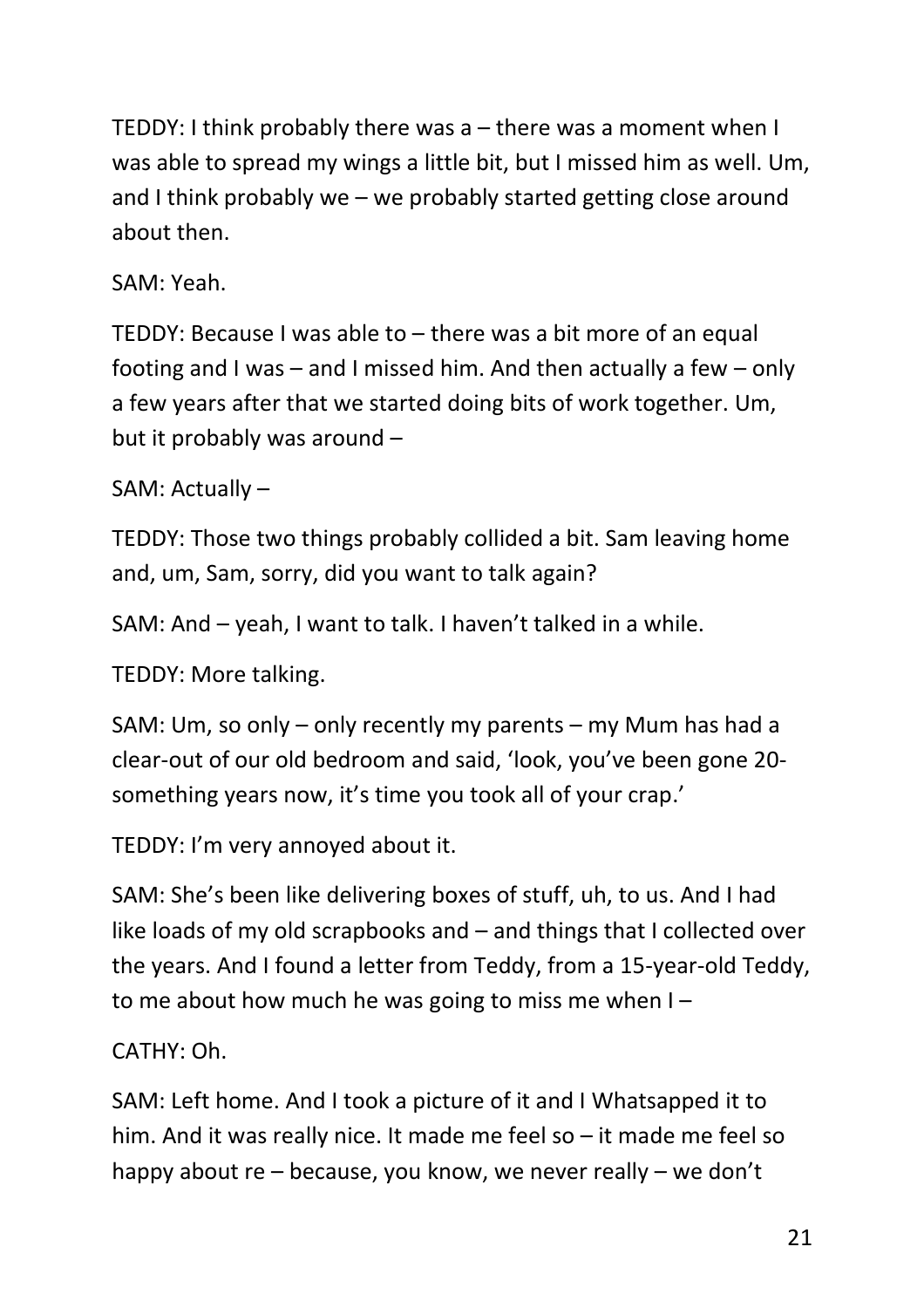really discuss this stuff, but the  $-$  the fact that he was going to miss me and that he referred to various in-jokes we had and all of the things he was going to miss about me, was just really special to read that. This was only about a week ago, two weeks ago.

CATHY: Oh.

RACHEL: That's lovely.

SAM: Yeah, it was really nice.

CATHY: Oh, so do you not kind of talk about shit? Do you –

RACHEL: Again. There it is again.

CATHY: Sorry, do you not – sorry. So are you kind of more of a joshing relationship rather than an intense, discussing emotions relationship?

RACHEL: Discussion-ing.

CATHY: Fuck off.

SAM: Yeah, I – it's partly because we're boys I think.

CATHY: Yeah.

SAM: And I think that boys are much less likely, especially British, we're quite British. Actually especially Teddy, um, in that sort of reserve. Um, and so we're less likely to – and also Teddy's – we're both quite busy. So the chances of us having deep meaningfuls is few and far between.

TEDDY: We do it occasionally. Like if there's a crisis that like propels it to happen.

SAM: Yeah. Yeah, that's – yeah, that's – yeah.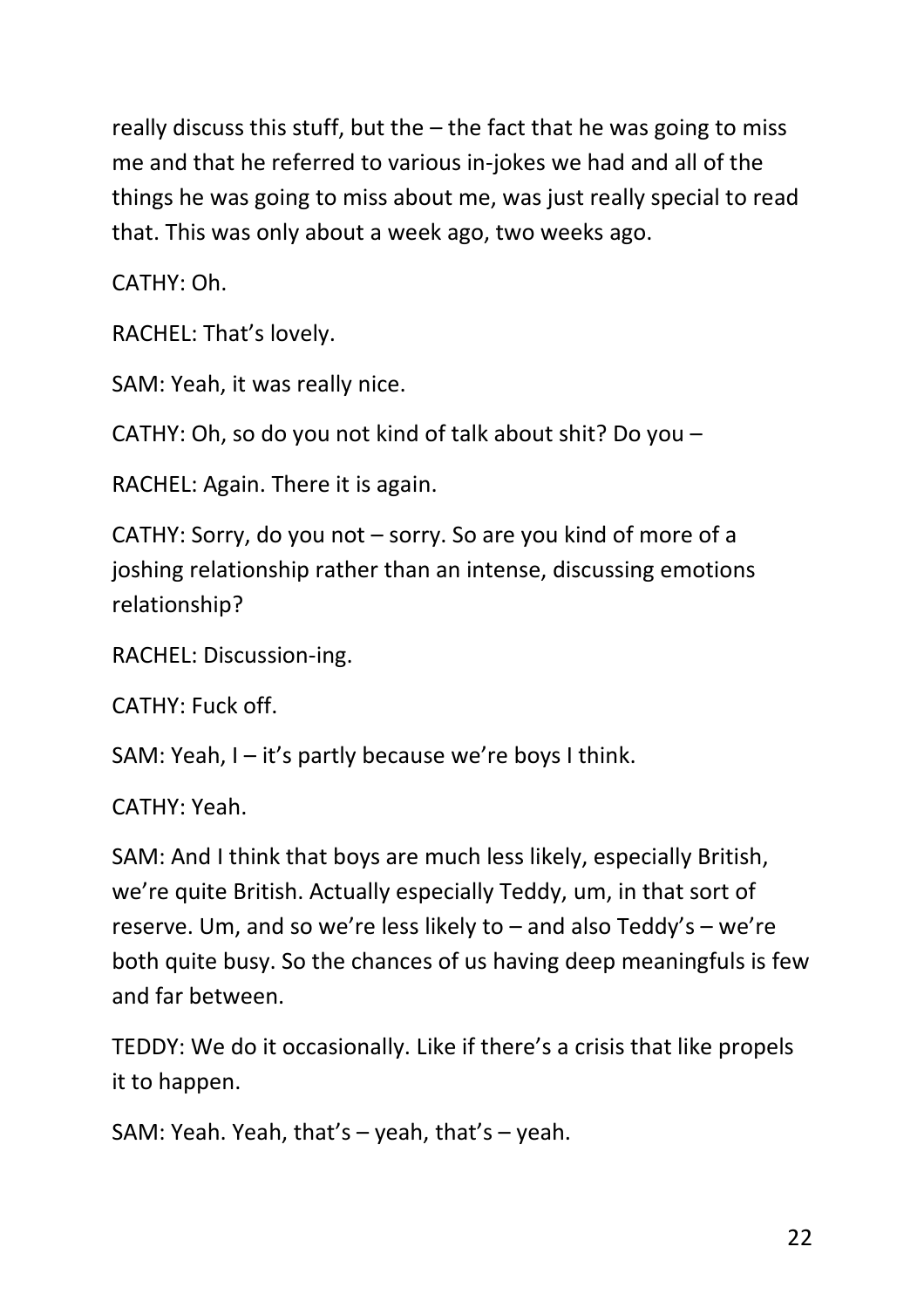TEDDY: We do it – we do it occasionally.

SAM: If something's gone really wrong. If we've had  $a - if$  we've had a big bust-up it might require us to talk a bit more deeply. Because we – it's not all plain sailing.

RACHEL: So you're –

CATHY: And do you have big bust-ups?

TEDDY: Occasionally.

SAM: Yeah.

TEDDY: Quite – quite infrequently.

SAM: I'd say about once a year we have  $a - a$  big, big  $-$ 

RACHEL: And is it generally work related?

SAM: It can be – it can be precipitated by work, but it can be – anything can really trigger it. But it  $-$  it will  $-$  it will be a, you know, we have – we'd have to have  $a - a$  state of the nation talk after it, where we have to –

CATHY: So will you stop talking to – how does it work? Will you stop talking to each other? Who – who approaches the other? How do you do it?

SAM: There's – there's usually a flashpoint. And it can be – it can come down to something as pathetic sounding as a piece of casting on a TV show. A comment that I've given him in an edit about – or a comment he's given me in an edit and how I've responded to it. It  $can - it can set a - the touch paper that will lead to a bonfire very$ very quickly. And then we'll shout at each other, resent each other, and then we talk the next day. We don't – we don't let things linger very often, do we, Ted?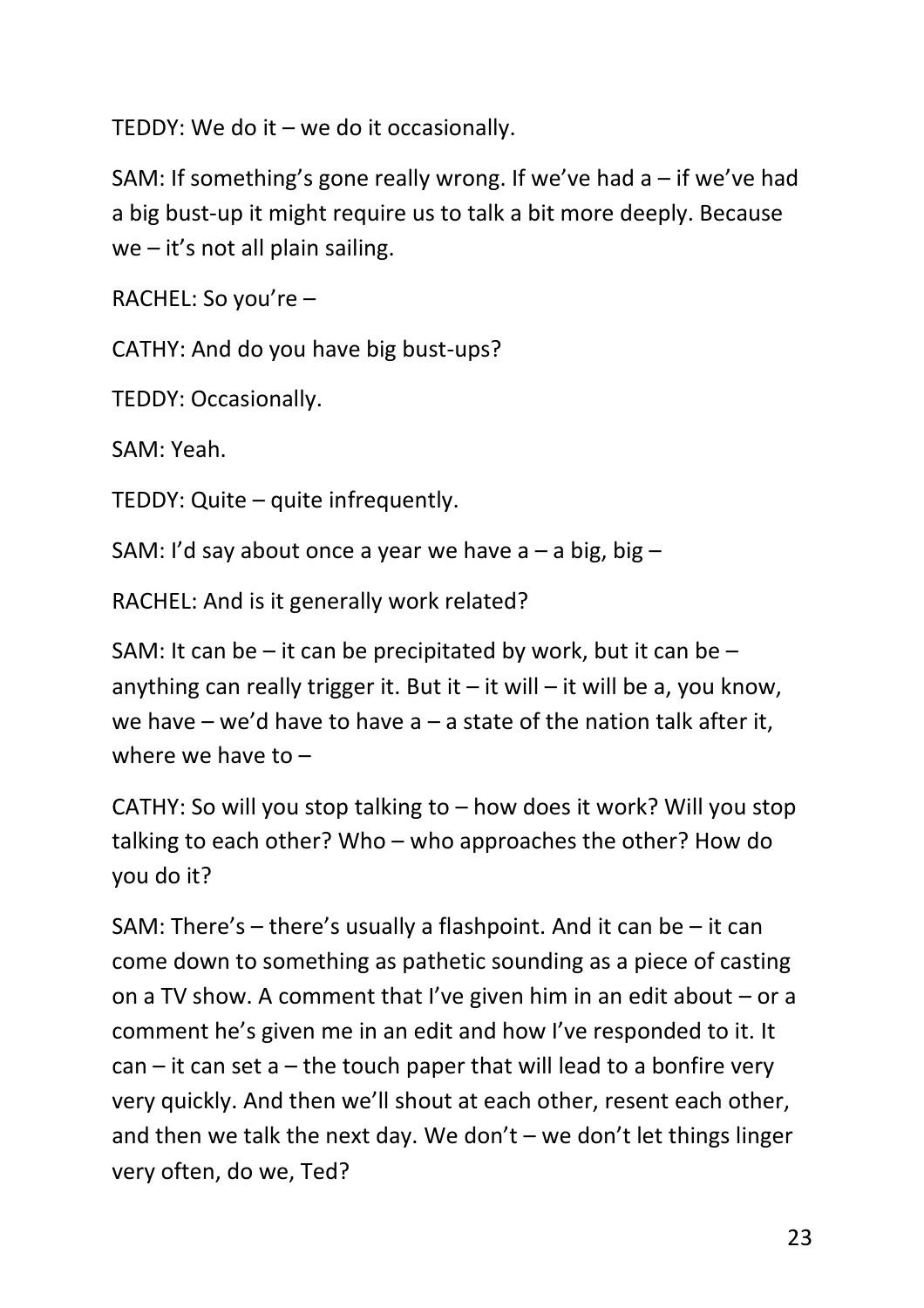CATHY: No.

TEDDY: No, and where – where we get to is Sam will tell us both how to feel about it, um, in the end. And then –

CATHY: I knew you were going to say that.

TEDDY: And then it's resolved. So there's, you know, he – Sam ties a nice –

RACHEL: I relate to that so much. Yeah.

TEDDY: Ribbon on it and then we do a podcast. And, uh, like this. And that's it. All good.

SAM: Sticking plaster. Teddy and I actually – we went – we – we've been to therapy twice, right? Once was –

CATHY: Nice.

SAM: Once was as a family. And this is partly about, you know, Teddy's role within the family was – we went  $-1$  was – I was a rebellious teenager. And when I say rebellious, I say rebellious in sort of middle class Hampstead terms of – on the spectrum of rebelliousness it was not very rebellious. But I was, um, angry about my curfew. About what time I was told to come in. I was angry about the amount of pocket money I was being given. I was angry about how much I was being – that I wasn't allowed my girlfriend to stay the night, even though we were 15, 16. I was really angry about that stuff. So my parents' response was like, 'right, we're going to therapy. We're going to family therapy.' So we went to this brilliant therapist in Highgate, and Teddy was dragged along. And his – his attitude in the therapy was very much, 'why exactly am I here? What's this got to do with me?' Because he'd not done anything wrong, he wasn't angry about anything. He didn't have any, uh,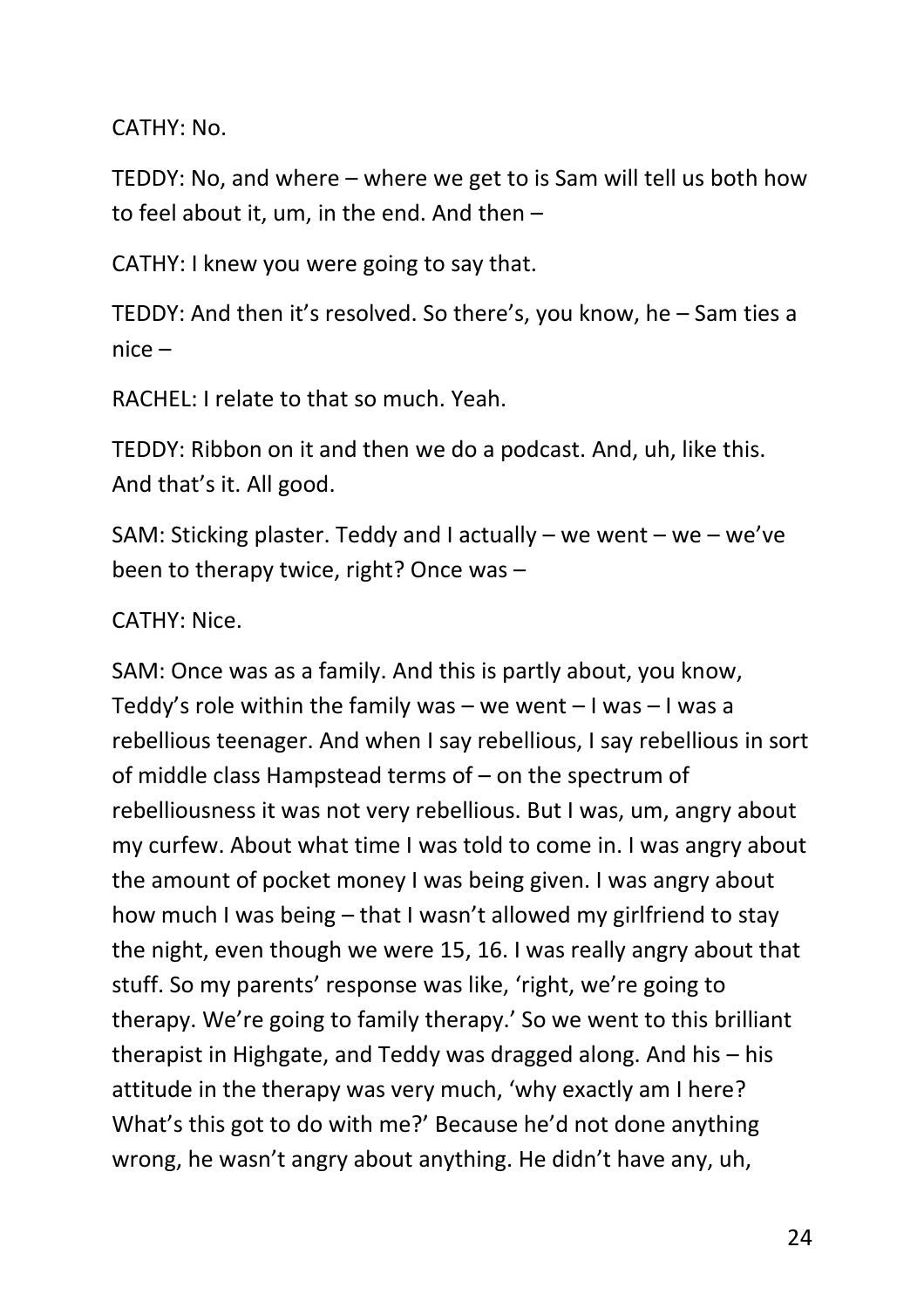grievances to air. But he was just sort of dragged along. And there was a lot of that stuff going on at the time when I was in that sort of phase between 14 and 19, where I was just sort of chucking shit about. And Teddy got caught up, um, in the –

RACHEL: Teddy – Teddy, do you remember that?

TEDDY: Yeah, I remember that – yeah, I remember that Highgate, um, uh, room quite clearly. And I – I think there were quite a few sessions. And I do – I definitely remember that feeling of sort of looking around the room. I think I was sort of trying to make eyes at the therapist to ask him why I was there. But, um, I guess – I guess it was sort of nice to be there with – with the – I guess – I guess I'm – I'm glad to have taken part in that group.

## SAM: Yeah.

TEDDY: They – they probably made me say stuff.

SAM: Yeah, there was a flashpoint I think I remember that led to – there was – a part of the rebellion was that – that  $I - I$  was seeing this girl who I went – I wanted to go to her – she was having a party. And I didn't want my parents to get involved with – I think this was when we were  $15 - 1$  didn't want my parents to get involved in, 'where's the party? Are her parents going to be there?' All this stuff. Because I had, you know, some street cred. So I lied to them and told them that I was staying out at my mate's house. Um, and my mum called my mate's mum to say, 'thank you for having him to stay,' and she said, 'no, he's not here. I'll tell you exactly where they've gone.' And me and my friends had picked up some booze and were walking to the party. We're walking down the street with the – with the, uh, plastic bags full of booze. And all of these girls had come out of the party to greet us. It was the boys, it was like, you know, 'West Side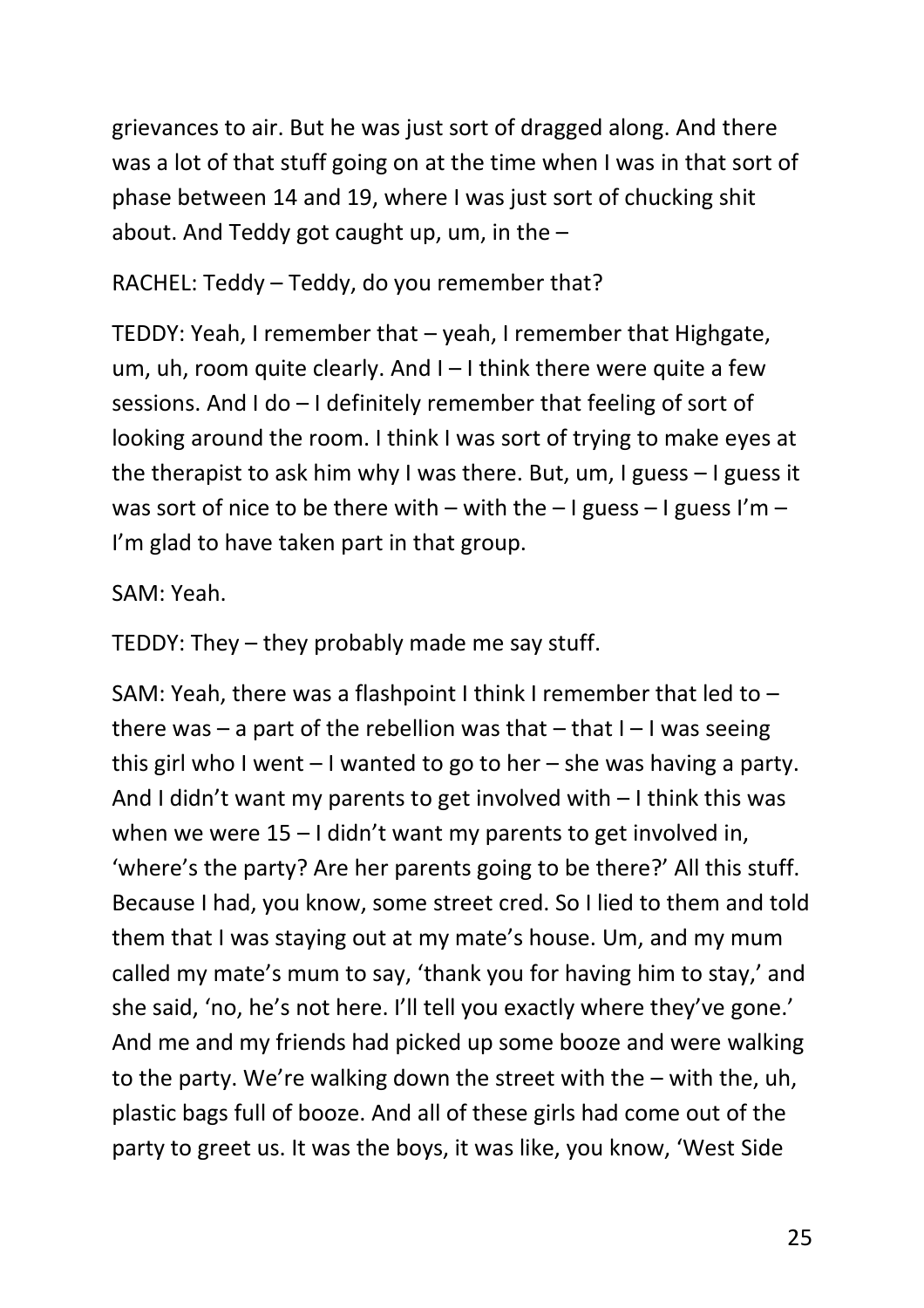Story' or something. And the girls were – seven brides for seven brothers. The girls were coming out to greet us. And just as I'm about to see this girl whose, uh, party it is and deliver all of the alcohol we bought, suddenly my parents pulled up in their big car, which was, um, it had the AV-van sliding door. And my mum slid open the door just as I was about to say hi, and said, 'get in the car. Now.' And I just –

CATHY: That's awful.

SAM: Look and Teddy was in the car in his pyjamas. He'd been dragged out again.

CATHY: Oh, Teddy.

TEDDY: Exactly. The ride-along, you know? I had no role once again.

SAM: And I hand – I just handed the booze to my friend, I didn't get to say hi to the girl, I just got in the car and she slammed the car door and said, 'right, we're going to therapy now.'

[Flute sounds]

CATHY: Teddy, did you not rebel?

SAM: Didn't have to.

TEDDY: No, well here's the thing. By the time it came to my, um, teenage years, Mum and Dad were so knackered by Sam, that they actually didn't really –

SAM: They had no fight in them.

TEDDY: I think what happened is they didn't really ask me questions. I sort of behaved because I had nothing to rebel against in a way. They weren't – I wasn't being pushed in a particular direction by them because I wasn't being – there wasn't a lack of trust. So – or at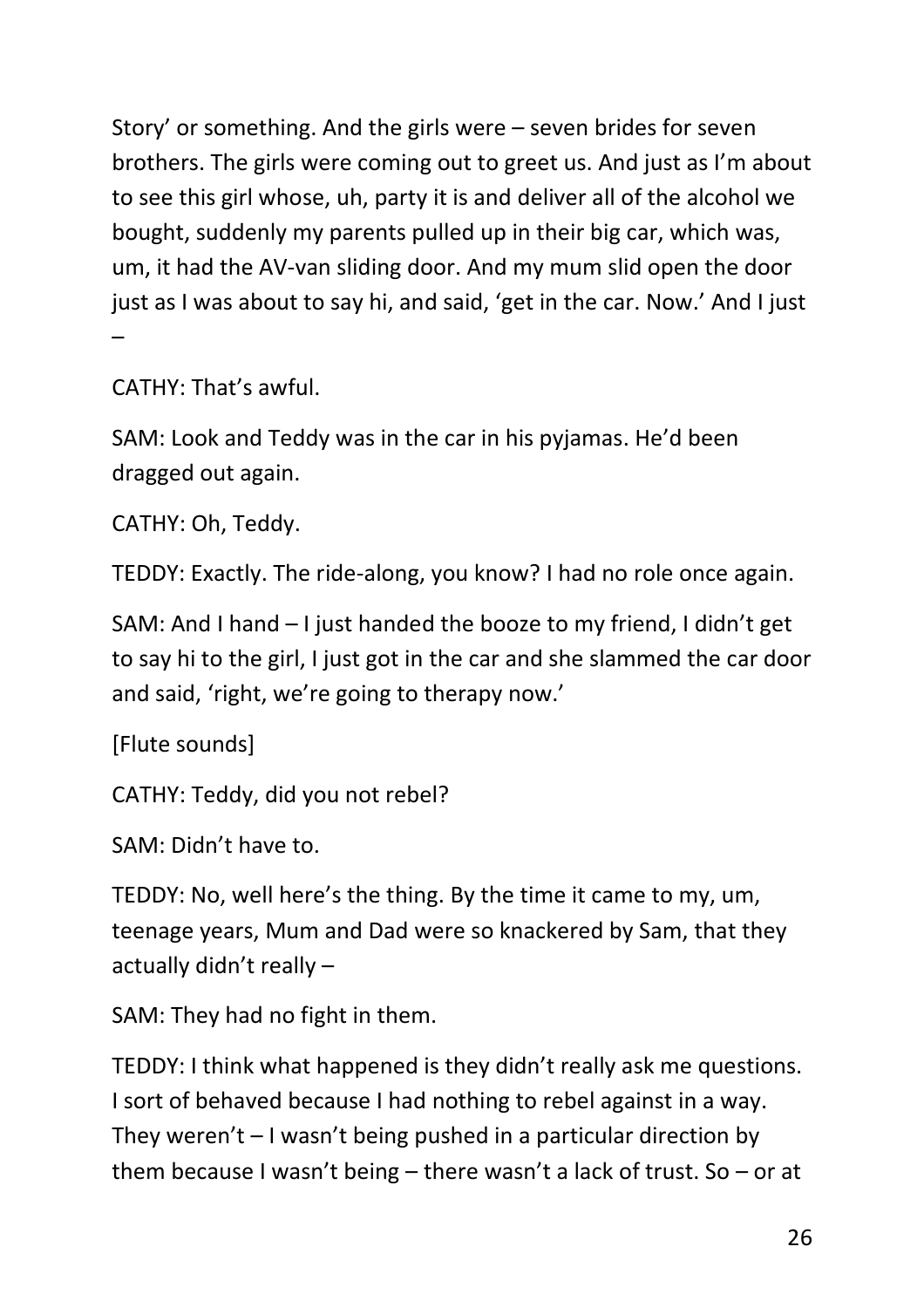least I didn't feel that. So as a result, I think I – I behaved a bit better. And I would come in and, uh, I – you know, I think I would stay out late but come back in and not have done terrible things during the night. And they wouldn't ask me why I came in so late. Or it just wasn't a problem.

SAM: I cleared the path for him. I did a fantastic job then.

CATHY: But was Sam a kind of heroic figure to you?

TEDDY: I guess so. No, I guess it's  $-$  I guess it's certain periods it  $$ yeah. I guess when I was in my early teens, there was some, uh, element of Sam being a hero, yeah. Because your older brother is – I think that's quite – I think that's quite a, um, a traditional dynamic in a way. So I think that – that was present.

CATHY: Doesn't work with girls.

RACHEL: Yeah. No, no.

SAM: But – but by the way, he – he – it wasn't just that he was this shadowy figure in pyjamas in the back of the car. He also ploughed his own furrows in certain – in a lot of things that were very much his thing. And I know I've joked about the chef-ing, but he started working in, uh, kitchens and restaurants from the age of, what was it, 13?

TEDDY: Yeah.

SAM: 13. Because he decided – he really liked, um, cooking. And they could – you know, Mum and Dad I think could tell that there was a talent there. And I think a friend of my parents for his Bar Mitzvah, got him and – I don't know if this sounds like a present, but they got him an apprenticeship in – or like two sessions working in a kitchen of a quite a fancy local restaurant. And he went in there and in his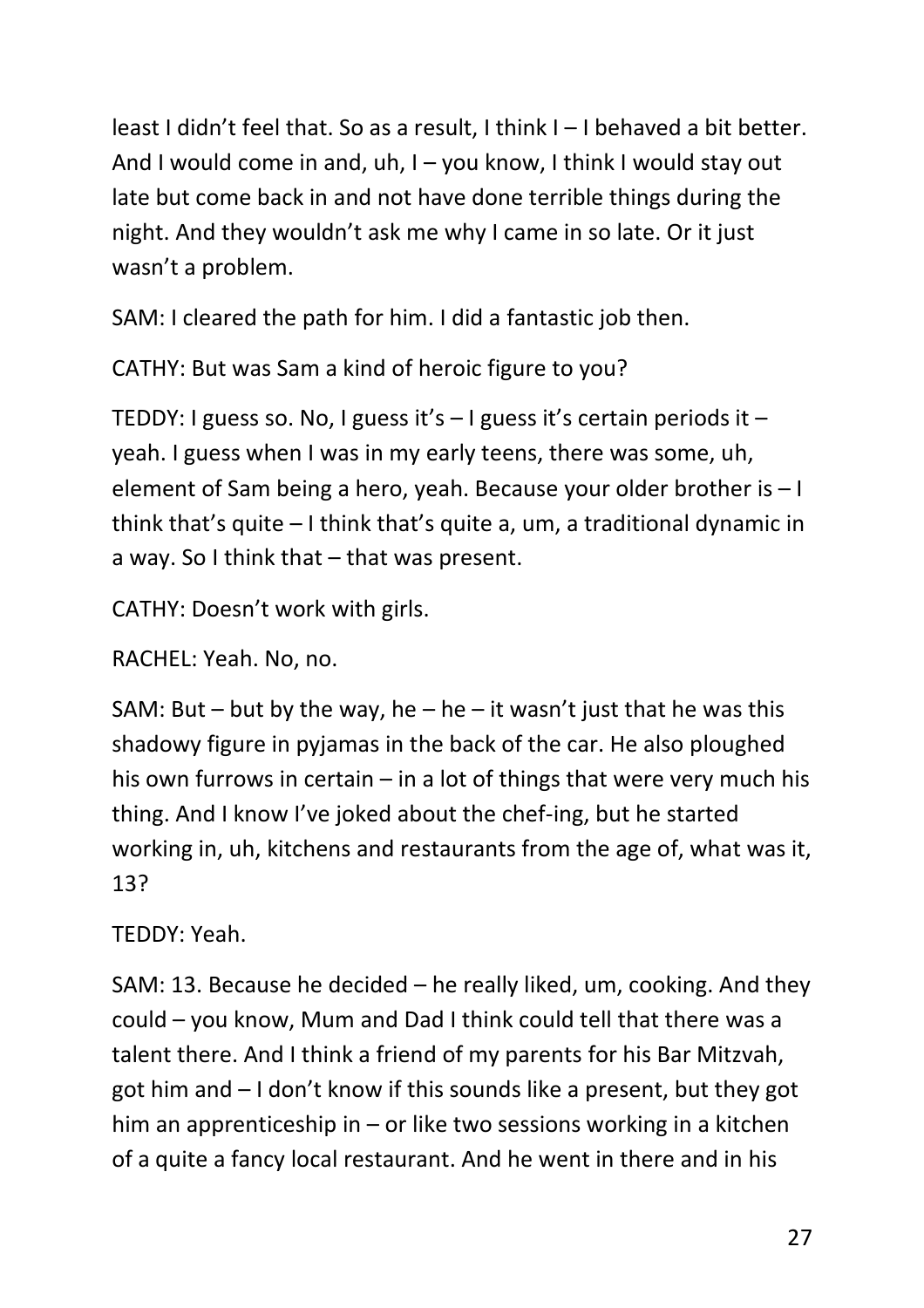two sessions he impressed the head chef so that they invited him back and paid him. And then he worked in about three or four kitchens throughout his teenage years because he was such a talented chef, and considered – so he had that, and he was also a talented table tennis player, which is about the geekiest sport you could come up with.

CATHY: Wow. Yeah.

TEDDY: And the thing about that is that I was a really good table tennis player. And I was playing at like county level and stuff. But here's the thing.  $I - I$  sort of recognised it wasn't – it wasn't helpful with kissing girls, which is something I decided I wanted to do at about age 14. And so I gave it up. But there was really no change to the status of the kissing of the girls after that. So I should  $-$  if  $-1$  just gave up table tennis. It's just a sad thing. Just gave it up. Didn't kiss any more girls.

RACHEL: How did you end up – so all of this, how did you end up working together?

SAM: Um, well the reason that we started working together, I don't know if we've ever spoken about this, but I was – I was doing a lot of, uh, student drama when I was at university. I was acting in and directing plays. But actually before that, Teddy had made a short film with his friends. Uh, he had some – talented group of friends. And one of them had written  $a - a$  short film script and another one was going to direct it. Teddy put his hand up to say that he wanted to produce it. He produced this short film, and I went down to visit set one day, and I saw Teddy producing. And I saw this other guy directing and this other guy writing, and I felt this sort of pang of jealousy.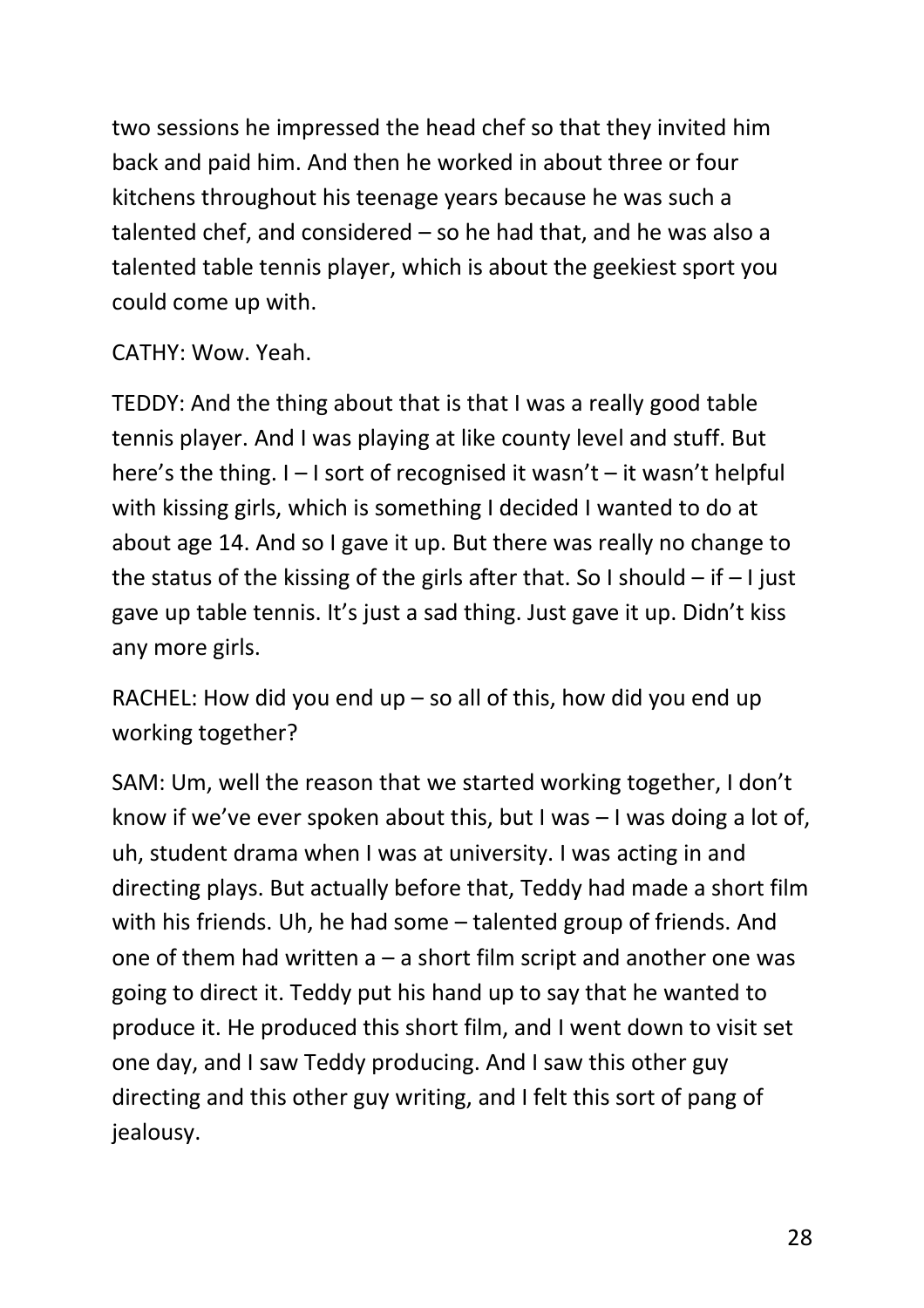CATHY: Oh.

SAM: I was like, 'no, why – why is my brother producing for these guys? I'm a creative type as well. I want to  $-$  and I had this  $-$  there was this moment there, um, and then yeah, I was doing the student things. And then I started writing short films and Teddy was the most obvious producer because, you know, we shared a bathroom and a hallway, so it was very easy to  $-$ 

TEDDY: I was literally in-house.

SAM: He was a, yeah, in-house producer. So it started like that, with shorts.

RACHEL: Yeah. That's – yeah.

CATHY: Because that's what everybody keeps asking us about how – are people are so shocked when you say –

RACHEL: Well, because you dragged me everywhere with you.

CATHY: Well I've dragged –

RACHEL: But actually, Sam, you – you were jealous of Teddy. You were inspired by him and you thought you want to work with him.

TEDDY: Well I think you might've had the idea that you might want to direct film and television one day, but you weren't necessarily doing it yet.

SAM: Yeah. I wasn't jealous of Teddy, I was jealous of the people who were getting to work with Teddy.

RACHEL: Yeah. Sorry. But you – it propelled you, is the point. You saw him and thought –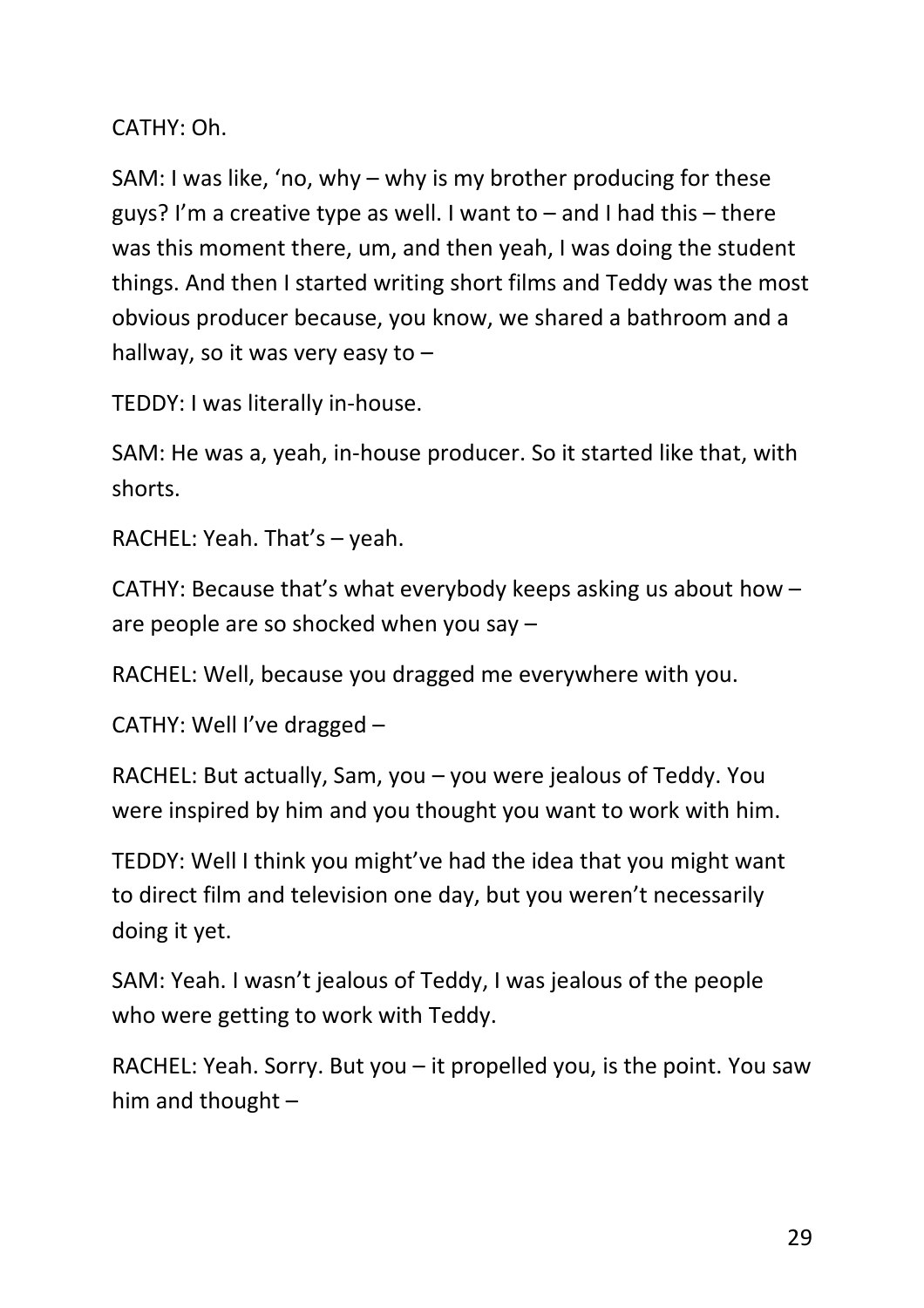SAM: It – it did. It definitely had – it definitely had an impact. Um, and then, you know, after university when I started writing and directing, uh, for hire, um, and it eventually came to the point where I had – you know, it was time that I came up with my own show. And it was then that Teddy and I had to have a discussion about whether I take that to one of the other production companies that I'd already started working for, whether that was 'Baby Cow' or whoever it might be. Or that we do it through 'Rise Films', which was Teddy's documentary production company. Uh, which was at that point completely untested for comedy. But was a production entity. And, you know, that was a tough conversation because there was no track record there. So it was – might – would have been much easier to go to Henry Normal and do it through 'Baby Cow' or something.

CATHY: Yeah, that's brave.

SAM: But, uh, we decided to sort of go for it together and obviously the rewards were greater if we could make it work. And we did, you know? That was eight or nine years ago. But – but before –

CATHY: And you've never regretted it?

SAM: No, I've had regrets – I've never regretted that decision. I've had regrets about sometimes about working together and about whether us working together negatively affects our, um, relationship as brothers.

### CATHY: Totally.

### RACHEL: Yeah.

SAM: Or compromises it. Because I would – I mean I've always – when Teddy and I have these heart to hearts, that's always the thing that I'm very keen to make clear. That our relationship as brothers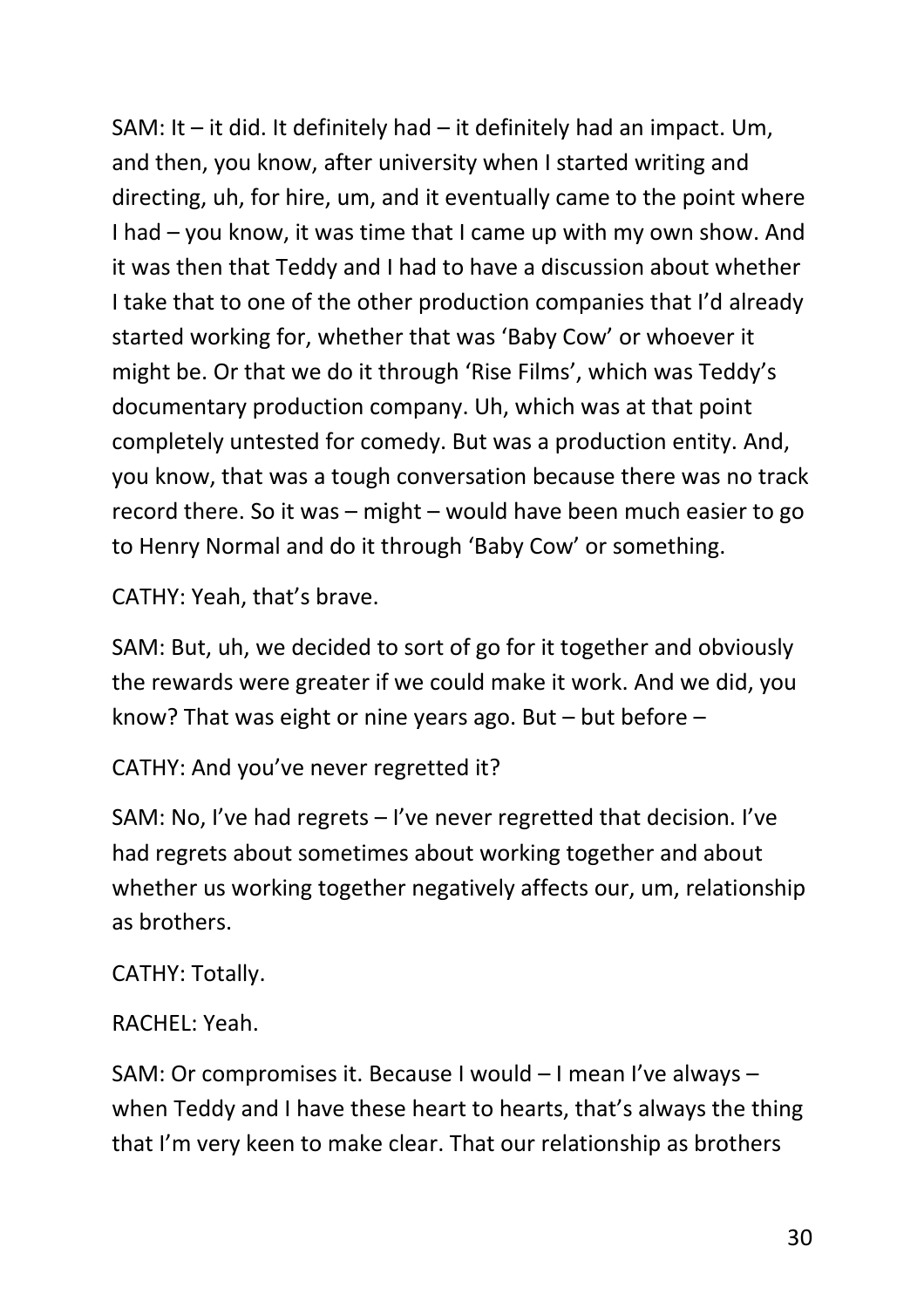comes first. And if I ever felt that our relationship as brothers was being compromised, that I would want to stop working together.

CATHY: Teddy, do you agree?

TEDDY: Yeah. This is definitely one of his – it's definitely one of his, uh, theories. One – uh, and I – I don't know. I'm not sure. I'm not sure I sit quite – I'm not sure I sit in quite the same clear way that Sam does. Because I think that obviously all siblings have complicated relationships. And I'm not sure to the extent – I'm not sure how much our relationship is further complicated by work, actually. I think that it also gives us an opportunity to spend more time together and – and be playful together and – and learn stuff together. So I – yeah, I'm – I'm not always sure that it creates this formality in the way that Sam describes it.

CATHY: But if you felt that the relationship – that the relationship was compromised, would you walk away from the business? 32:18

TEDDY: If I felt it was compromised caused by the business, yeah of course.

SAM: Yeah,  $I - I -$ 

TEDDY: I would never – I would never preference the business over – over sibling relationship.

SAM: I mean I – my fear is that, uh, that Teddy gets to the end of the week working with me and  $I -$  is sick of me and therefore wouldn't want to see me on the weekend. That – that's what I worry about sometimes. And I want to see him on the weekend. And especially since we've had kids. In fact, I think having kids has changed things again for us, in that it's given us a further reason to see each other to get the cousins together and that's been great. I mean look, my mum's fear is that she – of us working together, is that she has to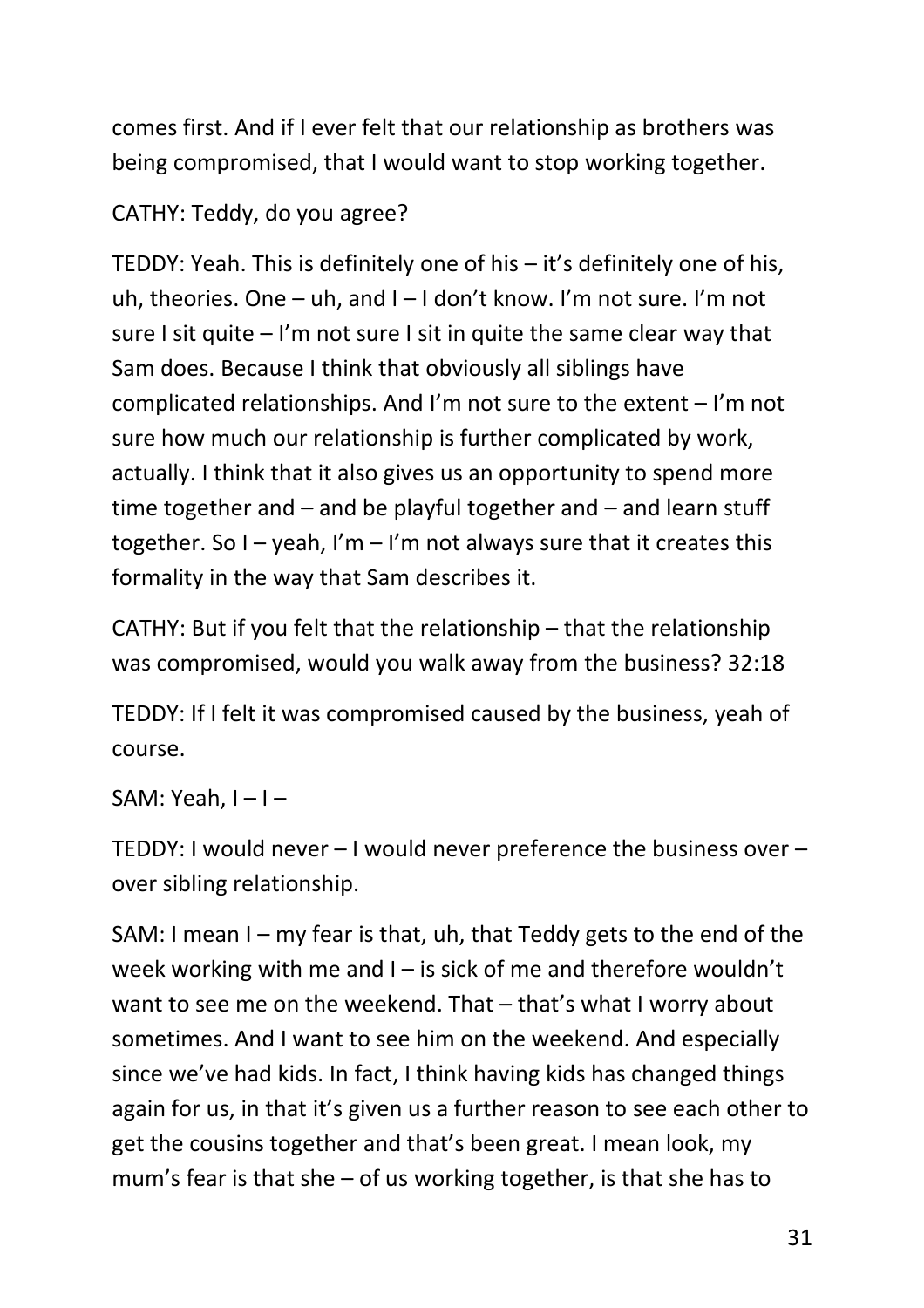come down to set and separate us. That's her line always. That she has to, you know, tear us apart from each other.

## CATHY: Oh, right.

SAM: Whereas we would ever – only ever see her in more of a catering role. Um, you know? But, um, there's also –

TEDDY: But I – I think we're – we are – we're much worse behaved in the family dynamic in the family unit. When – probably when Mum and Dad and around and we slip into those roles, than we are on set. I think Mum's much more likely to have to separate us in the future in their kitchen than on set.

SAM: Yeah, maybe.

TEDDY: And you're much – I mean you're much better behaved, um, at work than you are at home basically, I think. Nicer.

SAM: Maybe.

CATHY: Sam, you really want Teddy's approval more than Teddy wants your approval. That's right, isn't it?

SAM: Yeah, weird that. Isn't it?

RACHEL: Yeah.

CATHY: I mean extraordinary.

SAM: Teddy, do you approve of me?

TEDDY: I do approve of you, yeah.  $I - I$  approve this but  $- I$ 

RACHEL: This is good.

CATHY: I don't know if he approves – do you approve of anyone, Teddy? Be honest.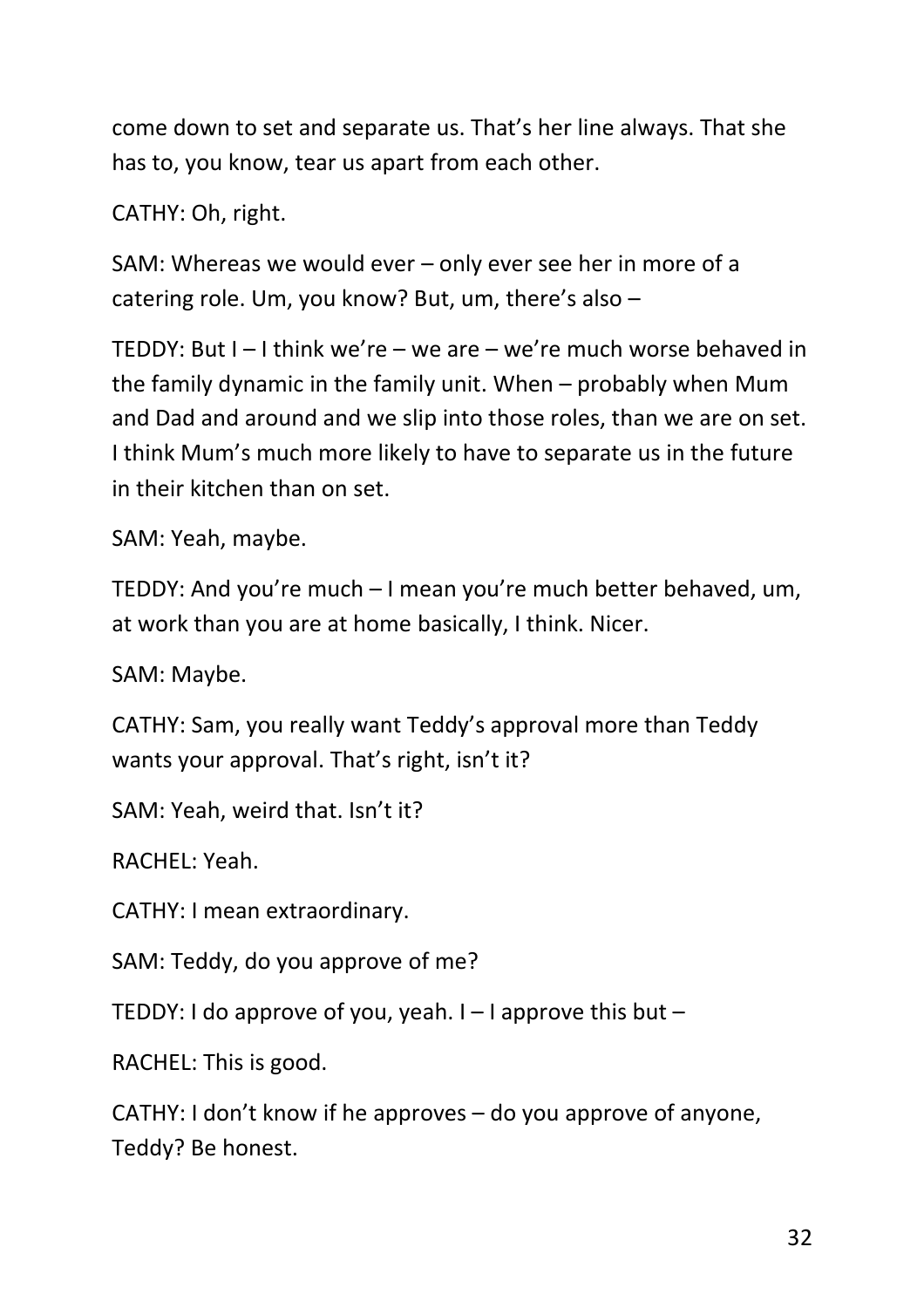TEDDY: Yeah yeah. I approve of everyone on this – I approve of you two very much.

CATHY: Excellent work.

RACHEL: That's good. We're lucky.

SAM: But there's also – there's also family history, as in, you know, a lot of Jewish families, um, they're – the two generations above us, they quite often have been in business together. So our grandma on my dad's side was in business, uh, clothing business with her three sisters and one brother. So it was Julia, Ethel, Celia, our grandma Rose, and Bernard, only ever known in our family as 'bastard brother Bernard.' BBB.

TEDDY: BBB.

SAM: Because they worked together and then – and he was in charge of the finances. And he went and spent all of the money gambling on the GGs. And then they didn't ever speak to him again. And I think that when my parents have ever warned us off working together, that has been sort of semi – semi present.

CATHY: Of course.

SAM: That there's a BBB situation.

CATHY: Yeah.

SAM: There is this history of siblings working together and then having some huge bust-up and never speaking to each other again.

CATHY: By the way our great-grandfather's called Solomon – was called Solomon Solomon. How Jewish does that get?

SAM: So good they named him twice.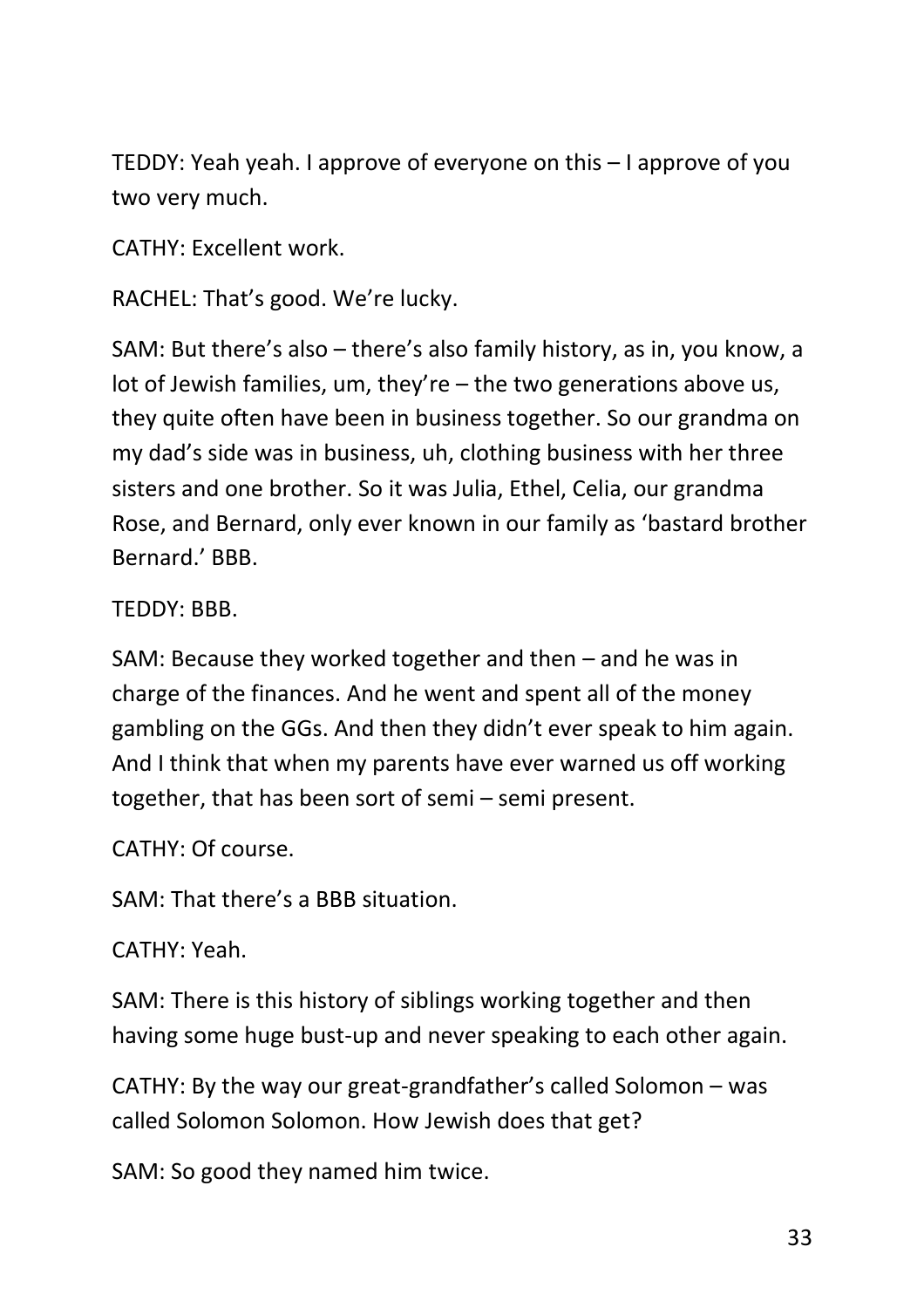[Flute sounds]

RACHEL: Teddy, what was the last present you bought for Sam?

TEDDY: Oh, it was good, actually. I bought him – he was – he recently moved house and I bought him, uh, for Christmas – Hanukah, Christmas- um, 20 packs of good smoked salmon to put in his freezer. In his new freezer.

CATHY: That's awful.

TEDDY: It's not awful, it's brilliant. What do you mean it's awful?

CATHY: That's awful.

RACHEL: I think that's brilliant.

CATHY: I'd hate that.

TEDDY: It's an amazing present. It's what  $I - I'm$  really happy with it. It's  $-$ 

SAM: Well I thought it was 24.

TEDDY: Oh 24. That's right. Because it was meant to be a – it was meant to be a year's supply. You know, you know. Not that there's 24 months in the year, but you get it.

SAM: Two.

CATHY: I was going to say.

RACHEL: Yeah, two a month.

SAM: I've eaten most of it.

TEDDY: A couple at a time. A couple at a time. It's great smoked salmon, isn't it?

SAM: Brilliant. Yeah, I think it's a great present.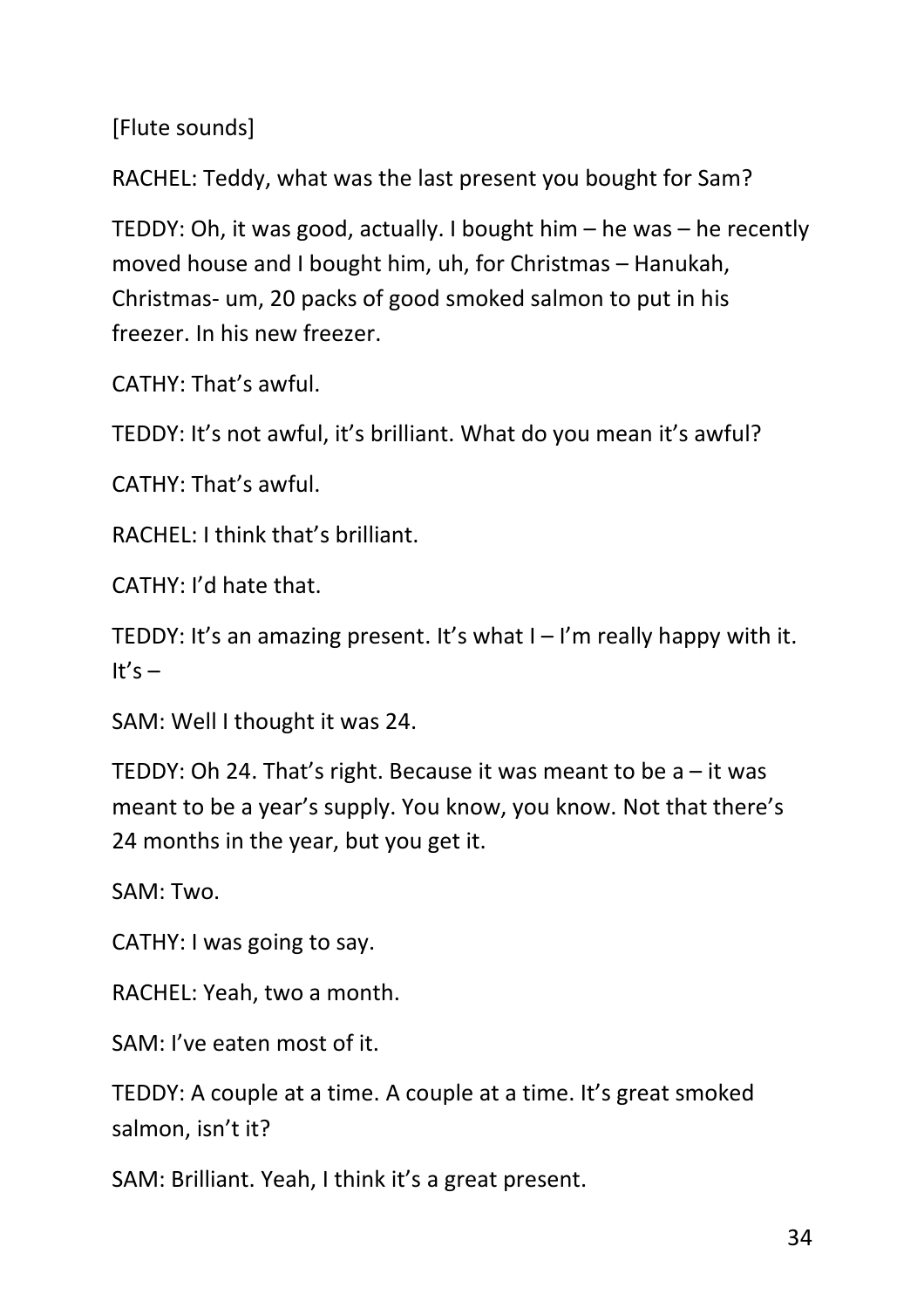TEDDY: It's the Jewish – it's the Jewish stuff.

RACHEL: Right, okay, that's  $-$ 

TEDDY: Rather than the Scottish stuff.

CATHY: That's awful.

TEDDY: Why do you think that's awful?

RACHEL: I think that's great.

CATHY: I just think that's the worst thing you could ever give anyone, isn't it?

SAM: Teddy, if you're ever getting a present for Cath, don't get her the smoked salmon.

TEDDY: No, I'd be absolutely delighted. I'd be so – I'd be so happy if someone bought me – if someone bought me –

CATHY: I would be furious.

RACHEL: Yeah, I would be very happy. I apologise on behalf of my sister, Teddy.

TEDDY: Yeah, it's a crazy reaction.

RACHEL: Um, absolutely. Doesn't make any sense. So –

CATHY: Rachel's just bought me a neck massager with no plug.

RACHEL: Yeah. I have, actually. That's – yeah – no, well it's not really –

TEDDY: Well if you're in a bubble together, do it  $-$  do it yourself, Rachel.

RACHEL: No, we never touch each other.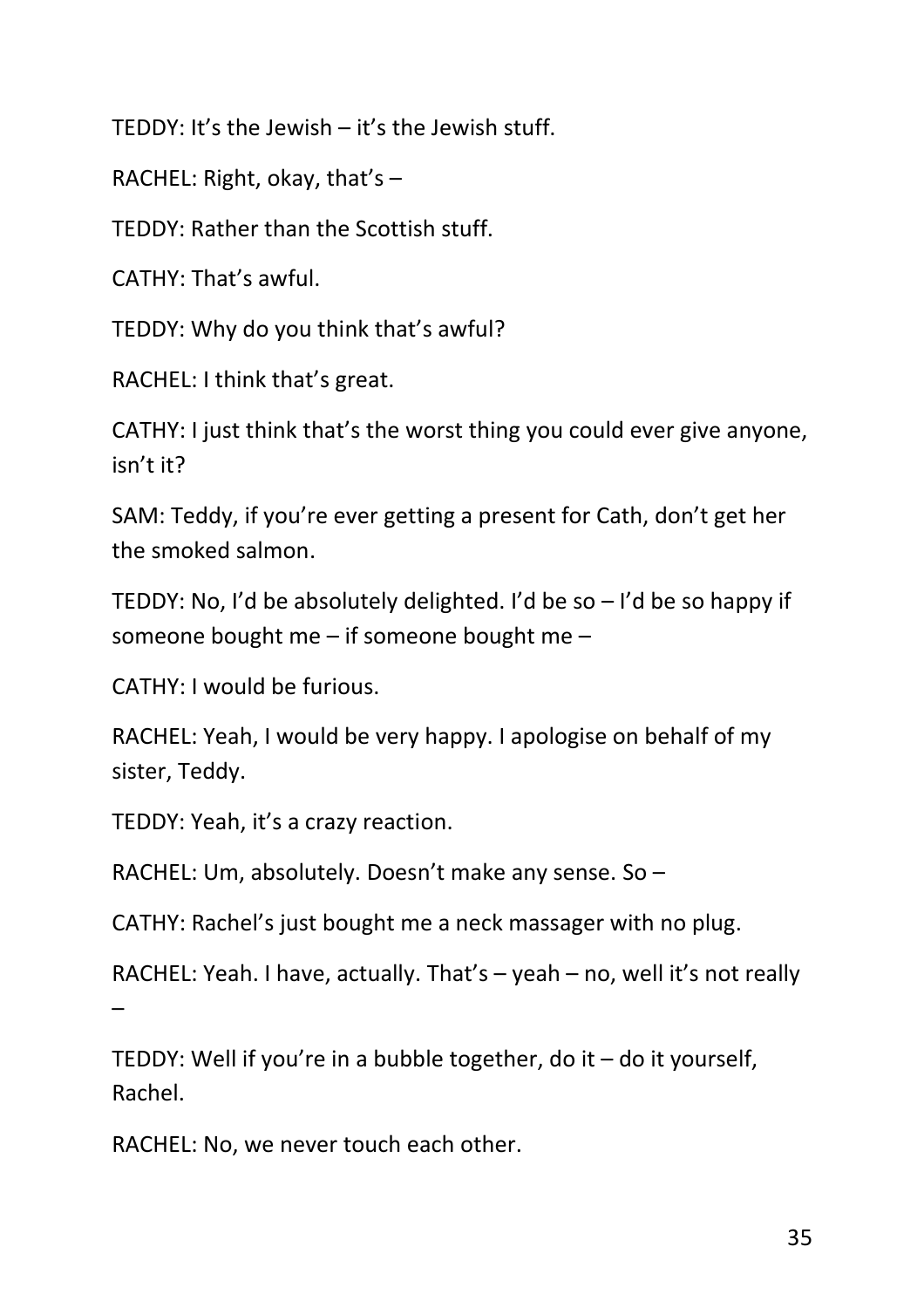CATHY: Oh, I wouldn't touch Rachel. I wouldn't let Rachel touch me. No.

RACHEL: No, I don't hug.

SAM: Are you not touchy?

CATHY: No, no.

RACHEL: No.

CATHY: Or say I love you. No. Never. Do you two hug?

TEDDY: Yeah.

SAM: Oh. Oh, yeah, we're quite tactile. I mean not in – not in, um –

CATHY: Oh, that's gorgeous.

SAM: Yeah, it is gorgeous. Everything we do, we –

RACHEL: That's –

CATHY: I love that.

SAM: In fact we touch each other inappropriately.

TEDDY: No.

CATHY: Oh, I love that.

TEDDY: No, we – no, Sam. No.

RACHEL: I – I mean and no matter how much we talk about this in the podcasts, we'll never – yeah.

CATHY: No, hold on. They're talking about touching each other inappropriately. Shut up.

TEDDY: Not each other. Not each other.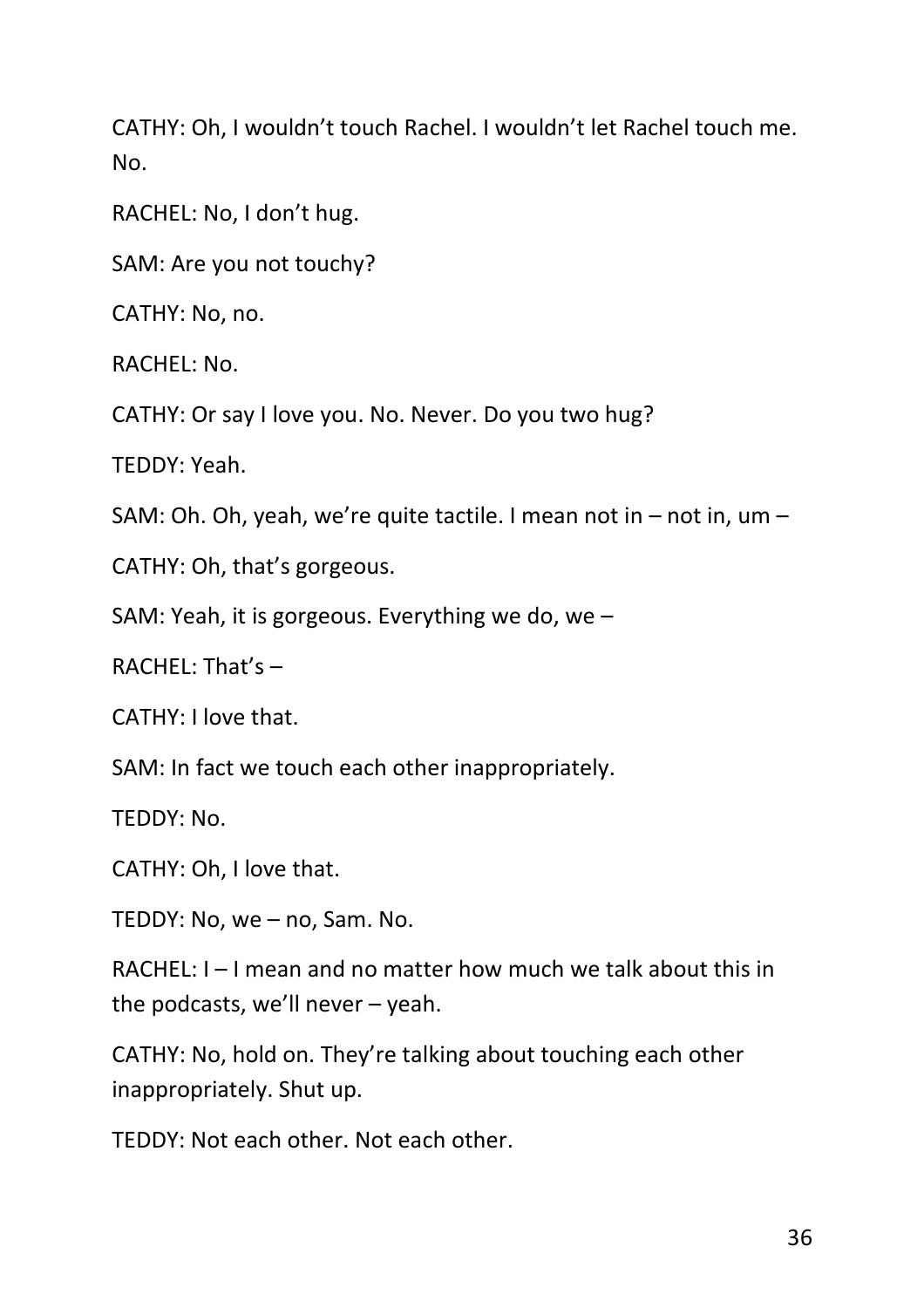SAM: It's not each other, actually. It's one-way inappropriate touching.

TEDDY: It's unrequited.

CATHY: Oh. Oh, sorry. Which one touches which?

RACHEL: I could've guessed. Which one do you think, Cath? Sam touches Teddy.

SAM: Um, but actually, you know, during, uh, during this whole horrible year and a – year of lockdown and social distancing, the lack of physical contact with my brother, my mum, my dad has been one of the hardest things. Because yeah, we are – we are quite a touchy feely family.

CATHY: Oh, that's lovely.

RACHEL: That's lovely, yeah.

CATHY: Oh, that makes me want to cry.

SAM: And I miss – I miss hugging him.

TEDDY: Yeah.

SAM: I miss, you know, nestling my nose in the nape of his neck.

TEDDY: Mhm. Mhm.

RACHEL: Mhm.

TEDDY: And my neck – my neck misses your nose. Do you not like smoked salmon? Is that why you –

CATHY: No. You know what? No, I don't, actually.

SAM: Oh, well that's fundamental.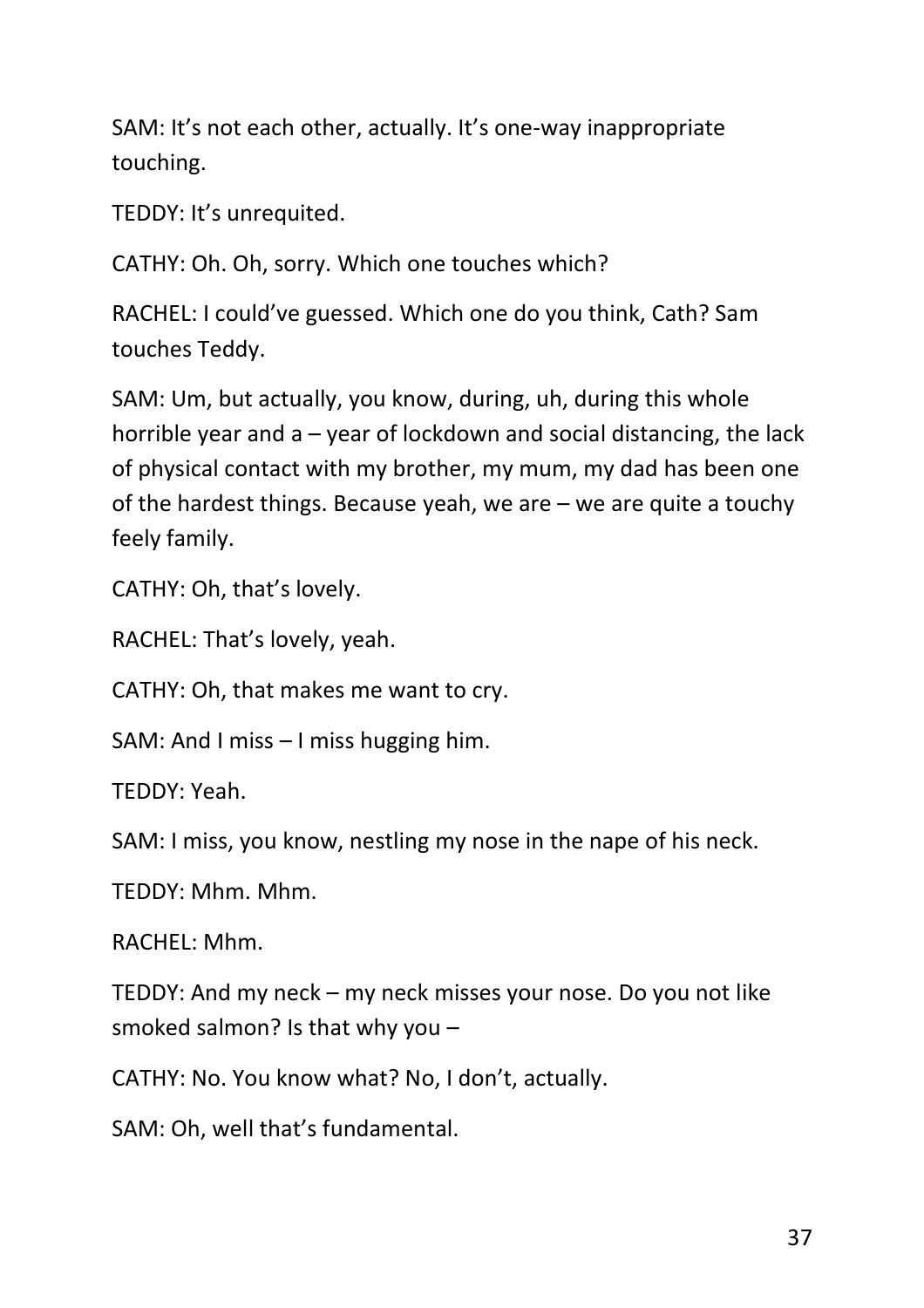CATHY: No, I don't dislike it. I just would be so bored by a food present. I had a horrific eating disorder and I think it's affected my view of food.

RACHEL: Yeah.

TEDDY: Right. I – I guess it would, yeah.

CATHY: So I just – yeah it does, just like –

SAM: So what's a good – what's a good present for Cath?

RACHEL: Nothing. She's – she's never happy with anything.

CATHY: I don't like stuff.

RACHEL: Yeah, uh, you got –

CATHY: I'm basically a hippie. I just don't like stuff.

RACHEL: Your partner – Frank got you –

CATHY: Music. Music.

RACHEL: Yeah, but Frank got you Apple music or whatever for Christmas and she was furious. She was absolutely livid.

TEDDY: Oh.

RACHEL: She was like, 'I don't know how to work that, I don't want that, I don't want another thing on my phone.'

TEDDY: 'Don't like music.'

SAM: But it is –

CATHY: No, I love music, I don't want stuff. I don't want to have to press any buttons or deal with anything.

RACHEL: Yeah. Yeah.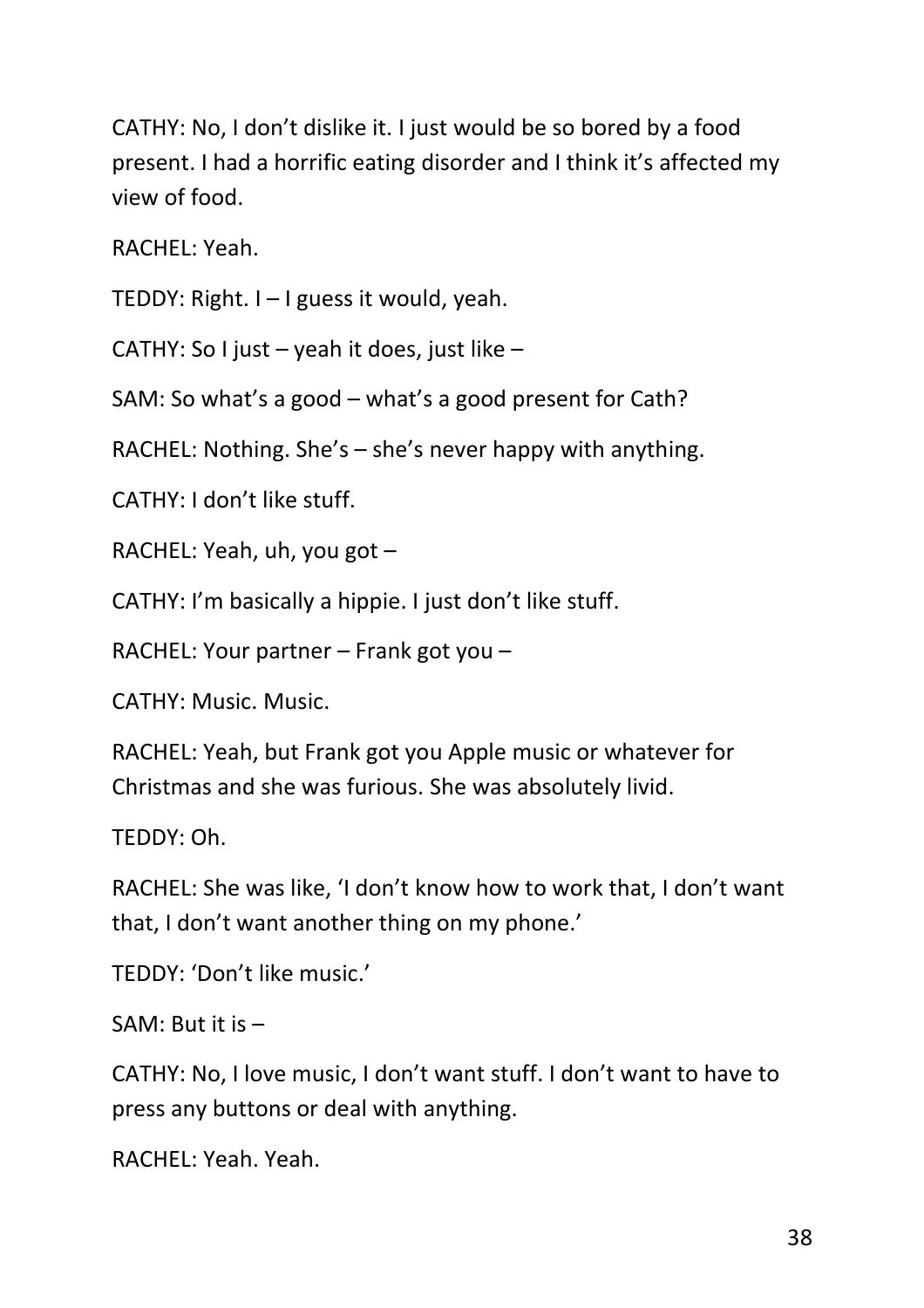SAM: You can't buy anyone music these days because there's no physical CDs or tapes or whatever.

CATHY: I know.

RACHEL: Yeah.

CATHY: Do you share the same music taste?

SAM: Uh, I guess. We're not really music-y people.

CATHY: Oh.

SAM: But we're – I mean we share the same comedic tastes, I would say.

CATHY: Okay.

SAM: Um, and –

TEDDY: Yeah, I'm quite immature when it comes to music.

SAM: Are you going to ask me what –

CATHY: Oh.

TEDDY: He wants the present question, Sam.

SAM: Are you going to ask me what the last – yeah, I want the present question.

RACHEL: Yes. Yes. Sam –

TEDDY: Is it you – are you hosting this podcast? Are you now hosting this podcast?

RACHEL: No, but well – well –

CATHY: Brilliant.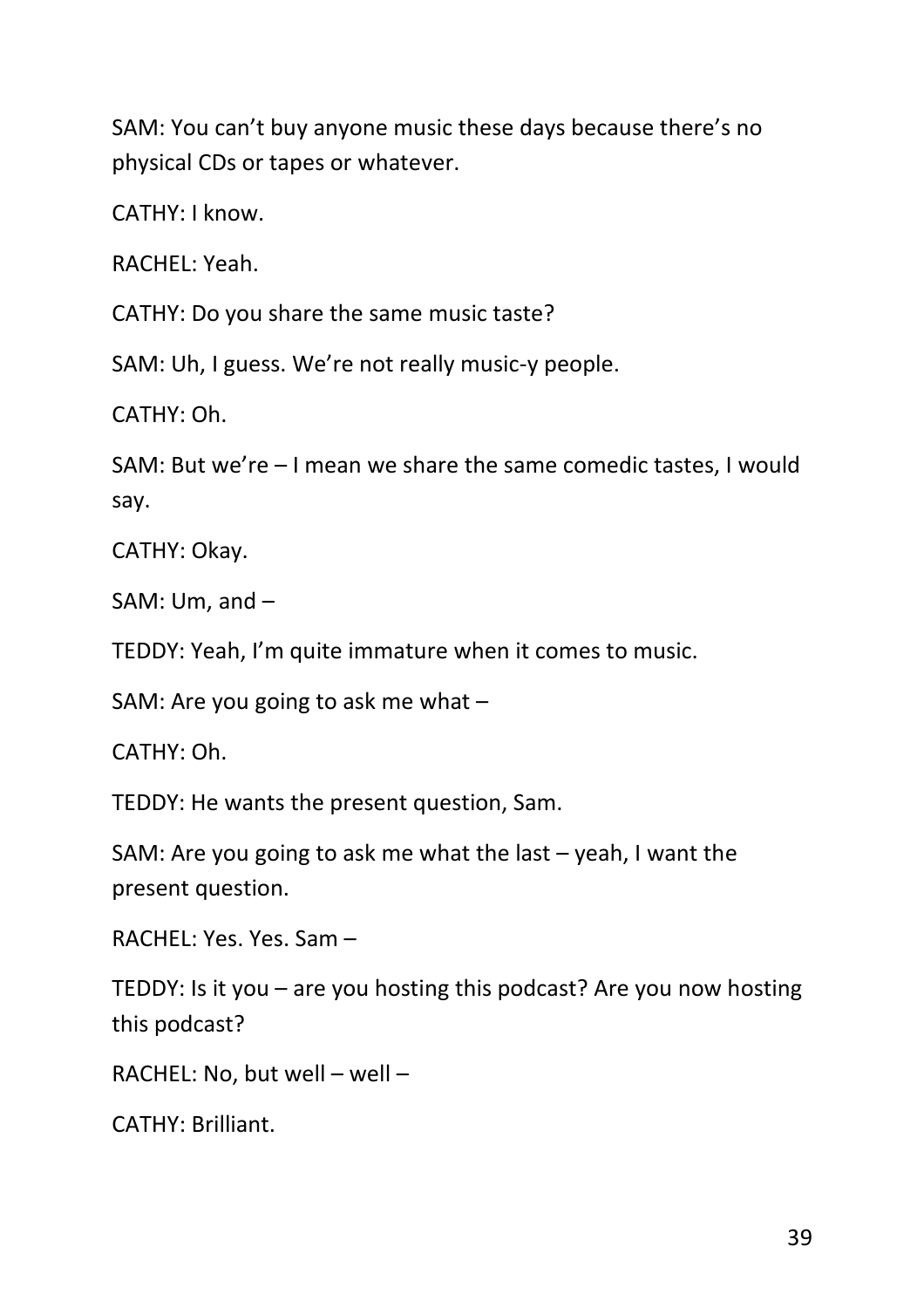TEDDY: Why don't you – why don't you let her decide when she wants to ask you a question?

SAM: Alright, this is what happens. I just tend to try and – I'm a control freak, aren't I?

RACHEL: You can't – you can't help it. Yeah.

TEDDY: Yeah.

SAM: Go on, go on. Ask the question, Rach.

RACHEL: Sam, what was the – what was the last – Sam, what was the last present you bought for Teddy?

SAM: Poo drops.

TEDDY: Very good.

RACHEL: What are they?

SAM: Um, so there's this company called Aesops that make, um, uh, you – it's like a pipette thing, like a little squeezy thing. It's in a bottle and you take a few drops and after you've had a, what they would probably call on the package a bowel movement, um, you flush it, and then you take, uh, some – these drops and you put it in the water, and it clears the smell completely. Like better than any of these, you know, the terrible air fresheners.

CATHY: Oh, you two.

TEDDY: They're magical.

SAM: It's amazing.

TEDDY: They're great.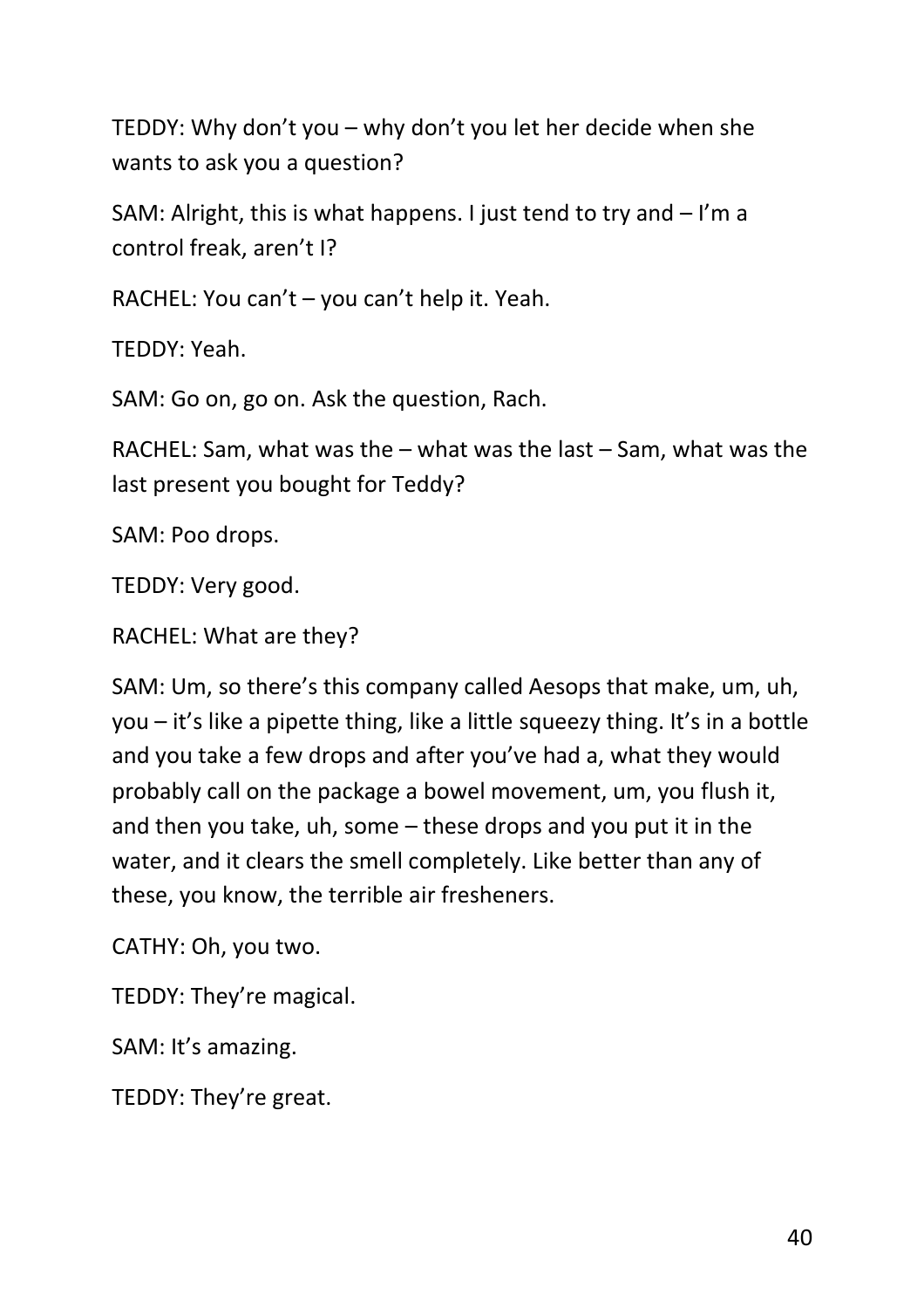SAM: It gets – it actually turns into a nice smell. And they've – they've solved it.

TEDDY: Yeah.

SAM: It's like solving – it's like finding the cure for cancer.

TEDDY: You want to be – you want to hang out in the toilet after that. You want to stay for a while.

CATHY: What people do – but what people do with that is they light a match and the sulphur neutralises the smell, apparently.

TEDDY: Yeah.

SAM: Yeah.

CATHY: But you do smell like you've – you've set fire to the toilet.

SAM: Yeah, completely.

TEDDY: That works well, but it's quite a flavour to have in the air, that sort of smell of a match. Whereas this is more – this is a more pleasant thing. It's really good.

CATHY: It is.

SAM: Yeah, it's great.

RACHEL: Who's the most competitive?

SAM: Me.

TEDDY: We're both pretty competitive.

SAM: I'm more competitive.

RACHEL: Sam, you said you. Okay.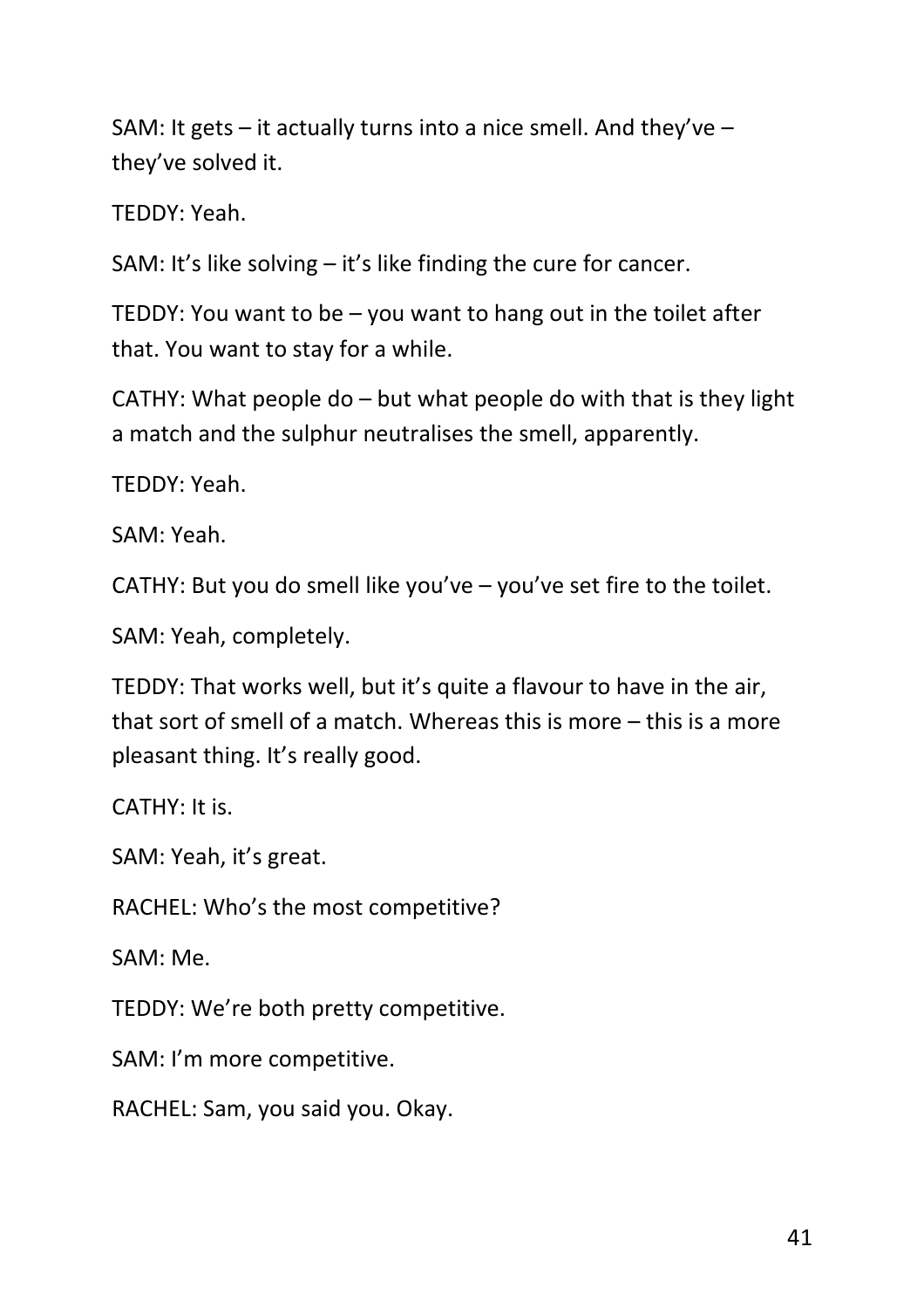SAM: I think as an older brother  $-1$  think that thing of having a  $-$  a younger brother come along and try and sort of steal your limelight a little bit must've had some sort of effect, that Teddy – you can't remember it.

TEDDY: Yeah. And I don't – I wouldn't view it as a theft, either.

RACHEL: Um –

CATHY: Who's the happiest?

TEDDY: Oh, how do we know?

SAM: I think Teddy is  $-$  you know, the  $-$  we  $-$  one of the great elements of our partnership is that we take it in turns to be the optimistic one. So whenever I'm feeling down about something, lo and behold Teddy's got a positive spin on it and can sort of pep me up and give me  $a - g$ ive me a talking to and tell me why things are actually okay. And when he's feeling down about something, I can usually get positive. Um, so we have – yeah.

RACHEL: We'd be the same.

SAM: So we're – we're both – I think naturally I'm – I'm definitely an optimist, but I do have my moments where I'm feeling down and then lo and behold, Teddy's the optimist.

TEDDY: Yeah, I think I have to try harder at the optimism. I think I have to work at it a bit more. Because I know also Sam – something Sam needs, so, uh, that's probably why I'm doing it. It's not coming – I don't think it comes that naturally. That makes it a bit sound like I'm pretending, Sam. Maybe I am.

CATHY: Um, which –

TEDDY: Don't know.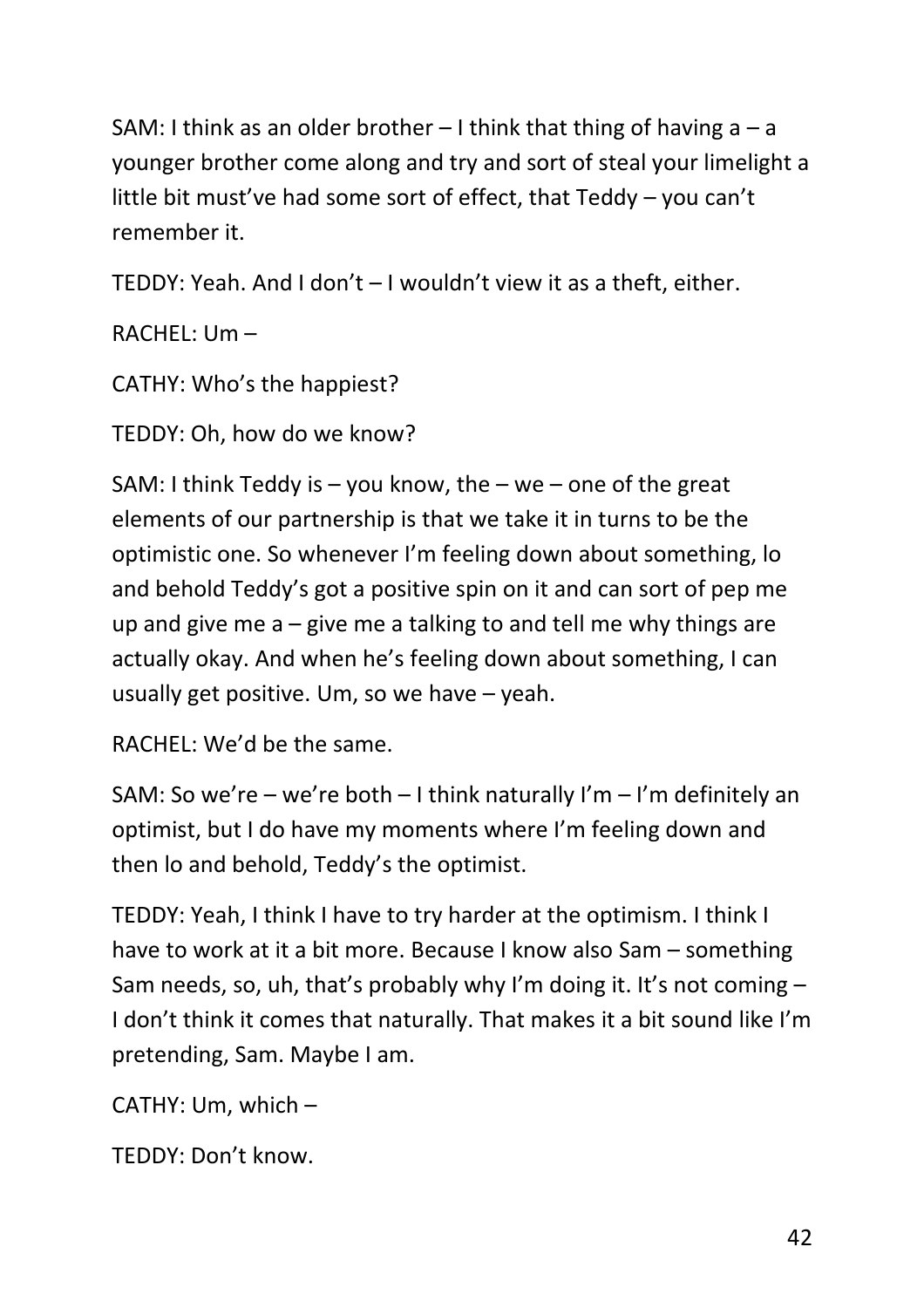CATHY: Who, uh, what is the trait you would most like from the other?

SAM: Uh, the cooking. He's  $a - he's$  a gifted chef.

CATHY: Really?

SAM: Yeah. He's a –

CATHY: You guys love food.

SAM: Oh, but you don't – yeah, we do. We do.

TEDDY: Is it both of you that are not into food?

SAM: He's like – he's not a –

CATHY: No, she likes – Rachel can't be –

RACHEL: No, I like food, yeah. Absolutely.

CATHY: You can't be bothered, though.

RACHEL: No, I – yeah. If it's cooked for me, though, definitely.

CATHY: She can't cook.

RACHEL: I can't cook. I took a cookery course. It didn't change my life at all.

SAM: Oh.

RACHEL: But I love eating. So, yeah.

SAM: Teddy's not, um, he's not a recipe chef. He's not a guy who follows a recipe. He's a guy who will invent a recipe. He will think of flavour combinations. And going to his house is like going to  $a - a$ proper great restaurant, so – and that's – that's definitely a talent that he's got that I don't have.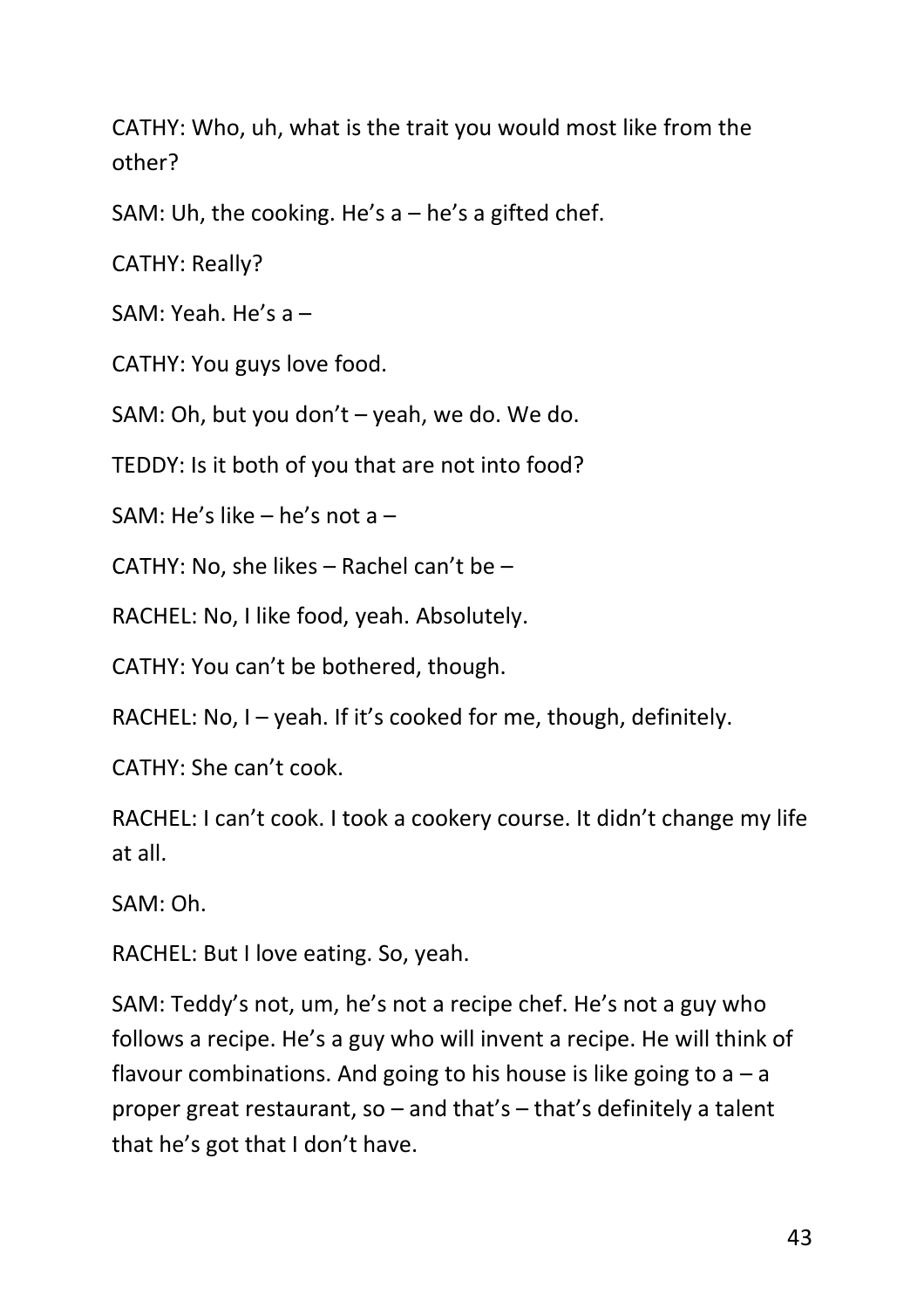TEDDY: I would say, um, Sam's ability to sort of think on his feet. And react quickly and smartly to,  $uh$ , to  $-$  to situations is what I would  $-1$ would take from his, uh, kit.

RACHEL: Is there anything you want to say to each other that you've never said before? Teddy first, please.

TEDDY: God, I mean haven't we done enough therapy on this podcast?

CATHY: Nope, keep going.

TEDDY: This is just out of control at this point.

RACHEL: You don't – you really don't have to.

SAM: Come on, say something to me.

RACHEL: Yeah. Is it – do you feel like you're back in the room with the therapist?

TEDDY: Yeah, but I feel like this time I'm meant to be there. And that's – that's much worse. I much prefer – I prefer to be an observer of the therapy. I don't want to have the therapy.

CATHY: Absolutely. Absolutely.

SAM: I didn't say – I mean that – that first therapy story was actually only supposed to be a stepping stone to say that we actually then went to therapy, to couples therapy, uh, a few years ago. When we were grown-ups working together. And we'd hit one of these flashpoints where we thought it would be a healthy – in fact it wasn't  $-1$  think it – we just thought it would be a healthy thing to do, so we went to a couple's therapist. So Teddy's been there before.

CATHY: That's brilliant.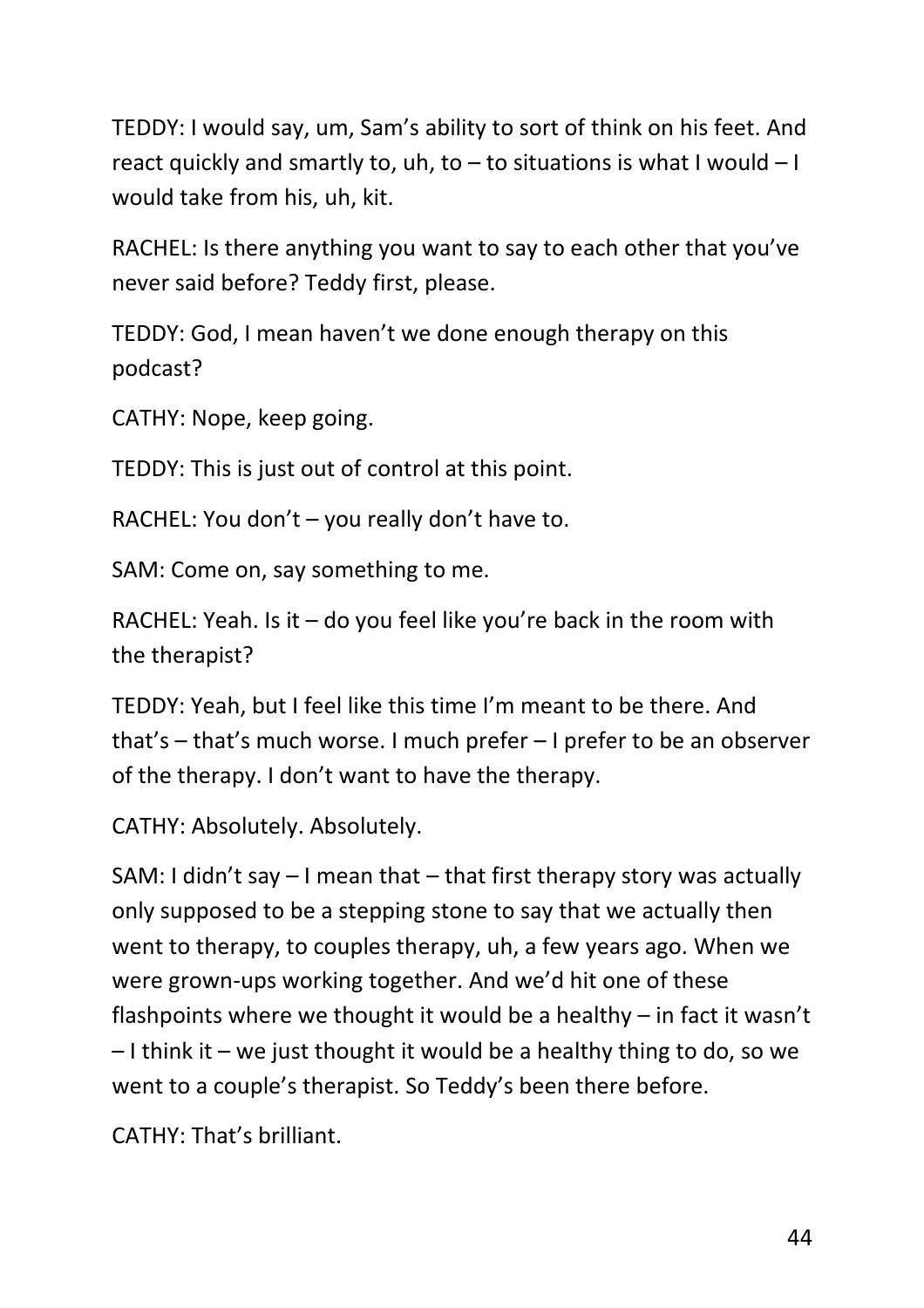SAM: Yeah, I – yeah.

RACHEL: Right, yeah.

CATHY: We could do that.

SAM: We'd do it again.

RACHEL: Yeah. I think that's – yeah.

SAM: I mean I've recommended it to other people who work together, uh, since.

CATHY: That is a great idea.

RACHEL: That is a great idea if we hit  $-$  yeah, if we hit one.

CATHY: And we'll do it for the podcast, obviously.

SAM: Yeah.

RACHEL: What  $-$  on  $-$  on  $-$  yeah.

SAM: Yeah, Oh yeah. But yeah.

CATHY: Um, sorry Teddy.

SAM: Go on, Ted.

CATHY: Is there anything? Yeah, he's struggling.

TEDDY: I'm – I'm struggling to think of something that I've never said to Sam before. I think I've said all the things over the years. Um, that's a bit of a cop-out. Sam, why don't you go first?

CATHY: Yeah, Sam, you say yours and then let Teddy think.

SAM: Um, Teddy, if I was to be in some sort of tragic accident where I was basically a like dribbling vegetable and my family weren't – my – my wife wasn't around to take me in, and it was my request that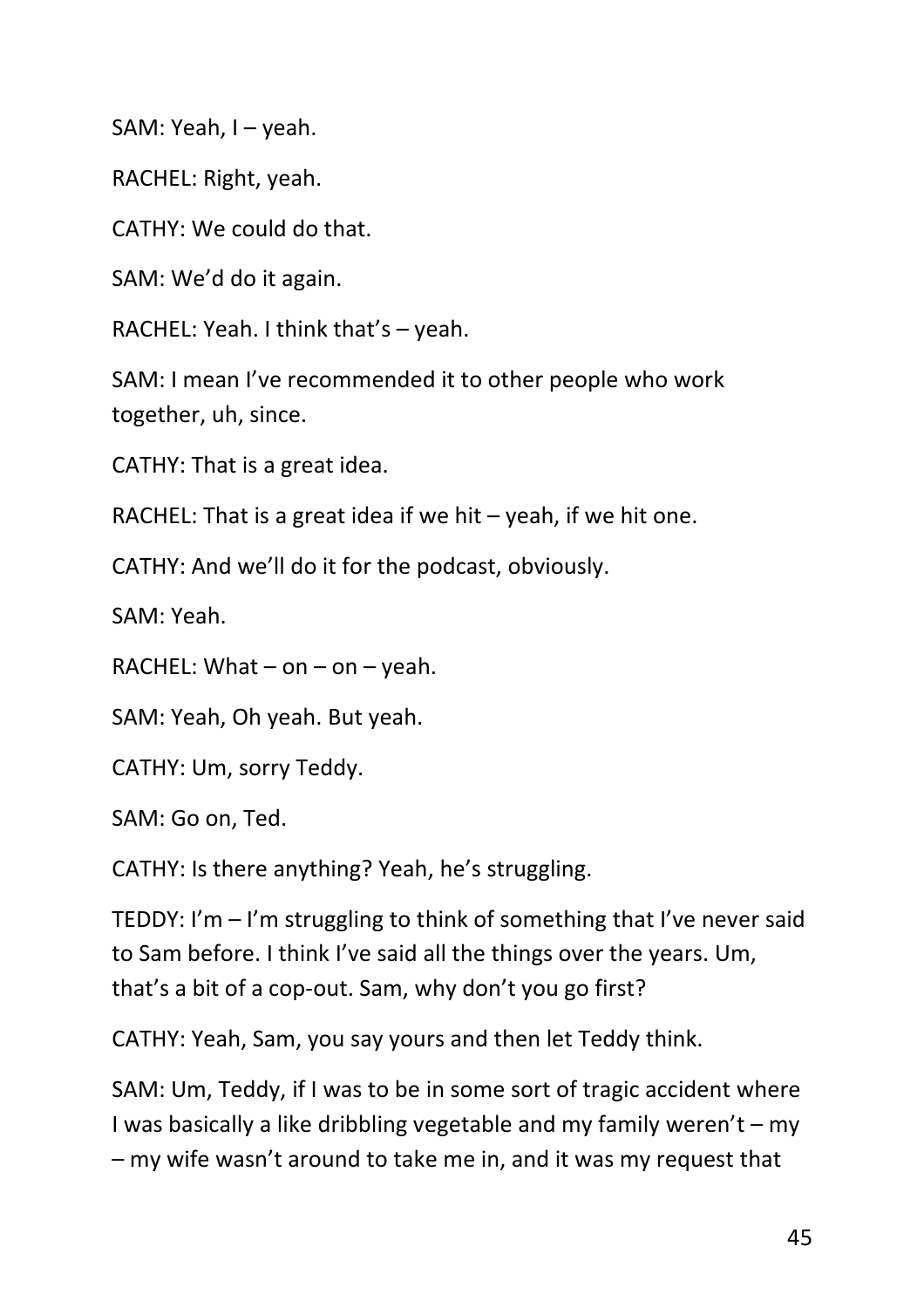you look after me in your house and feed me and take care of my – do my personal care, would you do that for me?

TEDDY: Um, I've got a few questions about the job. Um, does, um –

SAM: No, it's just a yes or no. It's a yes or no.

TEDDY: It was – the – the invitation wasn't to say – it – it wasn't to ask a question. It was to say a thing to me that you've never said before. So you've – you've gone on your own path with this.

CATHY: Exactly.

TEDDY: But now that you have turned it into a question. I do – I do have a few things to – some queries. So where's Abigail in this scenario? Why is she not available to, as you say, take you in?

SAM: Okay, go on. Dead. Dead.

TEDDY: She's dead as – she's dead.

SAM: Dead. Dead. She's dead.

TEDDY: She's dead so will I wipe your bum? Those – those - I am allowed to –

SAM: Yeah, and feed me with a different hand.

TEDDY: Am I – am I allowed to provide, you know, provide that it gets done?

SAM: No.

TEDDY: Or is it very important to you that I personally wipe your bum?

SAM: No, that's the point. That's the point. Not outsourcing it, you're not getting a carer and you're not putting me into some sort of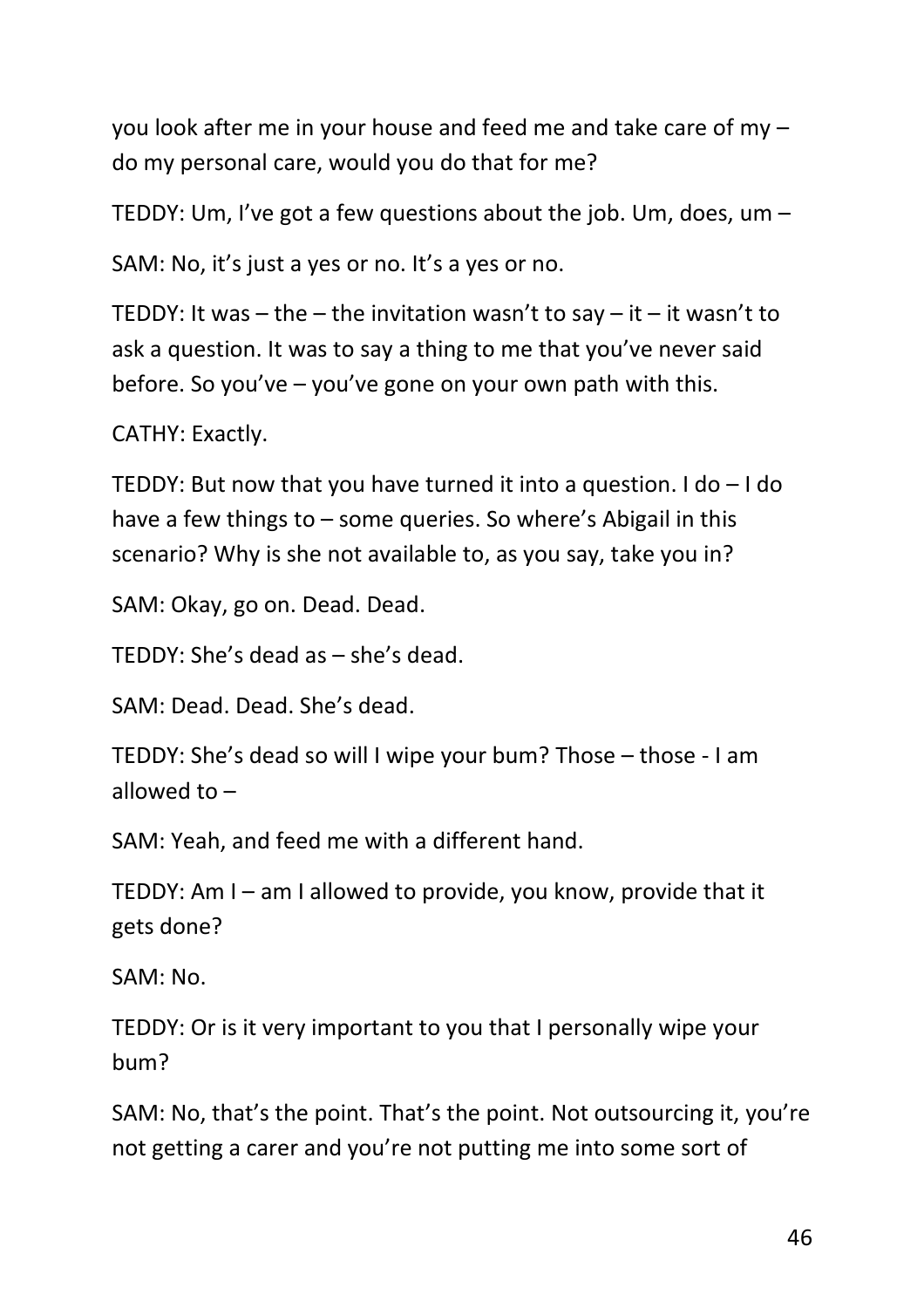home. You're doing it yourself. That's what I want to know. And with love.

TEDDY: Why – why can't – why can't – of course with love. But why – that goes without saying. Why – why can't the carer come and live with us all? And we can all be lovingly wiping –

SAM: No, because that's not  $-1$  don't  $-1$  –

CATHY: He doesn't want to do it, Sam.

RACHEL: He doesn't want to do it.

CATHY: Sam, he doesn't want to do it.

RACHEL: I think you've got your answer.

SAM: I don't want to know that you're going to outs-ass it. Outs-ass.

RACHEL: You're panicking.

SAM: I don't want my – my ass-wiping to be outs-assed. I want it  $-1$ want you to do it.

TEDDY: Okay, it's not a no. It's not a no. But I do think we should talk about it more. And I want to – because I want to get this right.

SAM: Alright. Fair. Yeah, okay.

TEDDY: Yeah, let's talk about it.

CATHY: Oh, you're making him feel terrible.

RACHEL: Yeah, okay. There's your next therapy session.

TEDDY: Let's talk about it off-air. Um –

CATHY: So Teddy, did you think of anything in that time? That's why he was stretching that out.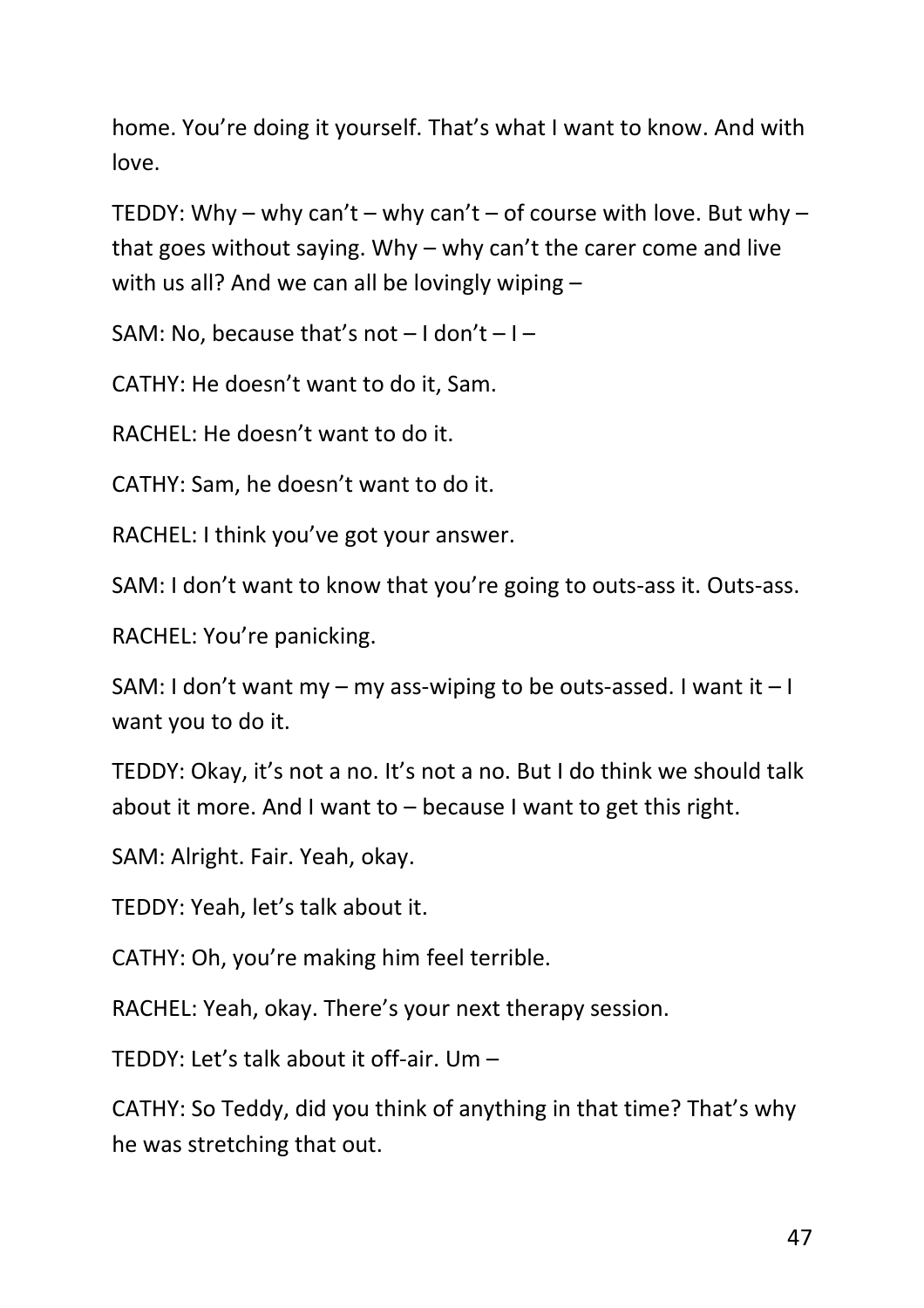TEDDY: No, I should think about it.

CATHY: Can't think of anything?

TEDDY: All I was thinking about was wiping my brother's bum.

CATHY: I was – knew you were going to say that.

SAM: You know what – you know what this is like? Is when we went

– we – we won some award – was it at the – when we won the –

TEDDY: Oh, don't tell this story. Don't tell the story.

SAM: The RTS award, and we won it for 'Plebs.'

TEDDY: It's such – you don't need to do this.

SAM: And, uh, I made a speech, uh, an acceptance speech on the podium. It was in front of, you know, all of – the whole industry. And then I said, 'oh, and Ted, so do you have anything to add?' And he leant – leans into the microphone and just goes, 'not really, no.'

TEDDY: I thought it was funny. I thought it was – I thought it was going to be funny. It didn't quite work.

CATHY: It was.

TEDDY: I think actually – I thought –

SAM: No, you didn't think it was going to be funny.

TEDDY: Yes I did.

SAM: 'Not really, no.'

TEDDY: Yeah, I mean, I thought it was funny. And –

SAM: So what – what have you got to say to me, Ted?

CATHY: Come on, Ted. We want something really dramatic and –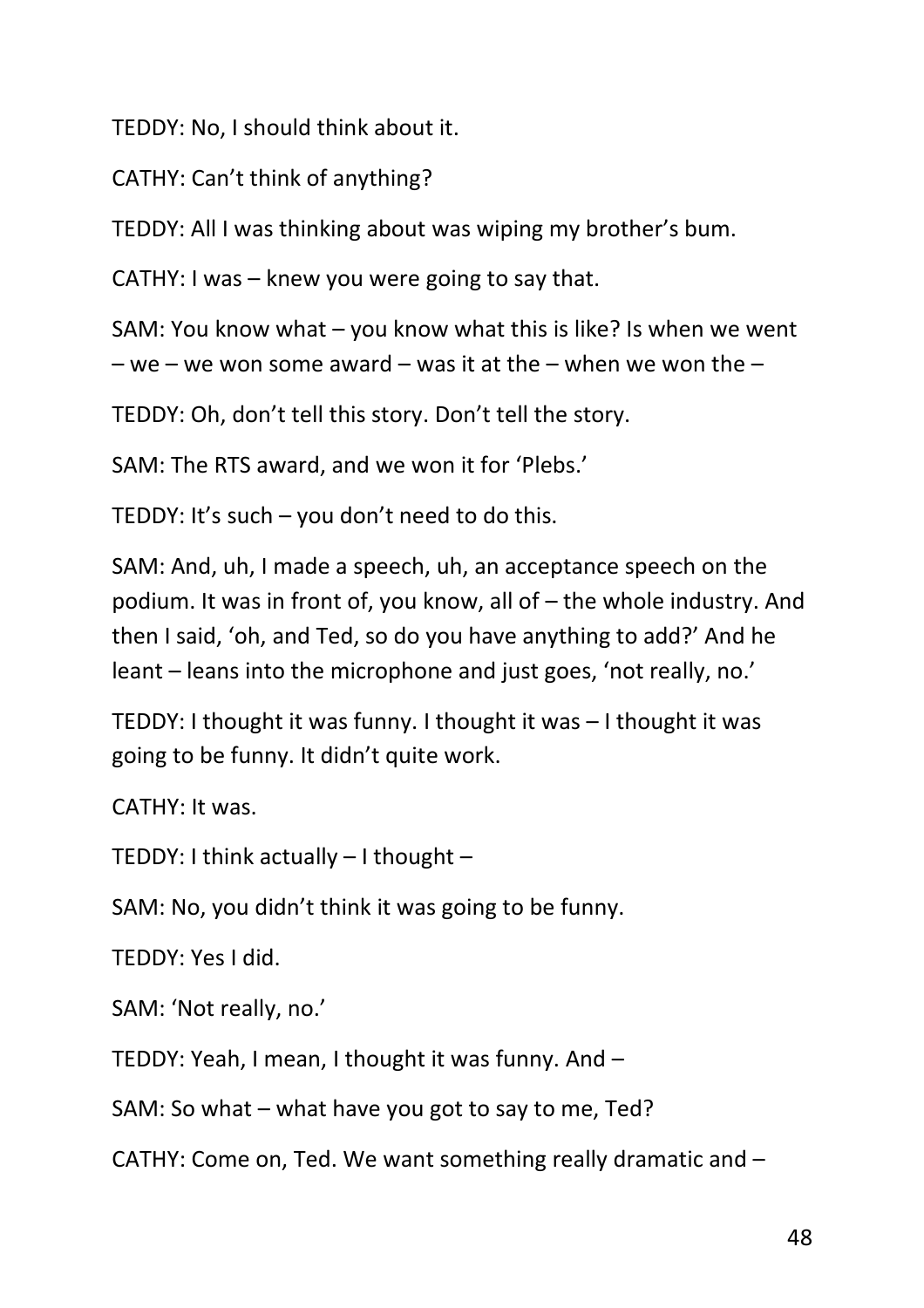SAM: Got anything to add? 'Not really, no.'

CATHY: You know?

RACHEL: I've –

TEDDY: Not really, no.

SAM: Say it to me.

CATHY: Are you two going to have a huge row after this?

SAM: No.

TEDDY: No, no. I don't think so.

RACHEL: I think let's – I think we're bullying Teddy. I think he should be left alone now.

CATHY: Oh yeah, we're bullying Teddy. Exactly.

RACHEL: I know how it feels.

TEDDY: Oh, no, I – I don't feel like I'm getting bullied by the Masons.

RACHEL: No, but Sam – Sam's going tell you what to say in a minute, so I think we need to stop.

TEDDY: But – but Sam's twisted – Sam's twisted the RTS, um, awards. Leaning into the microphone into something that it wasn't. This is outrageous. I thought it was funny.

SAM: Just tell me – just tell me you love me. Tell me you love me.

CATHY: I think it was a beautiful moment.

TEDDY: Sam, well I was going to. I was actually going to say that.

SAM: 'I was going – that's exactly – but I'm not now. Now I'm not saying it. That's exactly what I'm going to say.'